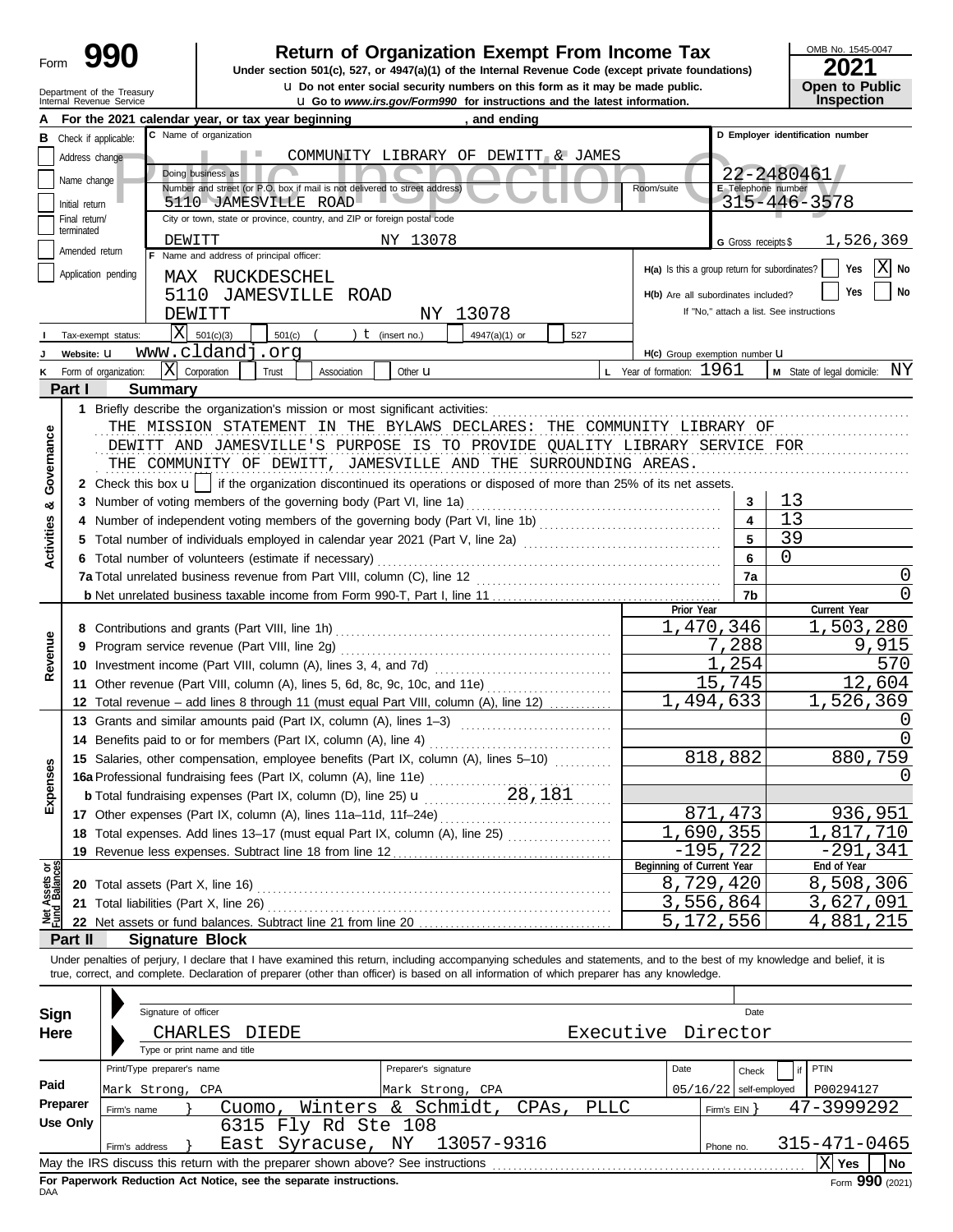|    | Form 990 (2021) COMMUNITY LIBRARY OF DEWITT & JAMES 22-2480461                                                                     | Page 2       |
|----|------------------------------------------------------------------------------------------------------------------------------------|--------------|
|    | <b>Statement of Program Service Accomplishments</b><br>Part III                                                                    |              |
|    |                                                                                                                                    |              |
| 1. | Briefly describe the organization's mission:                                                                                       |              |
|    | THE MISSION STATEMENT<br>IN THE BYLAWS DECLARES:<br>THE COMMUNITY LIBRARY OF                                                       |              |
|    | DEWITT AND JAMESVILLE'S PURPOSE IS TO PROVIDE QUALITY LIBRARY SERVICE FOR                                                          |              |
|    | THE COMMUNITY OF DEWITT,<br>JAMESVILLE AND THE SURROUNDING AREAS.                                                                  | .            |
|    | $\blacksquare$                                                                                                                     |              |
| 2  | Did the organization undertake any significant program services during the year which were not listed on the                       |              |
|    | prior Form 990 or 990-EZ?                                                                                                          | Yes $ X $ No |
|    | If "Yes," describe these new services on Schedule O.                                                                               |              |
| 3. | Did the organization cease conducting, or make significant changes in how it conducts, any program                                 |              |
|    | $\Box$ Yes $\boxed{\mathrm{X}}$ No<br>services?                                                                                    |              |
|    |                                                                                                                                    |              |
|    | If "Yes," describe these changes on Schedule O.                                                                                    |              |
| 4  | Describe the organization's program service accomplishments for each of its three largest program services, as measured by         |              |
|    | expenses. Section $501(c)(3)$ and $501(c)(4)$ organizations are required to report the amount of grants and allocations to others, |              |
|    | the total expenses, and revenue, if any, for each program service reported.                                                        |              |
|    |                                                                                                                                    |              |
|    | $1,359,704$ including grants of \$<br>) (Revenue \$<br>4a (Code:<br>) (Expenses \$                                                 |              |
|    | THE COMMUNITY LIBRARY OF DEWITT AND JAMESVILLE SERVES AS A CENTER FOR                                                              |              |
|    | LIBRARY PROVIDES FREE ACCESS TO LIBRARY COLLECTIONS,<br>COMMUNITY LIFE.<br>THE                                                     |              |
|    | SERVICES, AND PROGRAMS TO CHILDREN,<br>TEENS AND ADULTS; ENCOURAGES LITERACY,                                                      |              |
|    | FOSTERS CREATIVITY, ACTIVE LEARNING, AND SKILLS DEVELOPMENT FOR ALL AGES;                                                          |              |
|    | COLLABORATES WITH BUSINESS AND ORGANIZATIONAL PARTNERS TO SERVE AS A HUB                                                           |              |
|    | FOR INFORMATION DISSEMINATION; AND SERVES AS A COMMUNITY MEETING AND                                                               |              |
|    | LEARNING PLACE.                                                                                                                    |              |
|    |                                                                                                                                    |              |
|    |                                                                                                                                    |              |
|    |                                                                                                                                    |              |
|    |                                                                                                                                    |              |
|    |                                                                                                                                    |              |
|    |                                                                                                                                    |              |
|    |                                                                                                                                    |              |
|    | N/A                                                                                                                                |              |
|    |                                                                                                                                    |              |
|    |                                                                                                                                    |              |
|    |                                                                                                                                    |              |
|    |                                                                                                                                    |              |
|    |                                                                                                                                    |              |
|    |                                                                                                                                    |              |
|    |                                                                                                                                    |              |
|    |                                                                                                                                    |              |
|    |                                                                                                                                    |              |
|    |                                                                                                                                    |              |
|    |                                                                                                                                    |              |
|    |                                                                                                                                    |              |
|    | N/A                                                                                                                                |              |
|    |                                                                                                                                    |              |
|    |                                                                                                                                    |              |
|    |                                                                                                                                    |              |
|    |                                                                                                                                    |              |
|    |                                                                                                                                    |              |
|    |                                                                                                                                    |              |
|    |                                                                                                                                    |              |
|    |                                                                                                                                    |              |
|    |                                                                                                                                    |              |
|    |                                                                                                                                    |              |
|    |                                                                                                                                    |              |
|    |                                                                                                                                    |              |
|    | 4d Other program services (Describe on Schedule O.)                                                                                |              |
|    | (Expenses \$<br>) (Revenue \$<br>including grants of \$                                                                            |              |
|    | 359.704<br>4e Total program service expenses u                                                                                     |              |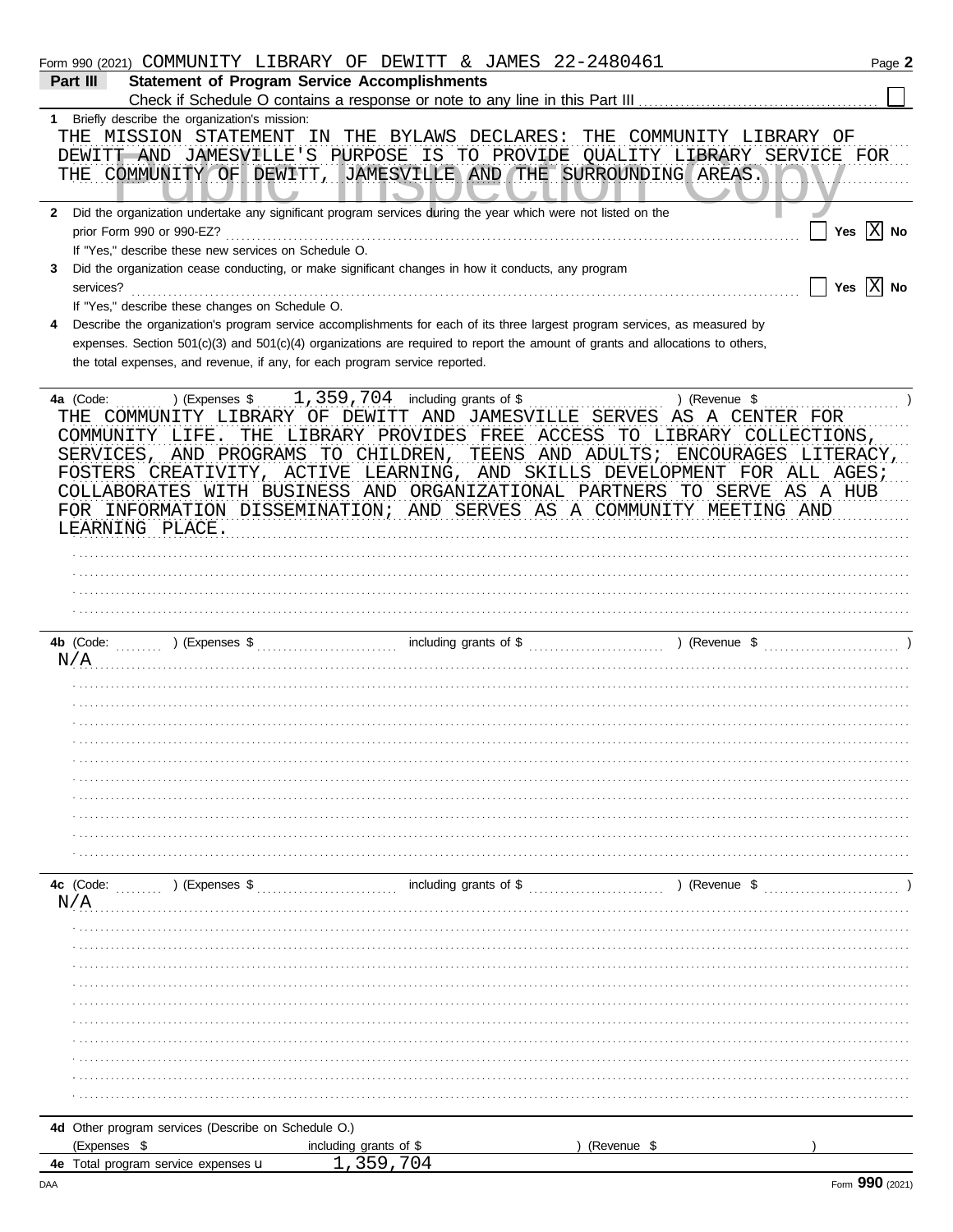## **Part IV Checklist of Required Schedules** Form 990 (2021) COMMUNITY LIBRARY OF DEWITT & JAMES 22-2480461 Page 3

|--|--|

|     |                                                                                                                                                                                                                                 |                 | Yes | No                    |
|-----|---------------------------------------------------------------------------------------------------------------------------------------------------------------------------------------------------------------------------------|-----------------|-----|-----------------------|
| 1   | Is the organization described in section $501(c)(3)$ or $4947(a)(1)$ (other than a private foundation)? If "Yes,"                                                                                                               |                 |     |                       |
|     | complete Schedule A                                                                                                                                                                                                             | 1               | Χ   |                       |
| 2   | Is the organization required to complete Schedule B, Schedule of Contributors (see instructions)?                                                                                                                               | $\mathbf{2}$    |     | X                     |
| 3   | Did the organization engage in direct or indirect political campaign activities on behalf of or in opposition to                                                                                                                |                 |     |                       |
|     | candidates for public office? If "Yes," complete Schedule C, Part I                                                                                                                                                             | 3               |     | Χ                     |
| 4   | Section 501(c)(3) organizations. Did the organization engage in lobbying activities, or have a section 501(h)                                                                                                                   |                 |     |                       |
|     | election in effect during the tax year? If "Yes," complete Schedule C, Part II                                                                                                                                                  | 4               |     | X                     |
| 5   | Is the organization a section $501(c)(4)$ , $501(c)(5)$ , or $501(c)(6)$ organization that receives membership dues,                                                                                                            |                 |     |                       |
|     | assessments, or similar amounts as defined in Rev. Proc. 98-19? If "Yes," complete Schedule C, Part III                                                                                                                         | 5               |     | Χ                     |
| 6   | Did the organization maintain any donor advised funds or any similar funds or accounts for which donors                                                                                                                         |                 |     |                       |
|     | have the right to provide advice on the distribution or investment of amounts in such funds or accounts? If                                                                                                                     |                 |     |                       |
|     | "Yes," complete Schedule D, Part I                                                                                                                                                                                              | 6               |     | Χ                     |
| 7   | Did the organization receive or hold a conservation easement, including easements to preserve open space,                                                                                                                       |                 |     |                       |
|     | the environment, historic land areas, or historic structures? If "Yes," complete Schedule D, Part II                                                                                                                            | 7               |     | X                     |
| 8   | Did the organization maintain collections of works of art, historical treasures, or other similar assets? If "Yes,"                                                                                                             |                 |     |                       |
|     | complete Schedule D, Part III                                                                                                                                                                                                   | 8               |     | Χ                     |
| 9   | Did the organization report an amount in Part X, line 21, for escrow or custodial account liability, serve as a                                                                                                                 |                 |     |                       |
|     | custodian for amounts not listed in Part X; or provide credit counseling, debt management, credit repair, or                                                                                                                    | 9               |     | Χ                     |
| 10  | debt negotiation services? If "Yes," complete Schedule D, Part IV<br>Did the organization, directly or through a related organization, hold assets in donor-restricted endowments                                               |                 |     |                       |
|     | or in quasi endowments? If "Yes," complete Schedule D, Part V                                                                                                                                                                   | 10              | Χ   |                       |
| 11  | If the organization's answer to any of the following questions is "Yes," then complete Schedule D, Parts VI,                                                                                                                    |                 |     |                       |
|     | VII, VIII, IX, or X, as applicable.                                                                                                                                                                                             |                 |     |                       |
| a   | Did the organization report an amount for land, buildings, and equipment in Part X, line 10? If "Yes,"                                                                                                                          |                 |     |                       |
|     | complete Schedule D, Part VI                                                                                                                                                                                                    | 11a             | Χ   |                       |
| b   | Did the organization report an amount for investments—other securities in Part X, line 12, that is 5% or more                                                                                                                   |                 |     |                       |
|     | of its total assets reported in Part X, line 16? If "Yes," complete Schedule D, Part VII                                                                                                                                        | 11b             |     | Χ                     |
| c   | Did the organization report an amount for investments—program related in Part X, line 13, that is 5% or more                                                                                                                    |                 |     |                       |
|     | of its total assets reported in Part X, line 16? If "Yes," complete Schedule D, Part VIII                                                                                                                                       | 11c             |     | Χ                     |
| d   | Did the organization report an amount for other assets in Part X, line 15, that is 5% or more of its total assets                                                                                                               |                 |     |                       |
|     | reported in Part X, line 16? If "Yes," complete Schedule D, Part IX                                                                                                                                                             | 11d             |     | X                     |
| е   | Did the organization report an amount for other liabilities in Part X, line 25? If "Yes," complete Schedule D, Part X                                                                                                           | 11e             |     | X                     |
| f   | Did the organization's separate or consolidated financial statements for the tax year include a footnote that addresses                                                                                                         |                 |     |                       |
|     | the organization's liability for uncertain tax positions under FIN 48 (ASC 740)? If "Yes," complete Schedule D, Part X                                                                                                          | 11f             | Χ   |                       |
|     | 12a Did the organization obtain separate, independent audited financial statements for the tax year? If "Yes," complete                                                                                                         |                 |     |                       |
|     | Schedule D, Parts XI and XII $\ldots$ $\ldots$ $\ldots$ $\ldots$ $\ldots$ $\ldots$ $\ldots$                                                                                                                                     | 12a             | Χ   |                       |
|     | Was the organization included in consolidated, independent audited financial statements for the tax year? If                                                                                                                    |                 |     |                       |
|     | "Yes," and if the organization answered "No" to line 12a, then completing Schedule D, Parts XI and XII is optional                                                                                                              | 12 <sub>b</sub> |     | <u>X</u>              |
| 13  |                                                                                                                                                                                                                                 | 13              |     | $\overline{\text{X}}$ |
| 14a |                                                                                                                                                                                                                                 | 14a             |     | X                     |
| b   | Did the organization have aggregate revenues or expenses of more than \$10,000 from grantmaking,                                                                                                                                |                 |     |                       |
|     | fundraising, business, investment, and program service activities outside the United States, or aggregate                                                                                                                       |                 |     |                       |
|     |                                                                                                                                                                                                                                 | 14b             |     | <u>X</u>              |
| 15  | Did the organization report on Part IX, column (A), line 3, more than \$5,000 of grants or other assistance to or                                                                                                               |                 |     |                       |
|     | Did the organization report on Part IX, column (A), line 3, more than \$5,000 of aggregate grants or other                                                                                                                      | 15              |     | <u>X</u>              |
| 16  |                                                                                                                                                                                                                                 |                 |     |                       |
| 17  | assistance to or for foreign individuals? If "Yes," complete Schedule F, Parts III and IV [[[[[[[[[[[[[[[[[[[<br>Did the organization report a total of more than \$15,000 of expenses for professional fundraising services on | 16              |     | <u>X</u>              |
|     |                                                                                                                                                                                                                                 | 17              |     | <u>X</u>              |
| 18  | Did the organization report more than \$15,000 total of fundraising event gross income and contributions on                                                                                                                     |                 |     |                       |
|     |                                                                                                                                                                                                                                 | 18              |     | <u>X</u>              |
| 19  | Did the organization report more than \$15,000 of gross income from gaming activities on Part VIII, line 9a?                                                                                                                    |                 |     |                       |
|     |                                                                                                                                                                                                                                 | 19              |     | <u>X</u>              |
| 20a |                                                                                                                                                                                                                                 | 20a             |     | X                     |
| b   |                                                                                                                                                                                                                                 | 20b             |     |                       |
| 21  | Did the organization report more than \$5,000 of grants or other assistance to any domestic organization or                                                                                                                     |                 |     |                       |
|     |                                                                                                                                                                                                                                 | 21              |     | Χ                     |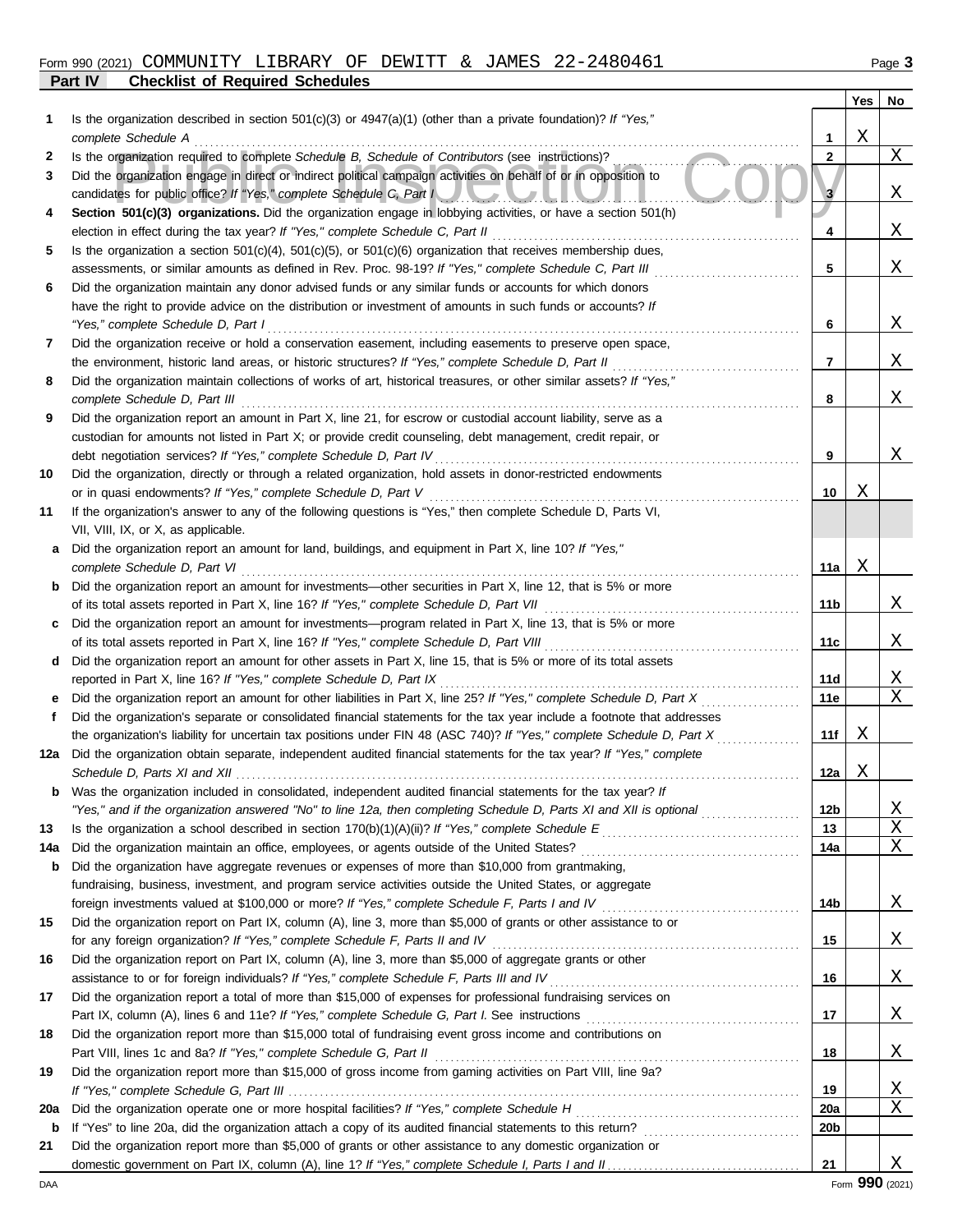## Form 990 (2021) COMMUNITY LIBRARY OF DEWITT & JAMES 22-2480461 Page 4 **Part IV Checklist of Required Schedules** *(continued)*

|          |                                                                                                                                                                                                                         |                 | Yes     | No                |
|----------|-------------------------------------------------------------------------------------------------------------------------------------------------------------------------------------------------------------------------|-----------------|---------|-------------------|
| 22       | Did the organization report more than \$5,000 of grants or other assistance to or for domestic individuals on                                                                                                           |                 |         |                   |
|          |                                                                                                                                                                                                                         | 22              |         | Χ                 |
| 23       | Did the organization answer "Yes" to Part VII, Section A, line 3, 4, or 5 about compensation of the                                                                                                                     |                 |         |                   |
|          | organization's current and former officers, directors, trustees, key employees, and highest compensated                                                                                                                 |                 |         |                   |
|          |                                                                                                                                                                                                                         | 23              |         | Χ                 |
| 24a      | Did the organization have a tax-exempt bond issue with an outstanding principal amount of more than<br>\$100,000 as of the last day of the year, that was issued after December 31, 2002? If "Yes," answer lines 24b    |                 |         |                   |
|          |                                                                                                                                                                                                                         | 24a             |         | Χ                 |
| b        | Did the organization invest any proceeds of tax-exempt bonds beyond a temporary period exception?                                                                                                                       | 24b             |         |                   |
| c        | Did the organization maintain an escrow account other than a refunding escrow at any time during the year                                                                                                               |                 |         |                   |
|          | to defease any tax-exempt bonds?                                                                                                                                                                                        | 24c             |         |                   |
| d        | Did the organization act as an "on behalf of" issuer for bonds outstanding at any time during the year?                                                                                                                 | 24d             |         |                   |
| 25a      | Section 501(c)(3), 501(c)(4), and 501(c)(29) organizations. Did the organization engage in an excess benefit                                                                                                            |                 |         |                   |
|          | transaction with a disqualified person during the year? If "Yes," complete Schedule L, Part I [ [ [ [ ] ] [ ]                                                                                                           | 25a             |         | Χ                 |
| b        | Is the organization aware that it engaged in an excess benefit transaction with a disqualified person in a prior                                                                                                        |                 |         |                   |
|          | year, and that the transaction has not been reported on any of the organization's prior Forms 990 or 990-EZ?                                                                                                            |                 |         |                   |
|          |                                                                                                                                                                                                                         | 25b             |         | Χ                 |
| 26       | Did the organization report any amount on Part X, line 5 or 22, for receivables from or payables to any current                                                                                                         |                 |         |                   |
|          | or former officer, director, trustee, key employee, creator or founder, substantial contributor, or 35%                                                                                                                 |                 |         | Χ                 |
| 27       | controlled entity or family member of any of these persons? If "Yes," complete Schedule L, Part II<br>Did the organization provide a grant or other assistance to any current or former officer, director, trustee, key | 26              |         |                   |
|          | employee, creator or founder, substantial contributor or employee thereof, a grant selection committee                                                                                                                  |                 |         |                   |
|          | member, or to a 35% controlled entity (including an employee thereof) or family member of any of these                                                                                                                  |                 |         |                   |
|          |                                                                                                                                                                                                                         | 27              |         | Χ                 |
| 28       | Was the organization a party to a business transaction with one of the following parties (see the Schedule L,                                                                                                           |                 |         |                   |
|          | Part IV, instructions for applicable filing thresholds, conditions, and exceptions):                                                                                                                                    |                 |         |                   |
| a        | A current or former officer, director, trustee, key employee, creator or founder, or substantial contributor? If                                                                                                        |                 |         |                   |
|          |                                                                                                                                                                                                                         | 28a             |         | Χ                 |
| b        |                                                                                                                                                                                                                         | 28b             |         | Χ                 |
| c        | A 35% controlled entity of one or more individuals and/or organizations described in line 28a or 28b? If                                                                                                                |                 |         |                   |
|          |                                                                                                                                                                                                                         | 28c             |         | $\mathbf{X}$<br>X |
| 29<br>30 | Did the organization receive contributions of art, historical treasures, or other similar assets, or qualified                                                                                                          | 29              |         |                   |
|          |                                                                                                                                                                                                                         | 30              |         | Χ                 |
| 31       | Did the organization liquidate, terminate, or dissolve and cease operations? If "Yes," complete Schedule N, Part I                                                                                                      | 31              |         | Χ                 |
| 32       | Did the organization sell, exchange, dispose of, or transfer more than 25% of its net assets? If "Yes,"                                                                                                                 |                 |         |                   |
|          | complete Schedule N, Part II                                                                                                                                                                                            | 32              |         | Χ                 |
| 33       | Did the organization own 100% of an entity disregarded as separate from the organization under Regulations                                                                                                              |                 |         |                   |
|          | sections 301.7701-2 and 301.7701-3? If "Yes," complete Schedule R, Part I                                                                                                                                               | 33              |         | Χ                 |
| 34       | Was the organization related to any tax-exempt or taxable entity? If "Yes," complete Schedule R, Part II, III,                                                                                                          |                 |         |                   |
|          | or IV, and Part V, line 1                                                                                                                                                                                               | 34              |         | <u>X</u>          |
| 35a      |                                                                                                                                                                                                                         | 35a             |         | Χ                 |
| b        | If "Yes" to line 35a, did the organization receive any payment from or engage in any transaction with a                                                                                                                 |                 |         |                   |
|          |                                                                                                                                                                                                                         | 35 <sub>b</sub> |         |                   |
| 36       | Section 501(c)(3) organizations. Did the organization make any transfers to an exempt non-charitable<br>related organization? If "Yes," complete Schedule R, Part V, line 2                                             | 36              |         | Χ                 |
| 37       | Did the organization conduct more than 5% of its activities through an entity that is not a related organization                                                                                                        |                 |         |                   |
|          |                                                                                                                                                                                                                         | 37              |         | Χ                 |
| 38       | Did the organization complete Schedule O and provide explanations on Schedule O for Part VI, lines 11b and                                                                                                              |                 |         |                   |
|          | 19? Note: All Form 990 filers are required to complete Schedule O.                                                                                                                                                      | 38              | Χ       |                   |
|          | Part V<br><b>Statements Regarding Other IRS Filings and Tax Compliance</b>                                                                                                                                              |                 |         |                   |
|          |                                                                                                                                                                                                                         |                 |         |                   |
|          |                                                                                                                                                                                                                         |                 | Yes $ $ | No                |
| 1а       | 3<br>Enter the number reported in box 3 of Form 1096. Enter -0- if not applicable<br>1a                                                                                                                                 |                 |         |                   |
| b        | $\mathbf 0$<br>1 <sub>b</sub><br>Enter the number of Forms W-2G included on line 1a. Enter -0- if not applicable                                                                                                        |                 |         |                   |
| c        | Did the organization comply with backup withholding rules for reportable payments to vendors and                                                                                                                        | 1c              | Χ       |                   |
| DAA      |                                                                                                                                                                                                                         |                 |         | Form 990 (2021)   |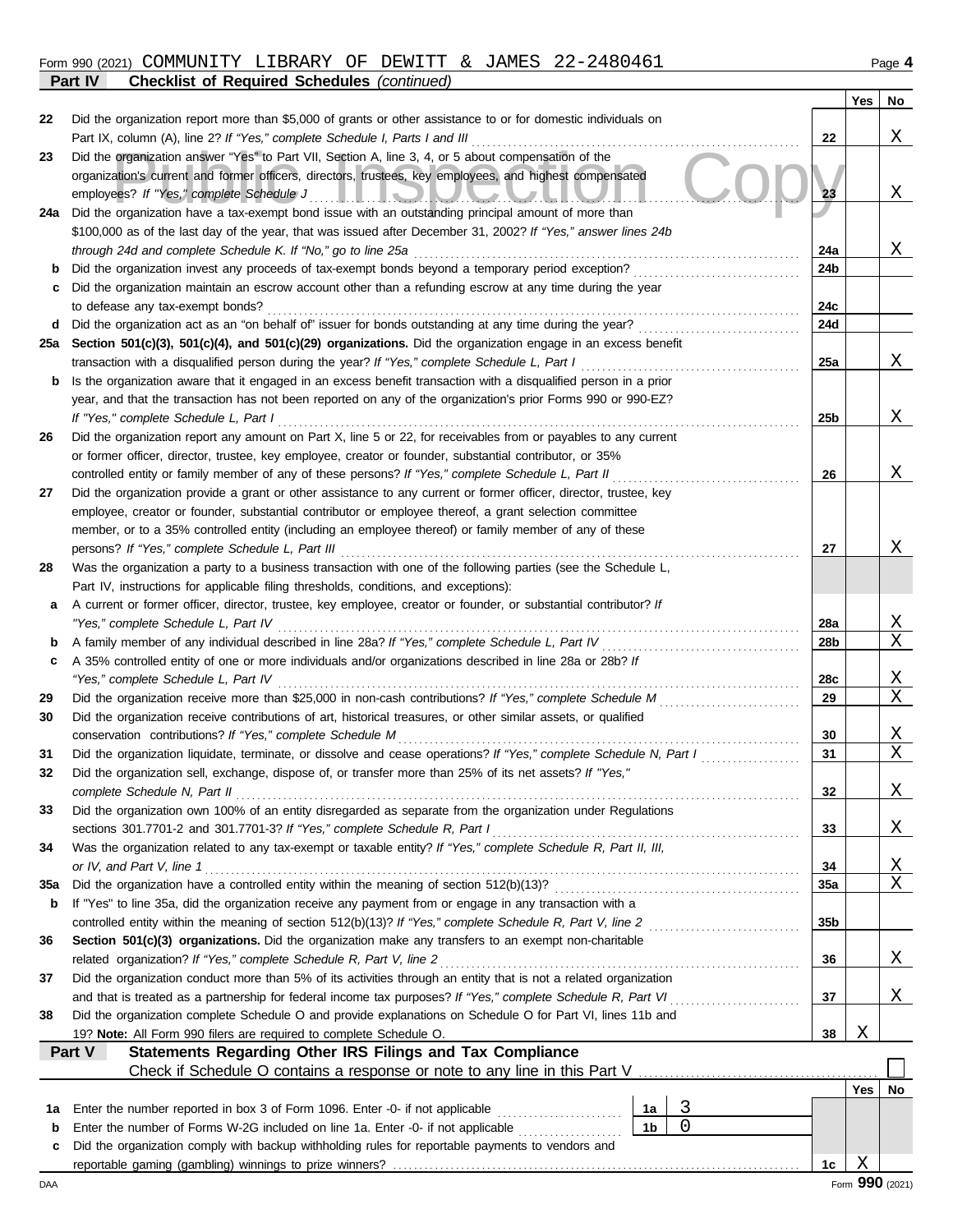## Form 990 (2021) COMMUNITY LIBRARY OF DEWITT & JAMES 22-2480461 Page 5

|          | Part V<br>Statements Regarding Other IRS Filings and Tax Compliance (continued)                                                                                  |                | Yes | No                      |  |  |
|----------|------------------------------------------------------------------------------------------------------------------------------------------------------------------|----------------|-----|-------------------------|--|--|
| 2a       | Enter the number of employees reported on Form W-3, Transmittal of Wage and Tax                                                                                  |                |     |                         |  |  |
|          | 39<br>Statements, filed for the calendar year ending with or within the year covered by this return<br>2a                                                        |                |     |                         |  |  |
| b        | If at least one is reported on line 2a, did the organization file all required federal employment tax returns?                                                   | 2 <sub>b</sub> | Χ   |                         |  |  |
|          | Note: If the sum of lines 1a and 2a is greater than 250, you may be required to e-file. See instructions.                                                        |                |     |                         |  |  |
| За       | Did the organization have unrelated business gross income of \$1,000 or more during the year?                                                                    | 3a             |     | X                       |  |  |
| b        | If "Yes," has it filed a Form 990-T for this year? If "No" to line 3b, provide an explanation on Schedule O                                                      | 3 <sub>b</sub> |     |                         |  |  |
| 4a       | At any time during the calendar year, did the organization have an interest in, or a signature or other authority over,                                          |                |     |                         |  |  |
|          | a financial account in a foreign country (such as a bank account, securities account, or other financial account)?                                               | 4a             |     | Χ                       |  |  |
| b        | If "Yes," enter the name of the foreign country <b>u</b>                                                                                                         |                |     |                         |  |  |
|          | See instructions for filing requirements for FinCEN Form 114, Report of Foreign Bank and Financial Accounts (FBAR).                                              |                |     |                         |  |  |
| 5a       |                                                                                                                                                                  | 5a             |     | $\overline{\mathbf{X}}$ |  |  |
| b        |                                                                                                                                                                  | 5 <sub>b</sub> |     | X                       |  |  |
| c        | If "Yes" to line 5a or 5b, did the organization file Form 8886-T?                                                                                                | 5 <sub>c</sub> |     |                         |  |  |
| 6а       | Does the organization have annual gross receipts that are normally greater than \$100,000, and did the                                                           |                |     |                         |  |  |
|          |                                                                                                                                                                  | 6a             |     | Χ                       |  |  |
| b        | If "Yes," did the organization include with every solicitation an express statement that such contributions or                                                   |                |     |                         |  |  |
|          | gifts were not tax deductible?<br>Organizations that may receive deductible contributions under section 170(c).                                                  | 6b             |     |                         |  |  |
| 7        |                                                                                                                                                                  |                |     |                         |  |  |
| а        | Did the organization receive a payment in excess of \$75 made partly as a contribution and partly for goods<br>and services provided to the payor?               | 7a             |     | X                       |  |  |
| b        |                                                                                                                                                                  | 7b             |     |                         |  |  |
| c        | Did the organization sell, exchange, or otherwise dispose of tangible personal property for which it was                                                         |                |     |                         |  |  |
|          | required to file Form 8282?                                                                                                                                      | 7c             |     | Χ                       |  |  |
| d        | 7d                                                                                                                                                               |                |     |                         |  |  |
|          | Did the organization receive any funds, directly or indirectly, to pay premiums on a personal benefit contract?                                                  | 7e             |     | $\overline{\mathrm{X}}$ |  |  |
| Ť        |                                                                                                                                                                  | 7f             |     | Χ                       |  |  |
|          | If the organization received a contribution of qualified intellectual property, did the organization file Form 8899 as required?                                 | 7g             |     | $\mathbf X$             |  |  |
| h        | If the organization received a contribution of cars, boats, airplanes, or other vehicles, did the organization file a Form 1098-C?                               | 7h             |     | Χ                       |  |  |
| 8        | Sponsoring organizations maintaining donor advised funds. Did a donor advised fund maintained by the                                                             |                |     |                         |  |  |
|          |                                                                                                                                                                  | 8              |     |                         |  |  |
| 9        | Sponsoring organizations maintaining donor advised funds.                                                                                                        |                |     |                         |  |  |
| а        |                                                                                                                                                                  | 9а             |     |                         |  |  |
| b        |                                                                                                                                                                  | 9b             |     |                         |  |  |
| 10       | Section 501(c)(7) organizations. Enter:                                                                                                                          |                |     |                         |  |  |
| а        | 10a<br>Initiation fees and capital contributions included on Part VIII, line 12 [11][11][11][11][11][11][11][11][11][                                            |                |     |                         |  |  |
| b        | 10 <sub>b</sub><br>Gross receipts, included on Form 990, Part VIII, line 12, for public use of club facilities                                                   |                |     |                         |  |  |
| 11       | Section 501(c)(12) organizations. Enter:                                                                                                                         |                |     |                         |  |  |
| а        | Gross income from members or shareholders<br>11a                                                                                                                 |                |     |                         |  |  |
| b        | Gross income from other sources. (Do not net amounts due or paid to other sources                                                                                |                |     |                         |  |  |
|          | against amounts due or received from them.)<br>11b<br>Section 4947(a)(1) non-exempt charitable trusts. Is the organization filing Form 990 in lieu of Form 1041? |                |     |                         |  |  |
| 12a<br>b | If "Yes," enter the amount of tax-exempt interest received or accrued during the year<br>12b                                                                     | 12a            |     |                         |  |  |
| 13       | Section 501(c)(29) qualified nonprofit health insurance issuers.                                                                                                 |                |     |                         |  |  |
| a        |                                                                                                                                                                  | 13a            |     |                         |  |  |
|          | <b>Note:</b> See the instructions for additional information the organization must report on Schedule O.                                                         |                |     |                         |  |  |
| b        | Enter the amount of reserves the organization is required to maintain by the states in which                                                                     |                |     |                         |  |  |
|          | 13 <sub>b</sub>                                                                                                                                                  |                |     |                         |  |  |
| c        | 13 <sub>c</sub><br>Enter the amount of reserves on hand                                                                                                          |                |     |                         |  |  |
| 14a      |                                                                                                                                                                  | 14a            |     | Χ                       |  |  |
| b        |                                                                                                                                                                  | 14b            |     |                         |  |  |
| 15       | Is the organization subject to the section 4960 tax on payment(s) of more than \$1,000,000 in remuneration or                                                    |                |     |                         |  |  |
|          | excess parachute payment(s) during the year?                                                                                                                     | 15             |     | Χ                       |  |  |
|          | If "Yes," see instructions and file Form 4720, Schedule N.                                                                                                       |                |     |                         |  |  |
| 16       | Is the organization an educational institution subject to the section 4968 excise tax on net investment income?                                                  | 16             |     | X                       |  |  |
|          | If "Yes," complete Form 4720, Schedule O.                                                                                                                        |                |     |                         |  |  |
| 17       | Section 501(c)(21) organizations. Did the trust, any disqualified person, or mine operator engage in                                                             |                |     |                         |  |  |
|          |                                                                                                                                                                  | 17             |     |                         |  |  |
|          | If "Yes," complete Form 6069.                                                                                                                                    |                |     |                         |  |  |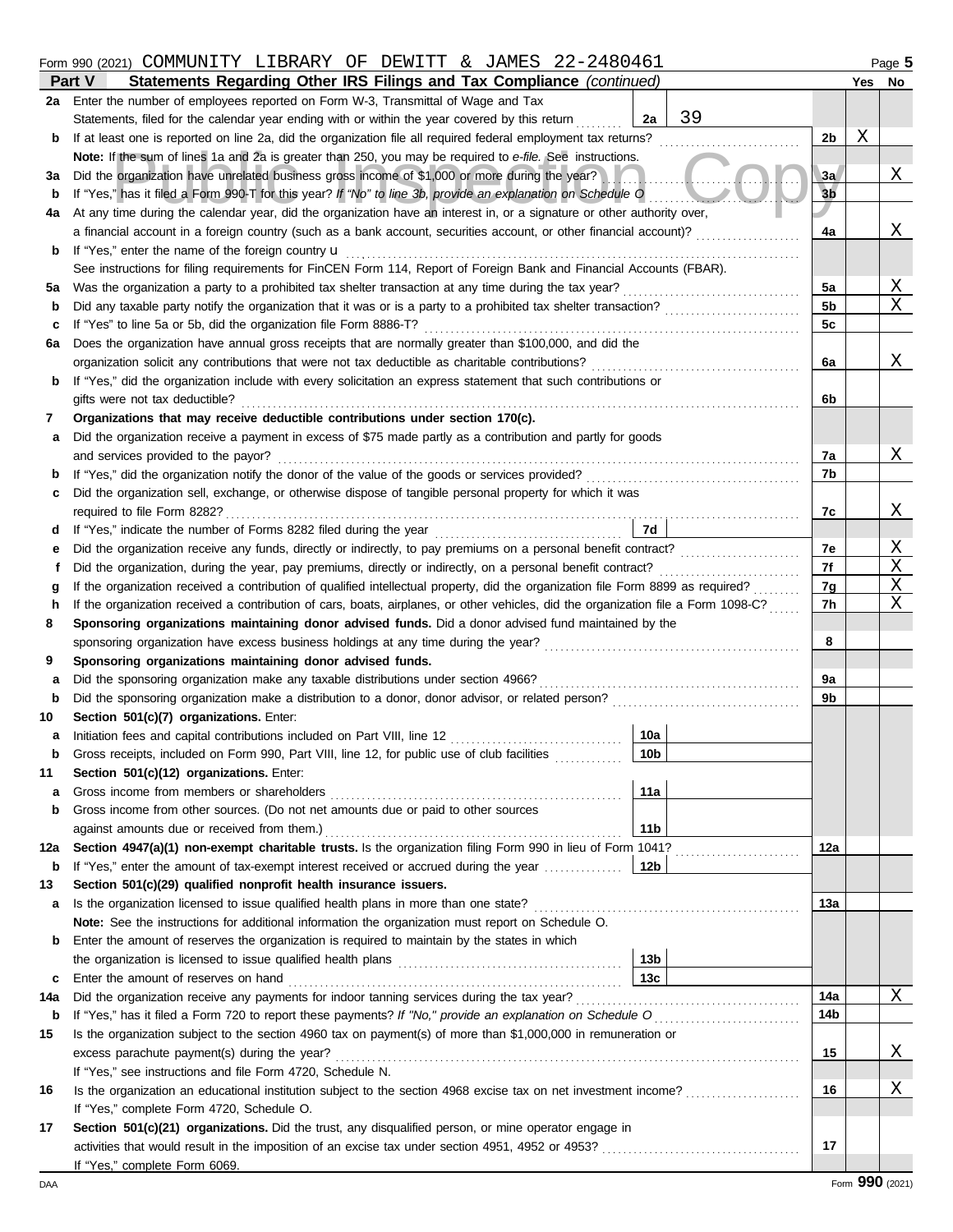## Form 990 (2021) COMMUNITY LIBRARY OF DEWITT & JAMES 22-2480461 Page **6**

| Part VI | Governance, Management, and Disclosure For each "Yes" response to lines 2 through 7b below, and for a "No"                |
|---------|---------------------------------------------------------------------------------------------------------------------------|
|         | response to line 8a, 8b, or 10b below, describe the circumstances, processes, or changes on Schedule O. See instructions. |
|         |                                                                                                                           |

|             | Section A. Governing Body and Management                                                                                                                                                                                |     |     |             |
|-------------|-------------------------------------------------------------------------------------------------------------------------------------------------------------------------------------------------------------------------|-----|-----|-------------|
|             |                                                                                                                                                                                                                         |     | Yes | No          |
| 1а          | Enter the number of voting members of the governing body at the end of the tax year<br>1a                                                                                                                               |     |     |             |
|             | If there are material differences in voting rights among members of the governing body, or                                                                                                                              |     |     |             |
|             | if the governing body delegated broad authority to an executive committee or similar                                                                                                                                    |     |     |             |
|             | committee, explain on Schedule O.                                                                                                                                                                                       |     |     |             |
| b           | 13<br>1b<br>Enter the number of voting members included on line 1a, above, who are independent                                                                                                                          |     |     |             |
| 2           | Did any officer, director, trustee, or key employee have a family relationship or a business relationship with                                                                                                          |     |     |             |
|             | any other officer, director, trustee, or key employee?                                                                                                                                                                  | 2   |     | Χ           |
| 3           | Did the organization delegate control over management duties customarily performed by or under the direct                                                                                                               |     |     |             |
|             | supervision of officers, directors, trustees, or key employees to a management company or other person?                                                                                                                 | 3   |     | <u>X</u>    |
| 4           | Did the organization make any significant changes to its governing documents since the prior Form 990 was filed?                                                                                                        | 4   |     | $\mathbf X$ |
| 5           | Did the organization become aware during the year of a significant diversion of the organization's assets?                                                                                                              | 5   |     | $\mathbf X$ |
| 6           | Did the organization have members or stockholders?                                                                                                                                                                      | 6   |     | $\mathbf X$ |
| 7a          | Did the organization have members, stockholders, or other persons who had the power to elect or appoint                                                                                                                 |     |     |             |
|             | one or more members of the governing body?                                                                                                                                                                              | 7а  | Χ   |             |
| b           | Are any governance decisions of the organization reserved to (or subject to approval by) members,                                                                                                                       |     |     |             |
|             | stockholders, or persons other than the governing body?                                                                                                                                                                 | 7b  |     | Χ           |
| 8           | Did the organization contemporaneously document the meetings held or written actions undertaken during the year by the following:                                                                                       |     |     |             |
| а           | The governing body?                                                                                                                                                                                                     | 8а  | Χ   |             |
| b           | Each committee with authority to act on behalf of the governing body?                                                                                                                                                   | 8b  | Χ   |             |
| 9           | Is there any officer, director, trustee, or key employee listed in Part VII, Section A, who cannot be reached at                                                                                                        |     |     |             |
|             |                                                                                                                                                                                                                         | 9   |     | Χ           |
|             | Section B. Policies (This Section B requests information about policies not required by the Internal Revenue Code.)                                                                                                     |     |     |             |
|             |                                                                                                                                                                                                                         |     | Yes | No          |
| 10a         | Did the organization have local chapters, branches, or affiliates?                                                                                                                                                      | 10a |     | Χ           |
| b           | If "Yes," did the organization have written policies and procedures governing the activities of such chapters,                                                                                                          |     |     |             |
|             | affiliates, and branches to ensure their operations are consistent with the organization's exempt purposes?                                                                                                             | 10b |     |             |
| 11a         | Has the organization provided a complete copy of this Form 990 to all members of its governing body before filing the form?                                                                                             | 11a | Χ   |             |
| $\mathbf b$ | Describe on Schedule O the process, if any, used by the organization to review this Form 990.                                                                                                                           |     |     |             |
| 12a         | Did the organization have a written conflict of interest policy? If "No," go to line 13                                                                                                                                 | 12a | Χ   |             |
| b           | Were officers, directors, or trustees, and key employees required to disclose annually interests that could give rise to conflicts?                                                                                     | 12b | Χ   |             |
| с           | Did the organization regularly and consistently monitor and enforce compliance with the policy? If "Yes,"                                                                                                               |     |     |             |
|             | describe on Schedule O how this was done                                                                                                                                                                                | 12c | Χ   |             |
| 13          | Did the organization have a written whistleblower policy?                                                                                                                                                               | 13  | Χ   |             |
| 14          | Did the organization have a written document retention and destruction policy?                                                                                                                                          | 14  | Χ   |             |
| 15          | Did the process for determining compensation of the following persons include a review and approval by<br>independent persons, comparability data, and contemporaneous substantiation of the deliberation and decision? |     |     |             |
|             |                                                                                                                                                                                                                         |     | Χ   |             |
| а           | Other officers or key employees of the organization                                                                                                                                                                     | 15a |     | Χ           |
| b           | If "Yes" to line 15a or 15b, describe the process on Schedule O. See instructions.                                                                                                                                      | 15b |     |             |
|             | Did the organization invest in, contribute assets to, or participate in a joint venture or similar arrangement                                                                                                          |     |     |             |
| 16a         | with a taxable entity during the year?                                                                                                                                                                                  |     |     | Χ           |
| b           | If "Yes," did the organization follow a written policy or procedure requiring the organization to evaluate its                                                                                                          | 16a |     |             |
|             | participation in joint venture arrangements under applicable federal tax law, and take steps to safeguard the                                                                                                           |     |     |             |
|             |                                                                                                                                                                                                                         | 16b |     |             |
|             | <b>Section C. Disclosure</b>                                                                                                                                                                                            |     |     |             |
| 17          | List the states with which a copy of this Form 990 is required to be filed $\mathbf u$ None                                                                                                                             |     |     |             |
| 18          | Section 6104 requires an organization to make its Forms 1023 (1024 or 1024-A, if applicable), 990, and 990-T (section 501(c)                                                                                            |     |     |             |
|             | (3)s only) available for public inspection. Indicate how you made these available. Check all that apply.                                                                                                                |     |     |             |
|             | Own website $ X $ Another's website $ X $ Upon request<br>ΧI<br>Other (explain on Schedule O)                                                                                                                           |     |     |             |
| 19          | Describe on Schedule O whether (and if so, how) the organization made its governing documents, conflict of interest policy, and                                                                                         |     |     |             |
|             |                                                                                                                                                                                                                         |     |     |             |

| financial statements available to the public during the tax year. |  |  |  |  |
|-------------------------------------------------------------------|--|--|--|--|
|                                                                   |  |  |  |  |

**20** State the name, address, and telephone number of the person who possesses the organization's books and records u

| CHARLES DIEDE |  | 5110 JAMESVILLE ROAD |  |
|---------------|--|----------------------|--|
|---------------|--|----------------------|--|

DEWITT NY 13078 315-446-3578<br>NY 13078 315-446-3578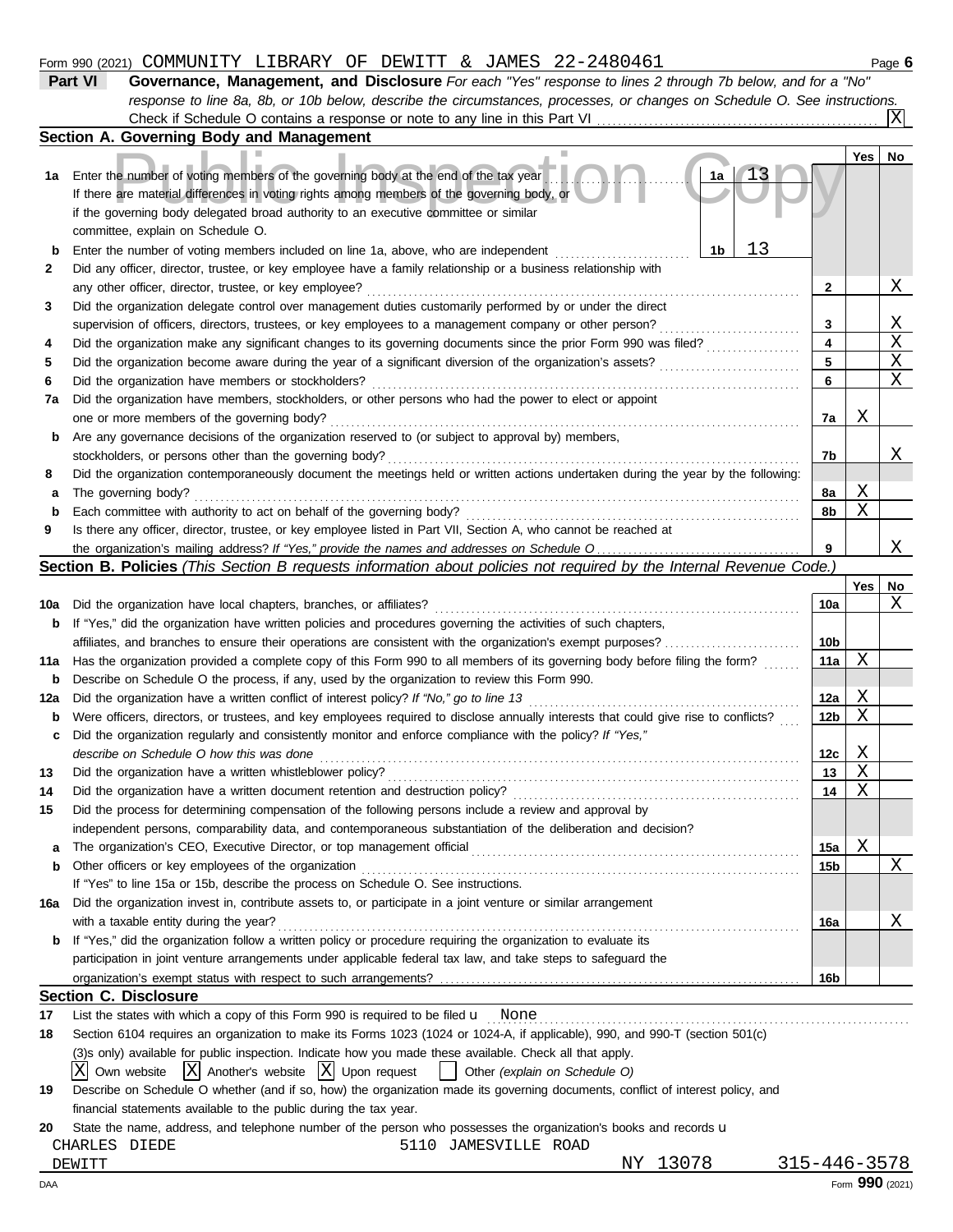| Part VII                 | Compensation of Officers, Directors, Trustees, Key Employees, Highest Compensated Employees, and                                                                                                                                                                                                                           |
|--------------------------|----------------------------------------------------------------------------------------------------------------------------------------------------------------------------------------------------------------------------------------------------------------------------------------------------------------------------|
|                          | <b>Independent Contractors</b>                                                                                                                                                                                                                                                                                             |
|                          | Check if Schedule O contains a response or note to any line in this Part VII                                                                                                                                                                                                                                               |
| Section A.               | Officers, Directors, Trustees, Key Employees, and Highest Compensated Employees                                                                                                                                                                                                                                            |
| organization's tax year. | 1a Complete this table for all persons required to be listed. Report compensation for the calendar year ending with or within the                                                                                                                                                                                          |
|                          | List all of the organization's current officers, directors, trustees (whether individuals or organizations), regardless of amount of<br>compensation. Enter -0- in columns (D), (E), and (F) if no compensation was paid.                                                                                                  |
|                          | • List all of the organization's current key employees, if any. See instructions for definition of "key employee."                                                                                                                                                                                                         |
|                          | • List the organization's five current highest compensated employees (other than an officer, director, trustee, or key employee)<br>who received reportable compensation (box 5 of Form W-2, Form 1099-MISC, and/or box 1 of Form 1099-NEC) of more than<br>\$100,000 from the organization and any related organizations. |

■ List all of the organization's **former** officers, key employees, and highest compensated employees who received more than<br>00,000 of reportable compensation from the organization and any related organizations \$100,000 of reportable compensation from the organization and any related organizations.

■ List all of the organization's **former directors or trustees** that received, in the capacity as a former director or trustee of the anization more than \$10,000 of reportable compensation from the organization and any re organization, more than \$10,000 of reportable compensation from the organization and any related organizations. See the instructions for the order in which to list the persons above.

Check this box if neither the organization nor any related organization compensated any current officer, director, or trustee.

| (A)<br>Name and title                   | (C)<br>Position<br>(B)<br>(do not check more than one<br>Average<br>box, unless person is both an<br>hours<br>officer and a director/trustee)<br>per week |                                 |                          |         |              |                                 |        | (D)<br>Reportable<br>compensation<br>from the | (E)<br>Reportable<br>compensation<br>from related | (F)<br>Estimated amount<br>of other<br>compensation   |
|-----------------------------------------|-----------------------------------------------------------------------------------------------------------------------------------------------------------|---------------------------------|--------------------------|---------|--------------|---------------------------------|--------|-----------------------------------------------|---------------------------------------------------|-------------------------------------------------------|
|                                         | (list any<br>hours for<br>related<br>organizations<br>below<br>dotted line)                                                                               | Individual<br>rector<br>trustee | Institutional<br>trustee | Officer | Key employee | Highest compensated<br>employee | Former | organization (W-2/<br>1099-MISC/<br>1099-NEC) | organizations (W-2/<br>1099-MISC/<br>1099-NEC)    | from the<br>organization and<br>related organizations |
| (1) CHARLES DIEDE<br>Executive Director | 40.00<br>0.00                                                                                                                                             |                                 |                          | X       |              |                                 |        | 68,590                                        | 0                                                 | 0                                                     |
| (2) DOUGLAS ARENA                       |                                                                                                                                                           |                                 |                          |         |              |                                 |        |                                               |                                                   |                                                       |
| .                                       | 2.00                                                                                                                                                      |                                 |                          |         |              |                                 |        |                                               |                                                   |                                                       |
| Vice President                          | 0.00                                                                                                                                                      | $\mathbf X$                     |                          | X       |              |                                 |        | 0                                             | 0                                                 | 0                                                     |
| (3) JAIMEE ASHE                         | 2.00                                                                                                                                                      |                                 |                          |         |              |                                 |        |                                               |                                                   |                                                       |
| Treasurer                               | 0.00                                                                                                                                                      | Χ                               |                          | X       |              |                                 |        | 0                                             | 0                                                 | $\overline{0}$                                        |
| (4) PING CONG                           |                                                                                                                                                           |                                 |                          |         |              |                                 |        |                                               |                                                   |                                                       |
|                                         | 2.00                                                                                                                                                      |                                 |                          |         |              |                                 |        |                                               |                                                   |                                                       |
| Trustee<br>(5) MELINDA DERMODY          | 0.00                                                                                                                                                      | Χ                               |                          |         |              |                                 |        | 0                                             | 0                                                 | $\Omega$                                              |
|                                         | 2.00                                                                                                                                                      |                                 |                          |         |              |                                 |        |                                               |                                                   |                                                       |
| Trustee                                 | 0.00                                                                                                                                                      | X                               |                          |         |              |                                 |        | 0                                             | 0                                                 | 0                                                     |
| (6) JILL ENRIGHT                        |                                                                                                                                                           |                                 |                          |         |              |                                 |        |                                               |                                                   |                                                       |
|                                         | 2.00                                                                                                                                                      |                                 |                          |         |              |                                 |        |                                               |                                                   |                                                       |
| Trustee                                 | 0.00                                                                                                                                                      | Χ                               |                          |         |              |                                 |        | 0                                             | 0                                                 | $\overline{0}$                                        |
| (7) BARBARA MACDONALD                   | 2.00                                                                                                                                                      |                                 |                          |         |              |                                 |        |                                               |                                                   |                                                       |
| Secretary                               | 0.00                                                                                                                                                      | X                               |                          | X       |              |                                 |        | 0                                             | 0                                                 | $\Omega$                                              |
| (8) SILVIA MACOR                        |                                                                                                                                                           |                                 |                          |         |              |                                 |        |                                               |                                                   |                                                       |
|                                         | 2.00                                                                                                                                                      |                                 |                          |         |              |                                 |        |                                               |                                                   |                                                       |
| Trustee                                 | 0.00                                                                                                                                                      | X                               |                          |         |              |                                 |        | 0                                             | 0                                                 | 0                                                     |
| (9) ANTHONY MARRONE                     |                                                                                                                                                           |                                 |                          |         |              |                                 |        |                                               |                                                   |                                                       |
| Trustee                                 | 2.00<br>0.00                                                                                                                                              | X                               |                          |         |              |                                 |        | 0                                             | 0                                                 | $\mathbf 0$                                           |
| (10) CATHRYN MCVEARRY                   |                                                                                                                                                           |                                 |                          |         |              |                                 |        |                                               |                                                   |                                                       |
|                                         | 2.00                                                                                                                                                      |                                 |                          |         |              |                                 |        |                                               |                                                   |                                                       |
| Trustee                                 | 0.00                                                                                                                                                      | Χ                               |                          |         |              |                                 |        | 0                                             | 0                                                 | $\Omega$                                              |
| (11) LISA MOORE                         |                                                                                                                                                           |                                 |                          |         |              |                                 |        |                                               |                                                   |                                                       |
| .<br>Trustee                            | 2.00<br>0.00                                                                                                                                              | $\mathbf X$                     |                          |         |              |                                 |        | 0                                             | 0                                                 | $\mathbf 0$                                           |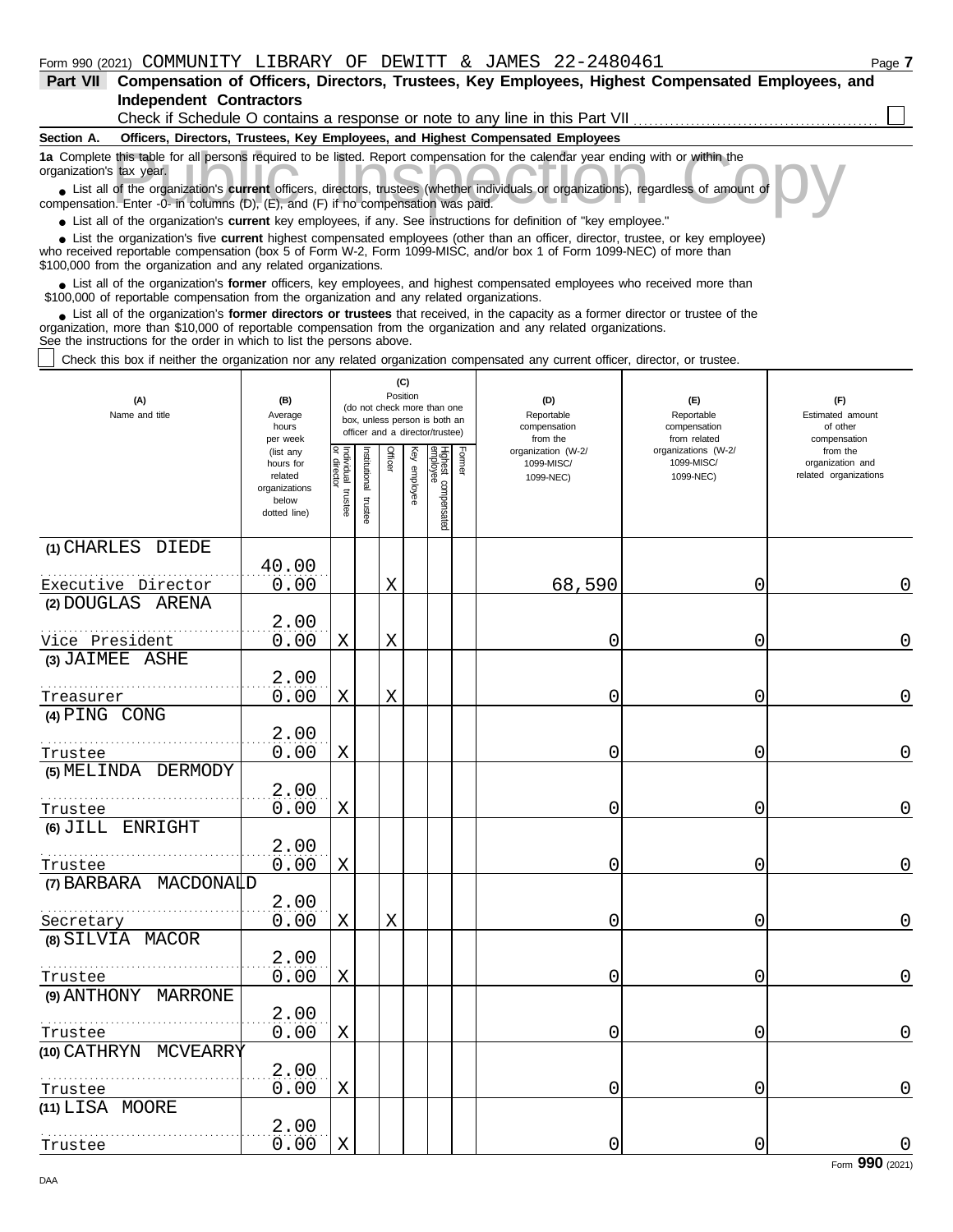| Form 990 (2021) COMMUNITY LIBRARY OF DEWITT & JAMES 22-2480461                                                                                                                                                                                                                                                                                                                                                                                                                                                                                                                    |                                                                                         |                                      |                      |                                     |              |                                 |        |                                                                                                        |                                                   |                                                     | Page 8                                                |  |
|-----------------------------------------------------------------------------------------------------------------------------------------------------------------------------------------------------------------------------------------------------------------------------------------------------------------------------------------------------------------------------------------------------------------------------------------------------------------------------------------------------------------------------------------------------------------------------------|-----------------------------------------------------------------------------------------|--------------------------------------|----------------------|-------------------------------------|--------------|---------------------------------|--------|--------------------------------------------------------------------------------------------------------|---------------------------------------------------|-----------------------------------------------------|-------------------------------------------------------|--|
| Part VII                                                                                                                                                                                                                                                                                                                                                                                                                                                                                                                                                                          |                                                                                         |                                      |                      |                                     |              |                                 |        | Section A. Officers, Directors, Trustees, Key Employees, and Highest Compensated Employees (continued) |                                                   |                                                     |                                                       |  |
| (C)<br>Position<br>(A)<br>(B)<br>(do not check more than one<br>Name and title<br>Average<br>box, unless person is both an<br>hours<br>officer and a director/trustee)                                                                                                                                                                                                                                                                                                                                                                                                            |                                                                                         |                                      |                      |                                     |              |                                 |        | (D)<br>Reportable<br>compensation<br>from the                                                          | (F)<br>Reportable<br>compensation<br>from related | (F)<br>Estimated amount<br>of other<br>compensation |                                                       |  |
| PU                                                                                                                                                                                                                                                                                                                                                                                                                                                                                                                                                                                | per week<br>(list any<br>hours for<br>related<br>organizations<br>below<br>dotted line) | Individual<br>or director<br>trustee | nstitutional trustee | Officer<br>$\overline{\phantom{0}}$ | Key employee | Highest compensated<br>employee | Former | organization (W-2/<br>1099-MISC/<br>1099-NEC)                                                          | organizations (W-2/<br>1099-MISC/<br>1099-NEC)    |                                                     | from the<br>organization and<br>related organizations |  |
| (12)<br>MAX RUCKDESCHEL<br>President                                                                                                                                                                                                                                                                                                                                                                                                                                                                                                                                              | 2.00<br>0.00                                                                            | Χ                                    |                      | Х                                   |              |                                 |        | 0                                                                                                      | 0                                                 |                                                     | $\overline{0}$                                        |  |
| <b>JAMES</b><br><b>TREVVETT</b><br>(13)<br>Trustee                                                                                                                                                                                                                                                                                                                                                                                                                                                                                                                                | 2.00<br>0.00                                                                            | Χ                                    |                      |                                     |              |                                 |        | 0                                                                                                      | 0                                                 |                                                     | $\mathbf 0$                                           |  |
| ROBIN YOUNG<br>(14)<br>Trustee                                                                                                                                                                                                                                                                                                                                                                                                                                                                                                                                                    | 2.00<br>0.00                                                                            | Χ                                    |                      |                                     |              |                                 |        | 0                                                                                                      | 0                                                 |                                                     | $\overline{0}$                                        |  |
|                                                                                                                                                                                                                                                                                                                                                                                                                                                                                                                                                                                   |                                                                                         |                                      |                      |                                     |              |                                 |        |                                                                                                        |                                                   |                                                     |                                                       |  |
|                                                                                                                                                                                                                                                                                                                                                                                                                                                                                                                                                                                   |                                                                                         |                                      |                      |                                     |              |                                 |        |                                                                                                        |                                                   |                                                     |                                                       |  |
|                                                                                                                                                                                                                                                                                                                                                                                                                                                                                                                                                                                   |                                                                                         |                                      |                      |                                     |              |                                 |        |                                                                                                        |                                                   |                                                     |                                                       |  |
|                                                                                                                                                                                                                                                                                                                                                                                                                                                                                                                                                                                   |                                                                                         |                                      |                      |                                     |              |                                 |        |                                                                                                        |                                                   |                                                     |                                                       |  |
|                                                                                                                                                                                                                                                                                                                                                                                                                                                                                                                                                                                   |                                                                                         |                                      |                      |                                     |              |                                 |        |                                                                                                        |                                                   |                                                     |                                                       |  |
| 1b Subtotal<br>c Total from continuation sheets to Part VII, Section A                                                                                                                                                                                                                                                                                                                                                                                                                                                                                                            |                                                                                         |                                      |                      |                                     |              |                                 | u<br>u | 68,590<br>68,590                                                                                       |                                                   |                                                     |                                                       |  |
| Total number of individuals (including but not limited to those listed above) who received more than \$100,000 of<br>$\mathbf{2}$<br>reportable compensation from the organization $\mathbf u$ 0                                                                                                                                                                                                                                                                                                                                                                                  |                                                                                         |                                      |                      |                                     |              |                                 |        |                                                                                                        |                                                   |                                                     |                                                       |  |
| Did the organization list any former officer, director, trustee, key employee, or highest compensated<br>3                                                                                                                                                                                                                                                                                                                                                                                                                                                                        |                                                                                         |                                      |                      |                                     |              |                                 |        |                                                                                                        |                                                   | $\mathbf{3}$                                        | No<br>Yes<br>Χ                                        |  |
| For any individual listed on line 1a, is the sum of reportable compensation and other compensation from the<br>4<br>organization and related organizations greater than \$150,000? If "Yes," complete Schedule J for such<br>individual with a construction of the construction of the construction of the construction of the construction of the construction of the construction of the construction of the construction of the construction of the cons<br>Did any person listed on line 1a receive or accrue compensation from any unrelated organization or individual<br>5 |                                                                                         |                                      |                      |                                     |              |                                 |        |                                                                                                        |                                                   | 4                                                   | Χ                                                     |  |
|                                                                                                                                                                                                                                                                                                                                                                                                                                                                                                                                                                                   |                                                                                         |                                      |                      |                                     |              |                                 |        |                                                                                                        |                                                   | 5                                                   | Χ                                                     |  |
| Section B. Independent Contractors<br>Complete this table for your five highest compensated independent contractors that received more than \$100,000 of<br>1                                                                                                                                                                                                                                                                                                                                                                                                                     |                                                                                         |                                      |                      |                                     |              |                                 |        |                                                                                                        |                                                   |                                                     |                                                       |  |
| compensation from the organization. Report compensation for the calendar year ending with or within the organization's tax year.                                                                                                                                                                                                                                                                                                                                                                                                                                                  |                                                                                         |                                      |                      |                                     |              |                                 |        |                                                                                                        |                                                   |                                                     |                                                       |  |
|                                                                                                                                                                                                                                                                                                                                                                                                                                                                                                                                                                                   | (A)<br>Name and business address                                                        |                                      |                      |                                     |              |                                 |        |                                                                                                        | (B)<br>Description of services                    |                                                     | (C)<br>Compensation                                   |  |
|                                                                                                                                                                                                                                                                                                                                                                                                                                                                                                                                                                                   |                                                                                         |                                      |                      |                                     |              |                                 |        |                                                                                                        |                                                   |                                                     |                                                       |  |
|                                                                                                                                                                                                                                                                                                                                                                                                                                                                                                                                                                                   |                                                                                         |                                      |                      |                                     |              |                                 |        |                                                                                                        |                                                   |                                                     |                                                       |  |
|                                                                                                                                                                                                                                                                                                                                                                                                                                                                                                                                                                                   |                                                                                         |                                      |                      |                                     |              |                                 |        |                                                                                                        |                                                   |                                                     |                                                       |  |
| Total number of independent contractors (including but not limited to those listed above) who<br>2<br>received more than \$100,000 of compensation from the organization u                                                                                                                                                                                                                                                                                                                                                                                                        |                                                                                         |                                      |                      |                                     |              |                                 |        |                                                                                                        | 0                                                 |                                                     |                                                       |  |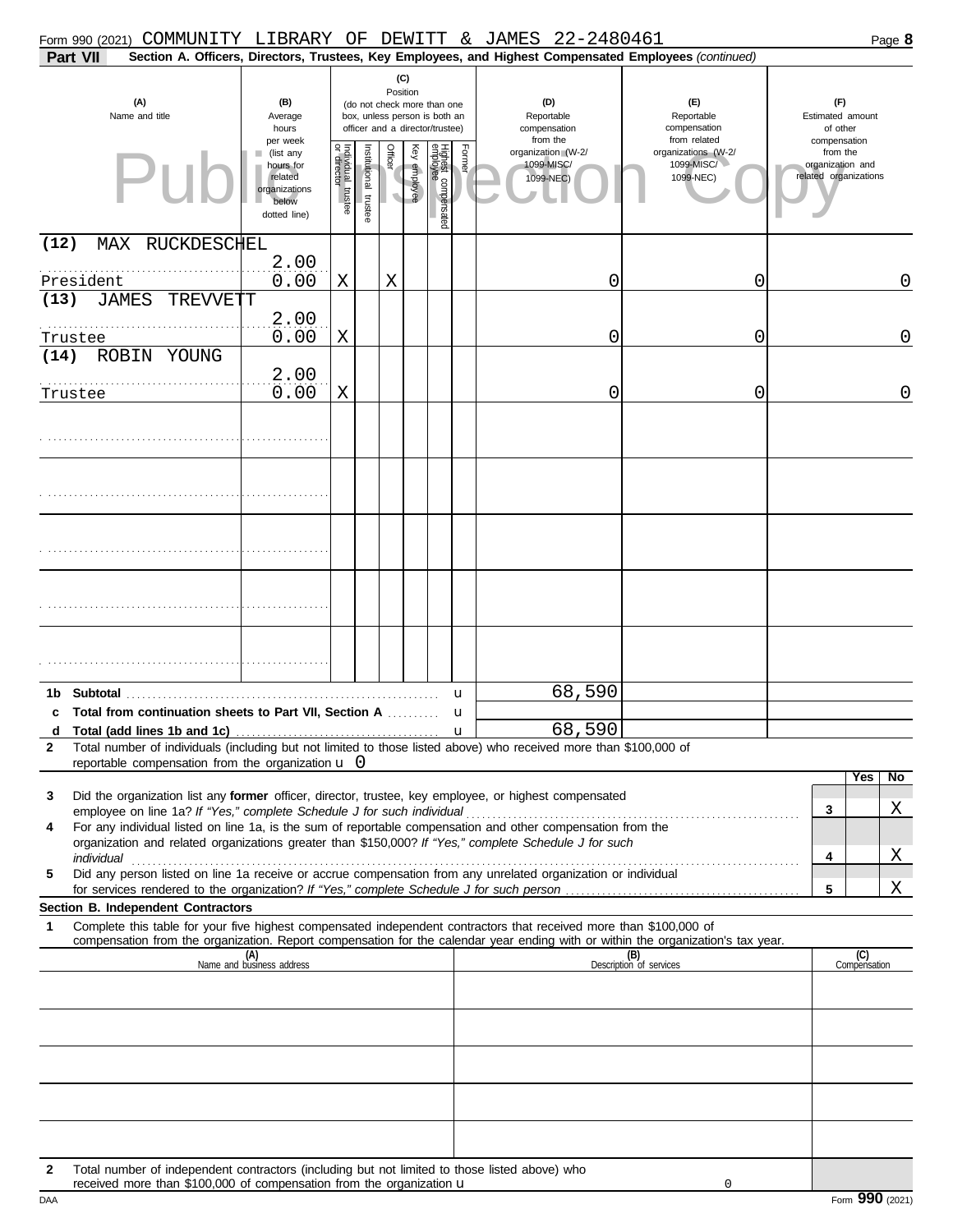**Part VIII Statement of Revenue**

|                                                                  | <u>ı alt vili</u> |                                                                                           |    | יפווופוון טו ויפאפווטפ |                 |  |                      |                      |                                              |                                      |                                                               |
|------------------------------------------------------------------|-------------------|-------------------------------------------------------------------------------------------|----|------------------------|-----------------|--|----------------------|----------------------|----------------------------------------------|--------------------------------------|---------------------------------------------------------------|
|                                                                  |                   |                                                                                           |    |                        |                 |  |                      | (A)<br>Total revenue | (B)<br>Related or exempt<br>function revenue | (C)<br>Unrelated<br>business revenue | (D)<br>Revenue excluded<br>from tax under<br>sections 512-514 |
|                                                                  |                   | 1a Federated campaigns                                                                    |    |                        | 1a              |  |                      |                      |                                              |                                      |                                                               |
|                                                                  |                   | b Membership dues                                                                         |    |                        | 1 <sub>b</sub>  |  |                      |                      |                                              |                                      |                                                               |
|                                                                  |                   | c Fundraising events                                                                      |    |                        | 1 <sub>c</sub>  |  |                      |                      |                                              |                                      |                                                               |
|                                                                  |                   |                                                                                           |    | .                      | 1 <sub>d</sub>  |  |                      |                      |                                              |                                      |                                                               |
|                                                                  |                   | d Related organizations<br><b>e</b> Government grants (contributions)                     |    |                        | 1e              |  | 1,489,406            |                      |                                              |                                      |                                                               |
|                                                                  |                   | f All other contributions, gifts, grants,                                                 |    |                        |                 |  |                      |                      |                                              |                                      |                                                               |
|                                                                  |                   | and similar amounts not included above                                                    |    |                        | 1f              |  | 13,874               |                      |                                              |                                      |                                                               |
|                                                                  |                   | g Noncash contributions included in                                                       |    |                        |                 |  |                      |                      |                                              |                                      |                                                               |
| <b>Contributions, Gifts, Grants</b><br>and Other Similar Amounts |                   |                                                                                           |    |                        |                 |  |                      |                      |                                              |                                      |                                                               |
|                                                                  |                   |                                                                                           |    |                        |                 |  | $\mathbf{u}$         | 1,503,280            |                                              |                                      |                                                               |
|                                                                  |                   |                                                                                           |    |                        |                 |  | <b>Business Code</b> |                      |                                              |                                      |                                                               |
|                                                                  | 2a                | FINES LOST BOOKS FEES                                                                     |    |                        |                 |  |                      | 9,915                | 9,915                                        |                                      |                                                               |
| Program Service                                                  | b                 |                                                                                           |    |                        |                 |  |                      |                      |                                              |                                      |                                                               |
|                                                                  |                   |                                                                                           |    |                        |                 |  |                      |                      |                                              |                                      |                                                               |
|                                                                  |                   |                                                                                           |    |                        |                 |  |                      |                      |                                              |                                      |                                                               |
|                                                                  |                   |                                                                                           |    |                        |                 |  |                      |                      |                                              |                                      |                                                               |
|                                                                  |                   | f All other program service revenue                                                       |    |                        |                 |  |                      |                      |                                              |                                      |                                                               |
|                                                                  |                   |                                                                                           |    |                        |                 |  |                      | 9,915                |                                              |                                      |                                                               |
|                                                                  | 3                 | Investment income (including dividends, interest, and                                     |    |                        |                 |  |                      |                      |                                              |                                      |                                                               |
|                                                                  |                   |                                                                                           |    |                        |                 |  | u                    | 570                  | 570                                          |                                      |                                                               |
|                                                                  | 4                 | Income from investment of tax-exempt bond proceeds                                        |    |                        |                 |  | u                    |                      |                                              |                                      |                                                               |
|                                                                  | 5                 |                                                                                           |    |                        |                 |  | $\mathbf{u}$         |                      |                                              |                                      |                                                               |
|                                                                  |                   |                                                                                           |    | (i) Real               |                 |  | (ii) Personal        |                      |                                              |                                      |                                                               |
|                                                                  | 6а                | Gross rents                                                                               | 6a |                        |                 |  |                      |                      |                                              |                                      |                                                               |
|                                                                  | b                 | Less: rental expenses                                                                     | 6b |                        |                 |  |                      |                      |                                              |                                      |                                                               |
|                                                                  | с                 | Rental inc. or (loss)                                                                     | 6с |                        |                 |  |                      |                      |                                              |                                      |                                                               |
|                                                                  | d                 | Net rental income or (loss)<br><b>7a</b> Gross amount from                                |    |                        |                 |  | $\mathbf{u}$         |                      |                                              |                                      |                                                               |
|                                                                  |                   | sales of assets                                                                           |    | (i) Securities         |                 |  | (ii) Other           |                      |                                              |                                      |                                                               |
|                                                                  |                   | other than inventory                                                                      | 7a |                        |                 |  |                      |                      |                                              |                                      |                                                               |
|                                                                  |                   | <b>b</b> Less: cost or other                                                              |    |                        |                 |  |                      |                      |                                              |                                      |                                                               |
| Other Revenue                                                    |                   | basis and sales exps.                                                                     | 7b |                        |                 |  |                      |                      |                                              |                                      |                                                               |
|                                                                  |                   | c Gain or (loss)                                                                          | 7c |                        |                 |  |                      |                      |                                              |                                      |                                                               |
|                                                                  |                   |                                                                                           |    |                        |                 |  | u                    |                      |                                              |                                      |                                                               |
|                                                                  |                   | 8a Gross income from fundraising events                                                   |    |                        |                 |  |                      |                      |                                              |                                      |                                                               |
|                                                                  |                   | (not including \$                                                                         |    | .                      |                 |  |                      |                      |                                              |                                      |                                                               |
|                                                                  |                   | of contributions reported on line                                                         |    |                        |                 |  |                      |                      |                                              |                                      |                                                               |
|                                                                  |                   | 1c). See Part IV, line 18                                                                 |    |                        | 8а              |  |                      |                      |                                              |                                      |                                                               |
|                                                                  |                   | <b>b</b> Less: direct expenses                                                            |    |                        | 8b              |  |                      |                      |                                              |                                      |                                                               |
|                                                                  |                   | c Net income or (loss) from fundraising events                                            |    |                        |                 |  | u                    |                      |                                              |                                      |                                                               |
|                                                                  |                   | 9a Gross income from gaming                                                               |    |                        |                 |  |                      |                      |                                              |                                      |                                                               |
|                                                                  |                   | activities. See Part IV, line 19                                                          |    |                        | 9a              |  |                      |                      |                                              |                                      |                                                               |
|                                                                  |                   | <b>b</b> Less: direct expenses                                                            |    |                        | 9b              |  |                      |                      |                                              |                                      |                                                               |
|                                                                  |                   | c Net income or (loss) from gaming activities                                             |    |                        |                 |  | u                    |                      |                                              |                                      |                                                               |
|                                                                  |                   | 10a Gross sales of inventory, less                                                        |    |                        |                 |  |                      |                      |                                              |                                      |                                                               |
|                                                                  |                   | returns and allowances<br>10a<br><b>b</b> Less: cost of goods sold                        |    |                        |                 |  |                      |                      |                                              |                                      |                                                               |
|                                                                  |                   |                                                                                           |    |                        | 10 <sub>b</sub> |  |                      |                      |                                              |                                      |                                                               |
|                                                                  |                   | <b>c</b> Net income or (loss) from sales of inventory                                     |    |                        |                 |  | u                    |                      |                                              |                                      |                                                               |
|                                                                  |                   |                                                                                           |    |                        |                 |  | <b>Business Code</b> |                      |                                              |                                      |                                                               |
|                                                                  | 11a               | FUNDRAISING (NET)                                                                         |    |                        |                 |  |                      | 12,604               | 12,604                                       |                                      |                                                               |
| Miscellaneous<br>Revenue                                         | $\mathbf b$       |                                                                                           |    |                        |                 |  |                      |                      |                                              |                                      |                                                               |
|                                                                  |                   |                                                                                           |    |                        |                 |  |                      |                      |                                              |                                      |                                                               |
|                                                                  |                   | <b>d</b> All other revenue $\ldots$ $\ldots$ $\ldots$ $\ldots$ $\ldots$ $\ldots$ $\ldots$ |    |                        |                 |  |                      |                      |                                              |                                      |                                                               |
|                                                                  |                   |                                                                                           |    |                        |                 |  | u                    | 12,604               |                                              |                                      |                                                               |
|                                                                  |                   |                                                                                           |    |                        |                 |  | $\mathbf{u}$         | 1,526,369            | 23,089                                       | $\Omega$                             | $\Omega$                                                      |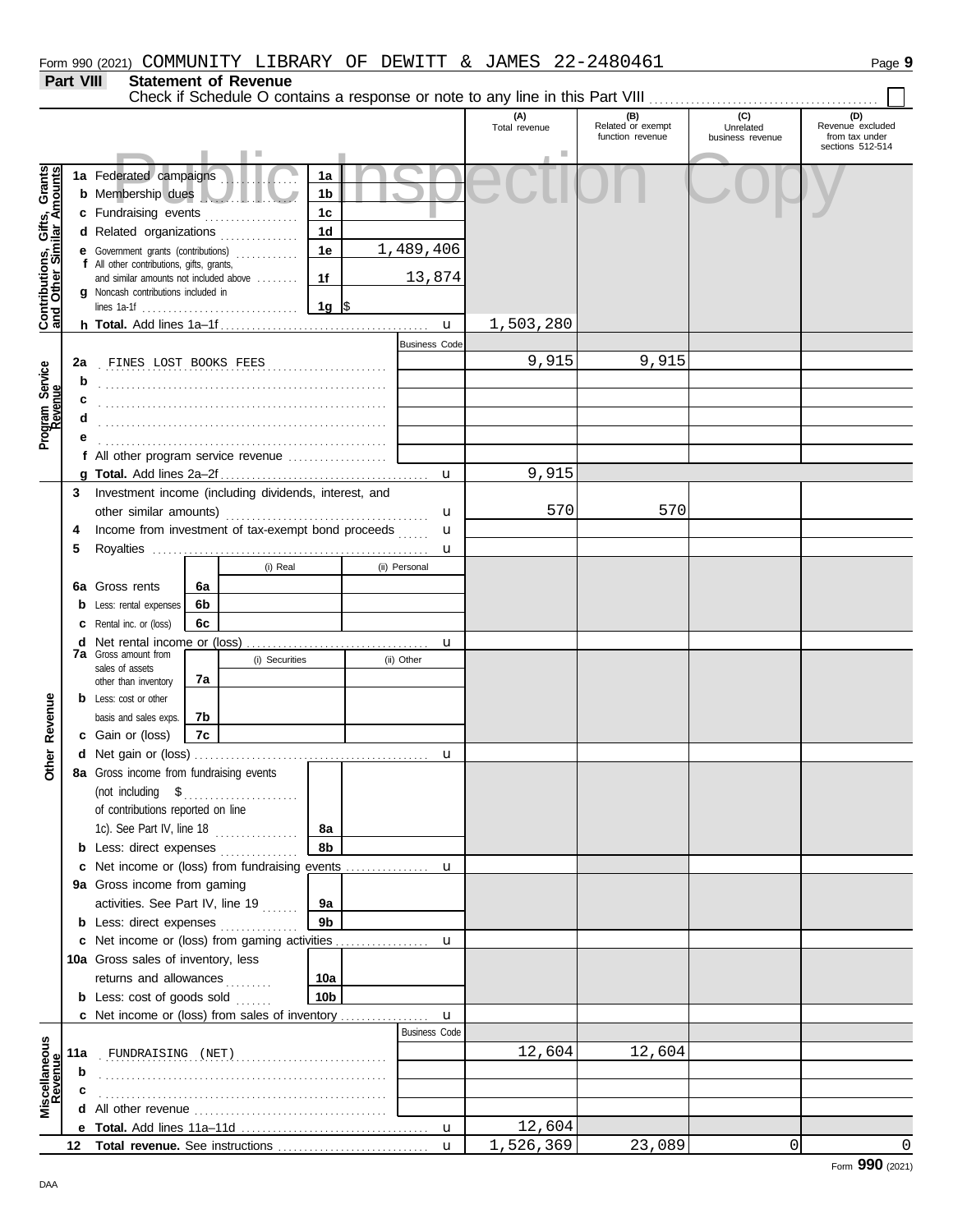|    | Section 501(c)(3) and 501(c)(4) organizations must complete all columns. All other organizations must complete column (A).<br>Check if Schedule O contains a response or note to any line in this Part IX                                                                                                                                                                                                                                                                                                                          |                |                             |                                    |                         |
|----|------------------------------------------------------------------------------------------------------------------------------------------------------------------------------------------------------------------------------------------------------------------------------------------------------------------------------------------------------------------------------------------------------------------------------------------------------------------------------------------------------------------------------------|----------------|-----------------------------|------------------------------------|-------------------------|
|    | Do not include amounts reported on lines 6b, 7b,                                                                                                                                                                                                                                                                                                                                                                                                                                                                                   | (A)            | (B)                         | (C)                                | (D)                     |
|    | 8b, 9b, and 10b of Part VIII.                                                                                                                                                                                                                                                                                                                                                                                                                                                                                                      | Total expenses | Program service<br>expenses | Management and<br>general expenses | Fundraising<br>expenses |
|    | 1 Grants and other assistance to domestic organizations                                                                                                                                                                                                                                                                                                                                                                                                                                                                            |                |                             |                                    |                         |
|    | and domestic governments. See Part IV, line 21                                                                                                                                                                                                                                                                                                                                                                                                                                                                                     |                |                             |                                    |                         |
| 2  | Grants and other assistance to domestic                                                                                                                                                                                                                                                                                                                                                                                                                                                                                            |                |                             |                                    |                         |
|    | individuals. See Part IV, line 22                                                                                                                                                                                                                                                                                                                                                                                                                                                                                                  |                |                             |                                    |                         |
| 3  | Grants and other assistance to foreign                                                                                                                                                                                                                                                                                                                                                                                                                                                                                             |                |                             |                                    |                         |
|    | organizations, foreign governments, and                                                                                                                                                                                                                                                                                                                                                                                                                                                                                            |                |                             |                                    |                         |
|    | foreign individuals. See Part IV, lines 15 and 16                                                                                                                                                                                                                                                                                                                                                                                                                                                                                  |                |                             |                                    |                         |
| 4  | Benefits paid to or for members                                                                                                                                                                                                                                                                                                                                                                                                                                                                                                    |                |                             |                                    |                         |
| 5  | Compensation of current officers, directors,                                                                                                                                                                                                                                                                                                                                                                                                                                                                                       |                |                             |                                    |                         |
|    | trustees, and key employees                                                                                                                                                                                                                                                                                                                                                                                                                                                                                                        | 68,589         | 59,673                      | 6,858                              | 2,058                   |
| 6  | Compensation not included above to disqualified                                                                                                                                                                                                                                                                                                                                                                                                                                                                                    |                |                             |                                    |                         |
|    | persons (as defined under section 4958(f)(1)) and                                                                                                                                                                                                                                                                                                                                                                                                                                                                                  |                |                             |                                    |                         |
|    | persons described in section 4958(c)(3)(B)                                                                                                                                                                                                                                                                                                                                                                                                                                                                                         |                |                             |                                    |                         |
| 7  | Other salaries and wages                                                                                                                                                                                                                                                                                                                                                                                                                                                                                                           | 675,651        | 514,144                     | 141,237                            | 20,270                  |
| 8  | Pension plan accruals and contributions (include                                                                                                                                                                                                                                                                                                                                                                                                                                                                                   |                |                             |                                    |                         |
|    | section 401(k) and 403(b) employer contributions)                                                                                                                                                                                                                                                                                                                                                                                                                                                                                  | 46,860         | 36,082                      | 9,372                              | 1,406                   |
| 9  | Other employee benefits                                                                                                                                                                                                                                                                                                                                                                                                                                                                                                            | 36, 721        | 27,174                      | 8,445                              | 1,102                   |
| 10 | Payroll taxes                                                                                                                                                                                                                                                                                                                                                                                                                                                                                                                      | 52,938         | 41,292                      | 10,058                             | 1,588                   |
| 11 | Fees for services (nonemployees):                                                                                                                                                                                                                                                                                                                                                                                                                                                                                                  |                |                             |                                    |                         |
| a  | Management                                                                                                                                                                                                                                                                                                                                                                                                                                                                                                                         |                |                             |                                    |                         |
| b  | Legal                                                                                                                                                                                                                                                                                                                                                                                                                                                                                                                              |                |                             |                                    |                         |
| c  |                                                                                                                                                                                                                                                                                                                                                                                                                                                                                                                                    | 11,250         |                             | 11,250                             |                         |
| d  | Lobbying                                                                                                                                                                                                                                                                                                                                                                                                                                                                                                                           |                |                             |                                    |                         |
| е  | Professional fundraising services. See Part IV, line 17                                                                                                                                                                                                                                                                                                                                                                                                                                                                            |                |                             |                                    |                         |
| f  | Investment management fees                                                                                                                                                                                                                                                                                                                                                                                                                                                                                                         |                |                             |                                    |                         |
| q  | Other. (If line 11g amount exceeds 10% of line 25, column                                                                                                                                                                                                                                                                                                                                                                                                                                                                          |                |                             |                                    |                         |
|    | (A) amount, list line 11g expenses on Schedule O.)                                                                                                                                                                                                                                                                                                                                                                                                                                                                                 | 13,074         |                             | 13,074                             |                         |
| 12 | Advertising and promotion                                                                                                                                                                                                                                                                                                                                                                                                                                                                                                          | 719            | 719                         |                                    |                         |
| 13 |                                                                                                                                                                                                                                                                                                                                                                                                                                                                                                                                    | 15,170         | 12,118                      | 2,844                              | 208                     |
| 14 | Information technology                                                                                                                                                                                                                                                                                                                                                                                                                                                                                                             | 8,199          | 6,640                       | 1,559                              |                         |
| 15 |                                                                                                                                                                                                                                                                                                                                                                                                                                                                                                                                    |                |                             |                                    |                         |
| 16 |                                                                                                                                                                                                                                                                                                                                                                                                                                                                                                                                    | 104,281        | 84,459                      | 19,822                             |                         |
| 17 | $\begin{minipage}[c]{0.9\linewidth} \textbf{ Travel} \end{minipage}[ \begin{minipage}[c]{0.9\linewidth} \textbf{True} \end{minipage}[ \begin{minipage}[c]{0.9\linewidth} \textbf{True} \end{minipage}[ \begin{minipage}[c]{0.9\linewidth} \textbf{True} \end{minipage}[ \begin{minipage}[c]{0.9\linewidth} \textbf{True} \end{minipage}[ \begin{minipage}[c]{0.9\linewidth} \textbf{True} \end{minipage}[ \begin{minipage}[c]{0.9\linewidth} \textbf{True} \end{minipage}[ \begin{minipage}[c]{0.9\linewidth} \textbf{True} \end{$ |                |                             |                                    |                         |
|    | Payments of travel or entertainment expenses                                                                                                                                                                                                                                                                                                                                                                                                                                                                                       |                |                             |                                    |                         |
|    | for any federal, state, or local public officials                                                                                                                                                                                                                                                                                                                                                                                                                                                                                  |                |                             |                                    |                         |
| 19 | Conferences, conventions, and meetings                                                                                                                                                                                                                                                                                                                                                                                                                                                                                             | 2,837          | 2,837                       |                                    |                         |
| 20 | Interest                                                                                                                                                                                                                                                                                                                                                                                                                                                                                                                           | 142,901        | 115,750                     | 27,151                             |                         |
| 21 |                                                                                                                                                                                                                                                                                                                                                                                                                                                                                                                                    |                |                             |                                    |                         |
| 22 | Depreciation, depletion, and amortization                                                                                                                                                                                                                                                                                                                                                                                                                                                                                          | 278, 317       | 225,413                     | 52,904                             |                         |
| 23 |                                                                                                                                                                                                                                                                                                                                                                                                                                                                                                                                    | 26,310         | 20,672                      | 4,853                              | 785                     |
| 24 | Other expenses. Itemize expenses not covered                                                                                                                                                                                                                                                                                                                                                                                                                                                                                       |                |                             |                                    |                         |
|    | above (List miscellaneous expenses on line 24e. If                                                                                                                                                                                                                                                                                                                                                                                                                                                                                 |                |                             |                                    |                         |
|    | line 24e amount exceeds 10% of line 25, column                                                                                                                                                                                                                                                                                                                                                                                                                                                                                     |                |                             |                                    |                         |
|    | (A) amount, list line 24e expenses on Schedule O.)                                                                                                                                                                                                                                                                                                                                                                                                                                                                                 |                |                             |                                    |                         |
| a  | EMPLOYEE BENEFIT PLAN ACC                                                                                                                                                                                                                                                                                                                                                                                                                                                                                                          | 110,451        |                             | 110,451                            |                         |
| b  | LIBRARY BOOKS                                                                                                                                                                                                                                                                                                                                                                                                                                                                                                                      | 59,636         | 59,636                      |                                    |                         |
| c  | LIBRARY SYSTEM                                                                                                                                                                                                                                                                                                                                                                                                                                                                                                                     | 32,303         | 32,303                      |                                    |                         |
| d  | ELECTRONIC RESOURCES                                                                                                                                                                                                                                                                                                                                                                                                                                                                                                               | 26,465         | 26,465                      |                                    |                         |
| е  |                                                                                                                                                                                                                                                                                                                                                                                                                                                                                                                                    | 105,038        | 94,327                      | 9,947                              | 764                     |
| 25 | Total functional expenses. Add lines 1 through 24e .                                                                                                                                                                                                                                                                                                                                                                                                                                                                               | 1,817,710      | 359,704                     | 429,825                            | 28,181                  |
| 26 | Joint costs. Complete this line only if the<br>organization reported in column (B) joint costs                                                                                                                                                                                                                                                                                                                                                                                                                                     |                |                             |                                    |                         |
|    | from a combined educational campaign and                                                                                                                                                                                                                                                                                                                                                                                                                                                                                           |                |                             |                                    |                         |
|    | fundraising solicitation. Check here u<br>if                                                                                                                                                                                                                                                                                                                                                                                                                                                                                       |                |                             |                                    |                         |

following SOP 98-2 (ASC 958-720) . . . . . . . . . . . . . . .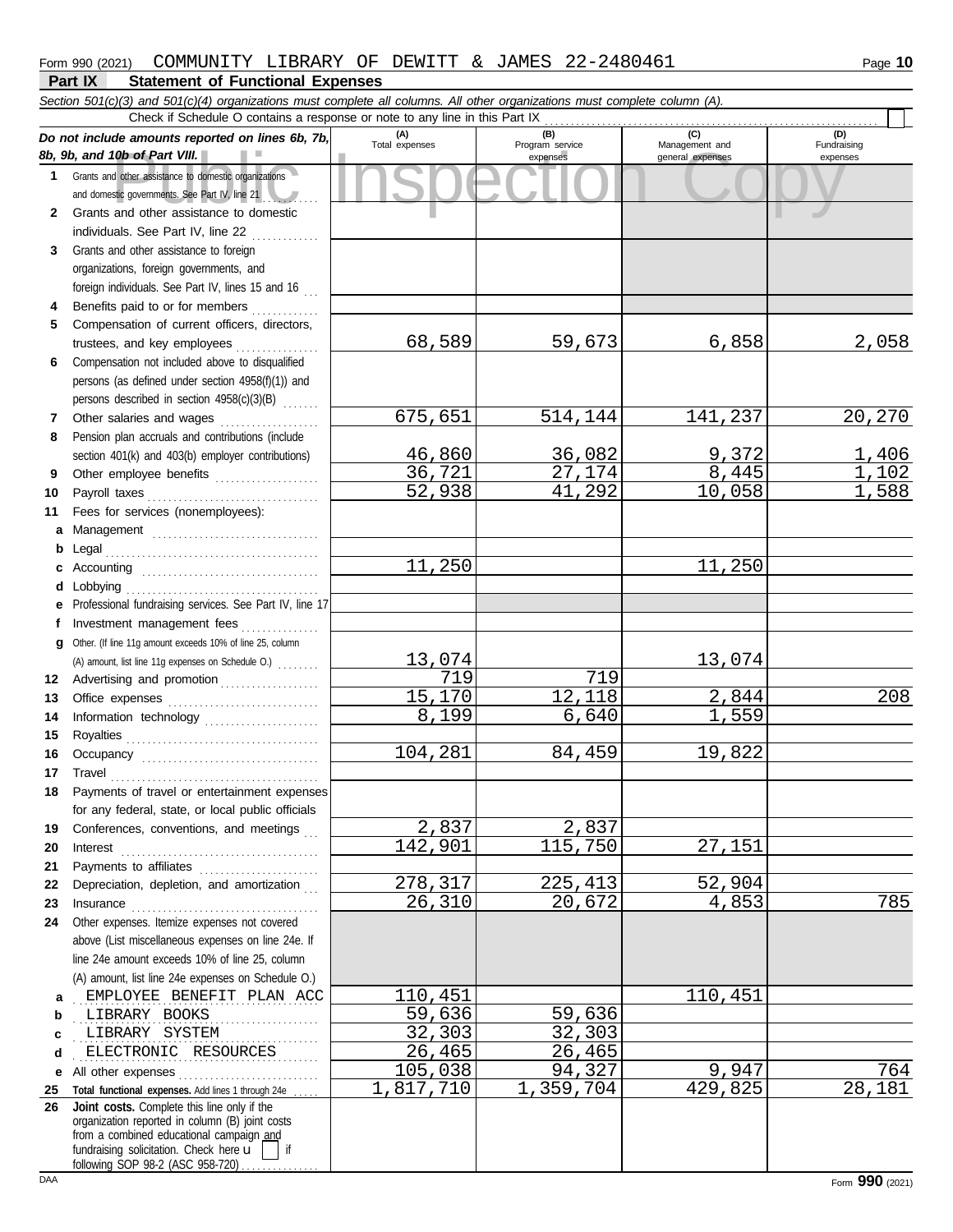## **Part X Balance Sheet**

Check if Schedule O contains a response or note to any line in this Part X . . . . . . . . . . . . . . . . . . . . . . . . . . . . . . . . . . . . . . . . . . . . . . . . . . . . . . . . . . . . . . . . .

| Beginning of year<br>1,216,612<br>$\mathbf{1}$<br>Cash-non-interest-bearing<br>1<br>Savings and temporary cash investments <b>and the contract of the contract of the contract of the contract of the contract of the contract of the contract of the contract of the contract of the contract of the contract of th</b><br>406,813<br>$\sqrt{2}$<br>2<br>Pledges and grants receivable, net <b>All and School and School and School and School and School and School and School</b><br>3 <sub>l</sub><br>3<br>4<br>Accounts receivable, net<br>4<br>Loans and other receivables from any current or former officer, director,<br>5<br>trustee, key employee, creator or founder, substantial contributor, or 35%<br>5<br>Loans and other receivables from other disqualified persons (as defined<br>6<br>under section 4958(f)(1)), and persons described in section 4958(c)(3)(B) $(3)(B)$<br>6<br>Assets<br>$\overline{7}$<br>7<br>8<br>Inventories for sale or use<br>8<br>19,715<br>9<br>9<br>10a Land, buildings, and equipment: cost or other<br><u>8,037,336</u><br>$\overline{1,219,323}$<br>7,086,280<br>∣ 10b İ<br>10 <sub>c</sub><br>Less: accumulated depreciation<br>b<br>11<br>11<br>12<br>12<br>13<br>13<br>14<br>14<br>15<br>15<br>8,729,420<br>16<br>16<br>158,606<br>17<br>17<br>18<br>18<br>19<br>19<br>20<br>20<br>21<br>21<br>Escrow or custodial account liability. Complete Part IV of Schedule D<br>22<br>Loans and other payables to any current or former officer, director,<br>Liabilities<br>trustee, key employee, creator or founder, substantial contributor, or 35%<br>controlled entity or family member of any of these persons<br>22<br>3,398,258<br>23<br>Secured mortgages and notes payable to unrelated third parties<br>23<br>24<br>Unsecured notes and loans payable to unrelated third parties<br>24<br>Other liabilities (including federal income tax, payables to related third<br>25<br>parties, and other liabilities not included on lines 17-24). Complete Part X<br>25 | End of year<br>1,286,152<br>382,842<br>21,299<br>6,818,013 |
|---------------------------------------------------------------------------------------------------------------------------------------------------------------------------------------------------------------------------------------------------------------------------------------------------------------------------------------------------------------------------------------------------------------------------------------------------------------------------------------------------------------------------------------------------------------------------------------------------------------------------------------------------------------------------------------------------------------------------------------------------------------------------------------------------------------------------------------------------------------------------------------------------------------------------------------------------------------------------------------------------------------------------------------------------------------------------------------------------------------------------------------------------------------------------------------------------------------------------------------------------------------------------------------------------------------------------------------------------------------------------------------------------------------------------------------------------------------------------------------------------------------------------------------------------------------------------------------------------------------------------------------------------------------------------------------------------------------------------------------------------------------------------------------------------------------------------------------------------------------------------------------------------------------------------------------------------------------------------------------------------------------------------|------------------------------------------------------------|
|                                                                                                                                                                                                                                                                                                                                                                                                                                                                                                                                                                                                                                                                                                                                                                                                                                                                                                                                                                                                                                                                                                                                                                                                                                                                                                                                                                                                                                                                                                                                                                                                                                                                                                                                                                                                                                                                                                                                                                                                                           |                                                            |
|                                                                                                                                                                                                                                                                                                                                                                                                                                                                                                                                                                                                                                                                                                                                                                                                                                                                                                                                                                                                                                                                                                                                                                                                                                                                                                                                                                                                                                                                                                                                                                                                                                                                                                                                                                                                                                                                                                                                                                                                                           |                                                            |
|                                                                                                                                                                                                                                                                                                                                                                                                                                                                                                                                                                                                                                                                                                                                                                                                                                                                                                                                                                                                                                                                                                                                                                                                                                                                                                                                                                                                                                                                                                                                                                                                                                                                                                                                                                                                                                                                                                                                                                                                                           |                                                            |
|                                                                                                                                                                                                                                                                                                                                                                                                                                                                                                                                                                                                                                                                                                                                                                                                                                                                                                                                                                                                                                                                                                                                                                                                                                                                                                                                                                                                                                                                                                                                                                                                                                                                                                                                                                                                                                                                                                                                                                                                                           |                                                            |
|                                                                                                                                                                                                                                                                                                                                                                                                                                                                                                                                                                                                                                                                                                                                                                                                                                                                                                                                                                                                                                                                                                                                                                                                                                                                                                                                                                                                                                                                                                                                                                                                                                                                                                                                                                                                                                                                                                                                                                                                                           |                                                            |
|                                                                                                                                                                                                                                                                                                                                                                                                                                                                                                                                                                                                                                                                                                                                                                                                                                                                                                                                                                                                                                                                                                                                                                                                                                                                                                                                                                                                                                                                                                                                                                                                                                                                                                                                                                                                                                                                                                                                                                                                                           |                                                            |
|                                                                                                                                                                                                                                                                                                                                                                                                                                                                                                                                                                                                                                                                                                                                                                                                                                                                                                                                                                                                                                                                                                                                                                                                                                                                                                                                                                                                                                                                                                                                                                                                                                                                                                                                                                                                                                                                                                                                                                                                                           |                                                            |
|                                                                                                                                                                                                                                                                                                                                                                                                                                                                                                                                                                                                                                                                                                                                                                                                                                                                                                                                                                                                                                                                                                                                                                                                                                                                                                                                                                                                                                                                                                                                                                                                                                                                                                                                                                                                                                                                                                                                                                                                                           |                                                            |
|                                                                                                                                                                                                                                                                                                                                                                                                                                                                                                                                                                                                                                                                                                                                                                                                                                                                                                                                                                                                                                                                                                                                                                                                                                                                                                                                                                                                                                                                                                                                                                                                                                                                                                                                                                                                                                                                                                                                                                                                                           |                                                            |
|                                                                                                                                                                                                                                                                                                                                                                                                                                                                                                                                                                                                                                                                                                                                                                                                                                                                                                                                                                                                                                                                                                                                                                                                                                                                                                                                                                                                                                                                                                                                                                                                                                                                                                                                                                                                                                                                                                                                                                                                                           |                                                            |
|                                                                                                                                                                                                                                                                                                                                                                                                                                                                                                                                                                                                                                                                                                                                                                                                                                                                                                                                                                                                                                                                                                                                                                                                                                                                                                                                                                                                                                                                                                                                                                                                                                                                                                                                                                                                                                                                                                                                                                                                                           |                                                            |
|                                                                                                                                                                                                                                                                                                                                                                                                                                                                                                                                                                                                                                                                                                                                                                                                                                                                                                                                                                                                                                                                                                                                                                                                                                                                                                                                                                                                                                                                                                                                                                                                                                                                                                                                                                                                                                                                                                                                                                                                                           |                                                            |
|                                                                                                                                                                                                                                                                                                                                                                                                                                                                                                                                                                                                                                                                                                                                                                                                                                                                                                                                                                                                                                                                                                                                                                                                                                                                                                                                                                                                                                                                                                                                                                                                                                                                                                                                                                                                                                                                                                                                                                                                                           |                                                            |
|                                                                                                                                                                                                                                                                                                                                                                                                                                                                                                                                                                                                                                                                                                                                                                                                                                                                                                                                                                                                                                                                                                                                                                                                                                                                                                                                                                                                                                                                                                                                                                                                                                                                                                                                                                                                                                                                                                                                                                                                                           |                                                            |
|                                                                                                                                                                                                                                                                                                                                                                                                                                                                                                                                                                                                                                                                                                                                                                                                                                                                                                                                                                                                                                                                                                                                                                                                                                                                                                                                                                                                                                                                                                                                                                                                                                                                                                                                                                                                                                                                                                                                                                                                                           |                                                            |
|                                                                                                                                                                                                                                                                                                                                                                                                                                                                                                                                                                                                                                                                                                                                                                                                                                                                                                                                                                                                                                                                                                                                                                                                                                                                                                                                                                                                                                                                                                                                                                                                                                                                                                                                                                                                                                                                                                                                                                                                                           |                                                            |
|                                                                                                                                                                                                                                                                                                                                                                                                                                                                                                                                                                                                                                                                                                                                                                                                                                                                                                                                                                                                                                                                                                                                                                                                                                                                                                                                                                                                                                                                                                                                                                                                                                                                                                                                                                                                                                                                                                                                                                                                                           |                                                            |
|                                                                                                                                                                                                                                                                                                                                                                                                                                                                                                                                                                                                                                                                                                                                                                                                                                                                                                                                                                                                                                                                                                                                                                                                                                                                                                                                                                                                                                                                                                                                                                                                                                                                                                                                                                                                                                                                                                                                                                                                                           |                                                            |
|                                                                                                                                                                                                                                                                                                                                                                                                                                                                                                                                                                                                                                                                                                                                                                                                                                                                                                                                                                                                                                                                                                                                                                                                                                                                                                                                                                                                                                                                                                                                                                                                                                                                                                                                                                                                                                                                                                                                                                                                                           |                                                            |
|                                                                                                                                                                                                                                                                                                                                                                                                                                                                                                                                                                                                                                                                                                                                                                                                                                                                                                                                                                                                                                                                                                                                                                                                                                                                                                                                                                                                                                                                                                                                                                                                                                                                                                                                                                                                                                                                                                                                                                                                                           |                                                            |
|                                                                                                                                                                                                                                                                                                                                                                                                                                                                                                                                                                                                                                                                                                                                                                                                                                                                                                                                                                                                                                                                                                                                                                                                                                                                                                                                                                                                                                                                                                                                                                                                                                                                                                                                                                                                                                                                                                                                                                                                                           | 8,508,306                                                  |
|                                                                                                                                                                                                                                                                                                                                                                                                                                                                                                                                                                                                                                                                                                                                                                                                                                                                                                                                                                                                                                                                                                                                                                                                                                                                                                                                                                                                                                                                                                                                                                                                                                                                                                                                                                                                                                                                                                                                                                                                                           | 333,814                                                    |
|                                                                                                                                                                                                                                                                                                                                                                                                                                                                                                                                                                                                                                                                                                                                                                                                                                                                                                                                                                                                                                                                                                                                                                                                                                                                                                                                                                                                                                                                                                                                                                                                                                                                                                                                                                                                                                                                                                                                                                                                                           |                                                            |
|                                                                                                                                                                                                                                                                                                                                                                                                                                                                                                                                                                                                                                                                                                                                                                                                                                                                                                                                                                                                                                                                                                                                                                                                                                                                                                                                                                                                                                                                                                                                                                                                                                                                                                                                                                                                                                                                                                                                                                                                                           |                                                            |
|                                                                                                                                                                                                                                                                                                                                                                                                                                                                                                                                                                                                                                                                                                                                                                                                                                                                                                                                                                                                                                                                                                                                                                                                                                                                                                                                                                                                                                                                                                                                                                                                                                                                                                                                                                                                                                                                                                                                                                                                                           |                                                            |
|                                                                                                                                                                                                                                                                                                                                                                                                                                                                                                                                                                                                                                                                                                                                                                                                                                                                                                                                                                                                                                                                                                                                                                                                                                                                                                                                                                                                                                                                                                                                                                                                                                                                                                                                                                                                                                                                                                                                                                                                                           |                                                            |
|                                                                                                                                                                                                                                                                                                                                                                                                                                                                                                                                                                                                                                                                                                                                                                                                                                                                                                                                                                                                                                                                                                                                                                                                                                                                                                                                                                                                                                                                                                                                                                                                                                                                                                                                                                                                                                                                                                                                                                                                                           |                                                            |
|                                                                                                                                                                                                                                                                                                                                                                                                                                                                                                                                                                                                                                                                                                                                                                                                                                                                                                                                                                                                                                                                                                                                                                                                                                                                                                                                                                                                                                                                                                                                                                                                                                                                                                                                                                                                                                                                                                                                                                                                                           |                                                            |
|                                                                                                                                                                                                                                                                                                                                                                                                                                                                                                                                                                                                                                                                                                                                                                                                                                                                                                                                                                                                                                                                                                                                                                                                                                                                                                                                                                                                                                                                                                                                                                                                                                                                                                                                                                                                                                                                                                                                                                                                                           |                                                            |
|                                                                                                                                                                                                                                                                                                                                                                                                                                                                                                                                                                                                                                                                                                                                                                                                                                                                                                                                                                                                                                                                                                                                                                                                                                                                                                                                                                                                                                                                                                                                                                                                                                                                                                                                                                                                                                                                                                                                                                                                                           | 3, 293, 277                                                |
|                                                                                                                                                                                                                                                                                                                                                                                                                                                                                                                                                                                                                                                                                                                                                                                                                                                                                                                                                                                                                                                                                                                                                                                                                                                                                                                                                                                                                                                                                                                                                                                                                                                                                                                                                                                                                                                                                                                                                                                                                           |                                                            |
|                                                                                                                                                                                                                                                                                                                                                                                                                                                                                                                                                                                                                                                                                                                                                                                                                                                                                                                                                                                                                                                                                                                                                                                                                                                                                                                                                                                                                                                                                                                                                                                                                                                                                                                                                                                                                                                                                                                                                                                                                           |                                                            |
|                                                                                                                                                                                                                                                                                                                                                                                                                                                                                                                                                                                                                                                                                                                                                                                                                                                                                                                                                                                                                                                                                                                                                                                                                                                                                                                                                                                                                                                                                                                                                                                                                                                                                                                                                                                                                                                                                                                                                                                                                           |                                                            |
|                                                                                                                                                                                                                                                                                                                                                                                                                                                                                                                                                                                                                                                                                                                                                                                                                                                                                                                                                                                                                                                                                                                                                                                                                                                                                                                                                                                                                                                                                                                                                                                                                                                                                                                                                                                                                                                                                                                                                                                                                           |                                                            |
| 3,556,864<br>26<br>26                                                                                                                                                                                                                                                                                                                                                                                                                                                                                                                                                                                                                                                                                                                                                                                                                                                                                                                                                                                                                                                                                                                                                                                                                                                                                                                                                                                                                                                                                                                                                                                                                                                                                                                                                                                                                                                                                                                                                                                                     | 3,627,091                                                  |
| Organizations that follow FASB ASC 958, check here $\mathbf{u} \boxed{\mathrm{X}}$                                                                                                                                                                                                                                                                                                                                                                                                                                                                                                                                                                                                                                                                                                                                                                                                                                                                                                                                                                                                                                                                                                                                                                                                                                                                                                                                                                                                                                                                                                                                                                                                                                                                                                                                                                                                                                                                                                                                        |                                                            |
| and complete lines 27, 28, 32, and 33.                                                                                                                                                                                                                                                                                                                                                                                                                                                                                                                                                                                                                                                                                                                                                                                                                                                                                                                                                                                                                                                                                                                                                                                                                                                                                                                                                                                                                                                                                                                                                                                                                                                                                                                                                                                                                                                                                                                                                                                    |                                                            |
| 5,172,556<br>Net assets without donor restrictions<br>27<br>27                                                                                                                                                                                                                                                                                                                                                                                                                                                                                                                                                                                                                                                                                                                                                                                                                                                                                                                                                                                                                                                                                                                                                                                                                                                                                                                                                                                                                                                                                                                                                                                                                                                                                                                                                                                                                                                                                                                                                            | 4,881,215                                                  |
| Net assets with donor restrictions<br>28<br>28                                                                                                                                                                                                                                                                                                                                                                                                                                                                                                                                                                                                                                                                                                                                                                                                                                                                                                                                                                                                                                                                                                                                                                                                                                                                                                                                                                                                                                                                                                                                                                                                                                                                                                                                                                                                                                                                                                                                                                            |                                                            |
| Organizations that do not follow FASB ASC 958, check here u                                                                                                                                                                                                                                                                                                                                                                                                                                                                                                                                                                                                                                                                                                                                                                                                                                                                                                                                                                                                                                                                                                                                                                                                                                                                                                                                                                                                                                                                                                                                                                                                                                                                                                                                                                                                                                                                                                                                                               |                                                            |
| and complete lines 29 through 33.                                                                                                                                                                                                                                                                                                                                                                                                                                                                                                                                                                                                                                                                                                                                                                                                                                                                                                                                                                                                                                                                                                                                                                                                                                                                                                                                                                                                                                                                                                                                                                                                                                                                                                                                                                                                                                                                                                                                                                                         |                                                            |
| or Fund Balances<br>29<br>Capital stock or trust principal, or current funds<br>29                                                                                                                                                                                                                                                                                                                                                                                                                                                                                                                                                                                                                                                                                                                                                                                                                                                                                                                                                                                                                                                                                                                                                                                                                                                                                                                                                                                                                                                                                                                                                                                                                                                                                                                                                                                                                                                                                                                                        |                                                            |
| 30<br>30                                                                                                                                                                                                                                                                                                                                                                                                                                                                                                                                                                                                                                                                                                                                                                                                                                                                                                                                                                                                                                                                                                                                                                                                                                                                                                                                                                                                                                                                                                                                                                                                                                                                                                                                                                                                                                                                                                                                                                                                                  |                                                            |
| Retained earnings, endowment, accumulated income, or other funds<br>31<br>31                                                                                                                                                                                                                                                                                                                                                                                                                                                                                                                                                                                                                                                                                                                                                                                                                                                                                                                                                                                                                                                                                                                                                                                                                                                                                                                                                                                                                                                                                                                                                                                                                                                                                                                                                                                                                                                                                                                                              |                                                            |
| <b>Net Assets</b><br>$\overline{5,172,556}$<br>Total net assets or fund balances<br>32<br>32                                                                                                                                                                                                                                                                                                                                                                                                                                                                                                                                                                                                                                                                                                                                                                                                                                                                                                                                                                                                                                                                                                                                                                                                                                                                                                                                                                                                                                                                                                                                                                                                                                                                                                                                                                                                                                                                                                                              |                                                            |
| 8,729,420<br>8,508,306<br>33<br>33                                                                                                                                                                                                                                                                                                                                                                                                                                                                                                                                                                                                                                                                                                                                                                                                                                                                                                                                                                                                                                                                                                                                                                                                                                                                                                                                                                                                                                                                                                                                                                                                                                                                                                                                                                                                                                                                                                                                                                                        | 4,881,215                                                  |

Form **990** (2021)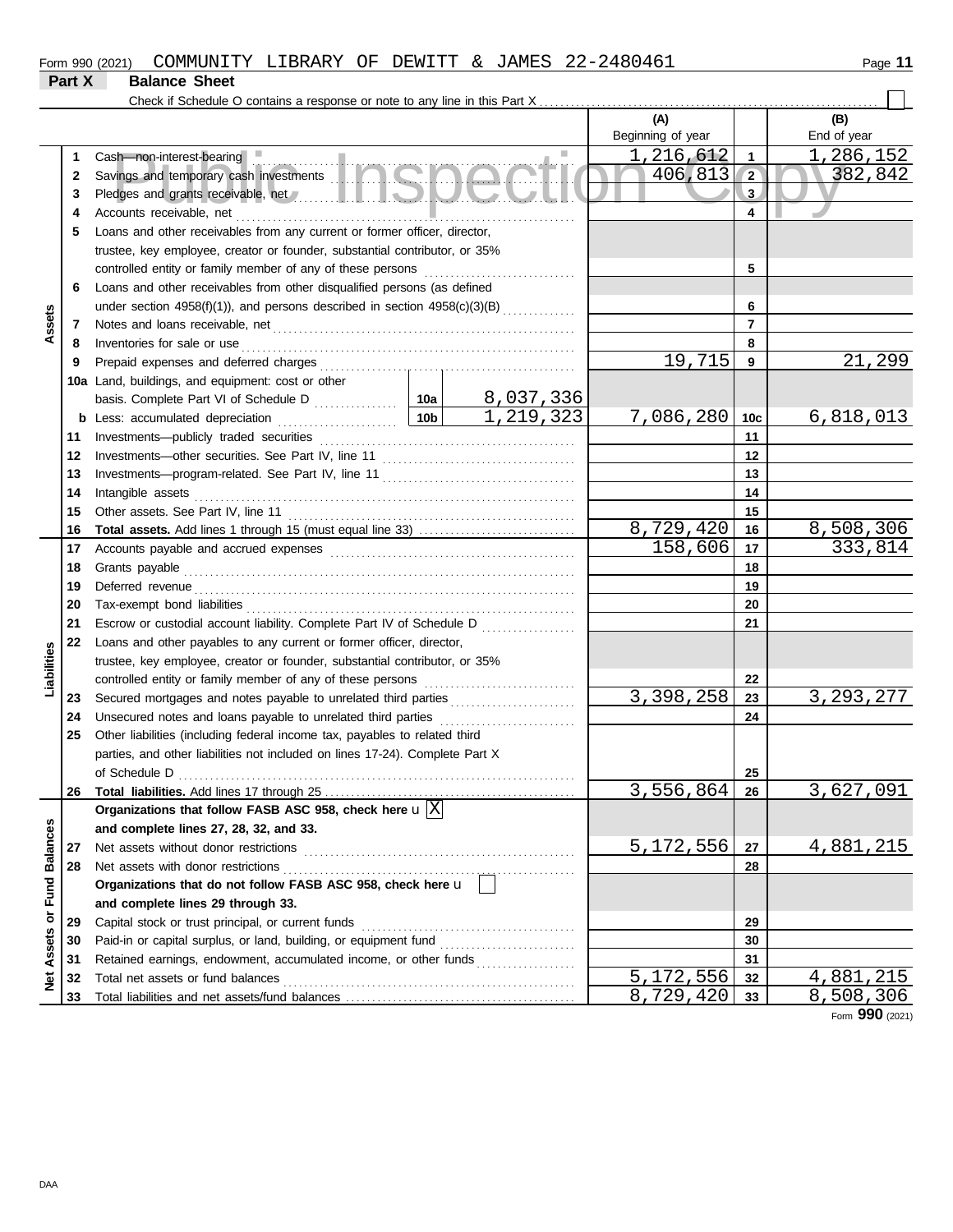|--|

|    | Part XI<br><b>Reconciliation of Net Assets</b>                                                                                                                                                                                            |                |            |                 |
|----|-------------------------------------------------------------------------------------------------------------------------------------------------------------------------------------------------------------------------------------------|----------------|------------|-----------------|
|    |                                                                                                                                                                                                                                           |                |            |                 |
| 1  | $\mathbf{1}$                                                                                                                                                                                                                              | 1,526,369      |            |                 |
| 2  | $\overline{2}$                                                                                                                                                                                                                            | 1,817,710      |            |                 |
| 3  | $3^{\circ}$                                                                                                                                                                                                                               |                | $-291,341$ |                 |
| 4  | Revenue less expenses. Subtract line 2 from line 1<br>Net assets or fund balances at beginning of year (must equal Part X, line 32, column (A))<br>$\overline{4}$                                                                         | 5,172,556      |            |                 |
| 5  | 5.                                                                                                                                                                                                                                        |                |            |                 |
| 6  | 6                                                                                                                                                                                                                                         |                |            |                 |
| 7  | Investment expenses <b>constant of the constant of the constant of the constant of the constant of the constant of the constant of the constant of the constant of the constant of the constant of the constant of the constant </b><br>7 |                |            |                 |
| 8  | 8<br>Prior period adjustments [11] production and the contract of the contract of the contract of the contract of the contract of the contract of the contract of the contract of the contract of the contract of the contract of t       |                |            |                 |
| 9  | 9                                                                                                                                                                                                                                         |                |            |                 |
| 10 | Net assets or fund balances at end of year. Combine lines 3 through 9 (must equal Part X, line                                                                                                                                            |                |            |                 |
|    | 10<br>32, column (B))                                                                                                                                                                                                                     | 4,881,215      |            |                 |
|    | <b>Financial Statements and Reporting</b><br>Part XII                                                                                                                                                                                     |                |            |                 |
|    |                                                                                                                                                                                                                                           |                |            |                 |
|    |                                                                                                                                                                                                                                           |                | Yes        | No              |
| 1. | x <br>Cash<br>Accrual<br>Accounting method used to prepare the Form 990:<br>Other                                                                                                                                                         |                |            |                 |
|    | If the organization changed its method of accounting from a prior year or checked "Other," explain on                                                                                                                                     |                |            |                 |
|    | Schedule O.                                                                                                                                                                                                                               |                |            |                 |
|    | 2a Were the organization's financial statements compiled or reviewed by an independent accountant?                                                                                                                                        | 2a             |            | Χ               |
|    | If "Yes," check a box below to indicate whether the financial statements for the year were compiled or                                                                                                                                    |                |            |                 |
|    | reviewed on a separate basis, consolidated basis, or both:                                                                                                                                                                                |                |            |                 |
|    | Consolidated basis<br>Separate basis<br>Both consolidated and separate basis<br>$\mathbf{I}$                                                                                                                                              |                |            |                 |
|    | <b>b</b> Were the organization's financial statements audited by an independent accountant?                                                                                                                                               | 2b             | Χ          |                 |
|    | If "Yes," check a box below to indicate whether the financial statements for the year were audited on a                                                                                                                                   |                |            |                 |
|    | separate basis, consolidated basis, or both:                                                                                                                                                                                              |                |            |                 |
|    | X Separate basis<br>Consolidated basis<br>  Both consolidated and separate basis                                                                                                                                                          |                |            |                 |
|    | c If "Yes" to line 2a or 2b, does the organization have a committee that assumes responsibility for oversight of                                                                                                                          |                |            |                 |
|    |                                                                                                                                                                                                                                           | 2c             | Χ          |                 |
|    | If the organization changed either its oversight process or selection process during the tax year, explain on                                                                                                                             |                |            |                 |
|    | Schedule O.                                                                                                                                                                                                                               |                |            |                 |
|    | 3a As a result of a federal award, was the organization required to undergo an audit or audits as set forth in the                                                                                                                        |                |            |                 |
|    | Single Audit Act and OMB Circular A-133?                                                                                                                                                                                                  | 3a             |            | Χ               |
|    | b If "Yes," did the organization undergo the required audit or audits? If the organization did not undergo the                                                                                                                            |                |            |                 |
|    |                                                                                                                                                                                                                                           | 3 <sub>b</sub> |            |                 |
|    |                                                                                                                                                                                                                                           |                |            | Form 990 (2021) |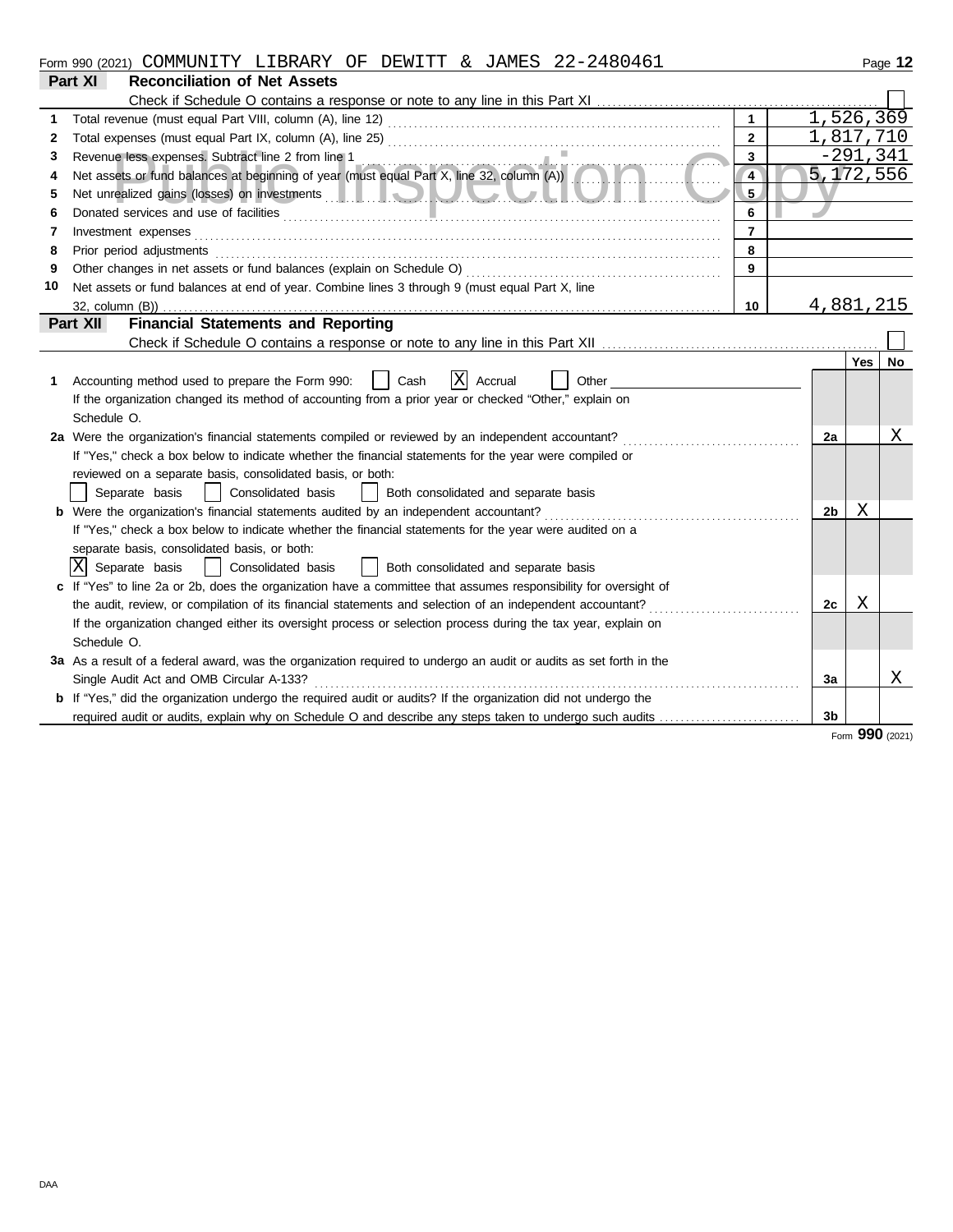| <b>SCHEDULE A</b>                                                                                                                                                                                                                                           |                                                                                                                                                                                                                                                           | <b>Public Charity Status and Public Support</b>                                                                                                                                                                                                                 |  |                          |                               | OMB No. 1545-0047                   |  |  |  |  |
|-------------------------------------------------------------------------------------------------------------------------------------------------------------------------------------------------------------------------------------------------------------|-----------------------------------------------------------------------------------------------------------------------------------------------------------------------------------------------------------------------------------------------------------|-----------------------------------------------------------------------------------------------------------------------------------------------------------------------------------------------------------------------------------------------------------------|--|--------------------------|-------------------------------|-------------------------------------|--|--|--|--|
| (Form 990)                                                                                                                                                                                                                                                  |                                                                                                                                                                                                                                                           | Complete if the organization is a section 501(c)(3) organization or a section 4947(a)(1) nonexempt charitable trust.                                                                                                                                            |  |                          |                               |                                     |  |  |  |  |
| Department of the Treasury                                                                                                                                                                                                                                  |                                                                                                                                                                                                                                                           | u Attach to Form 990 or Form 990-EZ.                                                                                                                                                                                                                            |  |                          |                               | Open to Public                      |  |  |  |  |
| Internal Revenue Service                                                                                                                                                                                                                                    |                                                                                                                                                                                                                                                           | <b>u</b> Go to www.irs.gov/Form990 for instructions and the latest information.                                                                                                                                                                                 |  |                          |                               | Inspection                          |  |  |  |  |
| Name of the organization<br>Part I                                                                                                                                                                                                                          |                                                                                                                                                                                                                                                           | Employer identification number<br>COMMUNITY LIBRARY OF DEWITT & JAMES<br>22-2480461<br>Reason for Public Charity Status. (All organizations must complete this part.) See instructions.                                                                         |  |                          |                               |                                     |  |  |  |  |
|                                                                                                                                                                                                                                                             |                                                                                                                                                                                                                                                           | The organization is not a private foundation because it is: (For lines 1 through 12, check only one box.)                                                                                                                                                       |  |                          |                               |                                     |  |  |  |  |
| 1                                                                                                                                                                                                                                                           |                                                                                                                                                                                                                                                           | A church, convention of churches, or association of churches described in section 170(b)(1)(A)(i).                                                                                                                                                              |  |                          |                               |                                     |  |  |  |  |
| 2                                                                                                                                                                                                                                                           |                                                                                                                                                                                                                                                           | A school described in section 170(b)(1)(A)(ii). (Attach Schedule E (Form 990).)                                                                                                                                                                                 |  |                          |                               |                                     |  |  |  |  |
| 3                                                                                                                                                                                                                                                           | A hospital or a cooperative hospital service organization described in section 170(b)(1)(A)(iii).                                                                                                                                                         |                                                                                                                                                                                                                                                                 |  |                          |                               |                                     |  |  |  |  |
| A medical research organization operated in conjunction with a hospital described in section 170(b)(1)(A)(iii). Enter the hospital's name,<br>4                                                                                                             |                                                                                                                                                                                                                                                           |                                                                                                                                                                                                                                                                 |  |                          |                               |                                     |  |  |  |  |
| city, and state:<br>An organization operated for the benefit of a college or university owned or operated by a governmental unit described in<br>5<br>section 170(b)(1)(A)(iv). (Complete Part II.)                                                         |                                                                                                                                                                                                                                                           |                                                                                                                                                                                                                                                                 |  |                          |                               |                                     |  |  |  |  |
| 6                                                                                                                                                                                                                                                           |                                                                                                                                                                                                                                                           | A federal, state, or local government or governmental unit described in section 170(b)(1)(A)(v).                                                                                                                                                                |  |                          |                               |                                     |  |  |  |  |
| X<br>7                                                                                                                                                                                                                                                      | described in section 170(b)(1)(A)(vi). (Complete Part II.)                                                                                                                                                                                                | An organization that normally receives a substantial part of its support from a governmental unit or from the general public                                                                                                                                    |  |                          |                               |                                     |  |  |  |  |
| 8                                                                                                                                                                                                                                                           |                                                                                                                                                                                                                                                           | A community trust described in section 170(b)(1)(A)(vi). (Complete Part II.)                                                                                                                                                                                    |  |                          |                               |                                     |  |  |  |  |
| 9<br>university:                                                                                                                                                                                                                                            |                                                                                                                                                                                                                                                           | An agricultural research organization described in section 170(b)(1)(A)(ix) operated in conjunction with a land-grant college<br>or university or a non-land-grant college of agriculture (see instructions). Enter the name, city, and state of the college or |  |                          |                               |                                     |  |  |  |  |
| 10                                                                                                                                                                                                                                                          | An organization that normally receives (1) more than 33 1/3% of its support from contributions, membership fees, and gross<br>receipts from activities related to its exempt functions, subject to certain exceptions; and (2) no more than 331/3% of its |                                                                                                                                                                                                                                                                 |  |                          |                               |                                     |  |  |  |  |
|                                                                                                                                                                                                                                                             | support from gross investment income and unrelated business taxable income (less section 511 tax) from businesses<br>acquired by the organization after June 30, 1975. See section 509(a)(2). (Complete Part III.)                                        |                                                                                                                                                                                                                                                                 |  |                          |                               |                                     |  |  |  |  |
| 11                                                                                                                                                                                                                                                          | An organization organized and operated exclusively to test for public safety. See section 509(a)(4).                                                                                                                                                      |                                                                                                                                                                                                                                                                 |  |                          |                               |                                     |  |  |  |  |
| 12                                                                                                                                                                                                                                                          | An organization organized and operated exclusively for the benefit of, to perform the functions of, or to carry out the purposes of                                                                                                                       |                                                                                                                                                                                                                                                                 |  |                          |                               |                                     |  |  |  |  |
| one or more publicly supported organizations described in section 509(a)(1) or section 509(a)(2). See section 509(a)(3). Check<br>the box on lines 12a through 12d that describes the type of supporting organization and complete lines 12e, 12f, and 12g. |                                                                                                                                                                                                                                                           |                                                                                                                                                                                                                                                                 |  |                          |                               |                                     |  |  |  |  |
| a                                                                                                                                                                                                                                                           |                                                                                                                                                                                                                                                           | Type I. A supporting organization operated, supervised, or controlled by its supported organization(s), typically by giving                                                                                                                                     |  |                          |                               |                                     |  |  |  |  |
|                                                                                                                                                                                                                                                             |                                                                                                                                                                                                                                                           | the supported organization(s) the power to regularly appoint or elect a majority of the directors or trustees of the                                                                                                                                            |  |                          |                               |                                     |  |  |  |  |
| b                                                                                                                                                                                                                                                           |                                                                                                                                                                                                                                                           | supporting organization. You must complete Part IV, Sections A and B.<br>Type II. A supporting organization supervised or controlled in connection with its supported organization(s), by having                                                                |  |                          |                               |                                     |  |  |  |  |
|                                                                                                                                                                                                                                                             |                                                                                                                                                                                                                                                           | control or management of the supporting organization vested in the same persons that control or manage the supported                                                                                                                                            |  |                          |                               |                                     |  |  |  |  |
|                                                                                                                                                                                                                                                             |                                                                                                                                                                                                                                                           | organization(s). You must complete Part IV, Sections A and C.                                                                                                                                                                                                   |  |                          |                               |                                     |  |  |  |  |
| c                                                                                                                                                                                                                                                           |                                                                                                                                                                                                                                                           | Type III functionally integrated. A supporting organization operated in connection with, and functionally integrated with,<br>its supported organization(s) (see instructions). You must complete Part IV, Sections A, D, and E.                                |  |                          |                               |                                     |  |  |  |  |
| d                                                                                                                                                                                                                                                           |                                                                                                                                                                                                                                                           | Type III non-functionally integrated. A supporting organization operated in connection with its supported organization(s)<br>that is not functionally integrated. The organization generally must satisfy a distribution requirement and an attentiveness       |  |                          |                               |                                     |  |  |  |  |
| е                                                                                                                                                                                                                                                           |                                                                                                                                                                                                                                                           | requirement (see instructions). You must complete Part IV, Sections A and D, and Part V.<br>Check this box if the organization received a written determination from the IRS that it is a Type I, Type II, Type III                                             |  |                          |                               |                                     |  |  |  |  |
|                                                                                                                                                                                                                                                             |                                                                                                                                                                                                                                                           | functionally integrated, or Type III non-functionally integrated supporting organization.                                                                                                                                                                       |  |                          |                               |                                     |  |  |  |  |
| f<br>g                                                                                                                                                                                                                                                      | Enter the number of supported organizations                                                                                                                                                                                                               | Provide the following information about the supported organization(s).                                                                                                                                                                                          |  |                          |                               |                                     |  |  |  |  |
| (i) Name of supported                                                                                                                                                                                                                                       | (ii) EIN                                                                                                                                                                                                                                                  | (iii) Type of organization                                                                                                                                                                                                                                      |  | (iv) Is the organization | (v) Amount of monetary        | (vi) Amount of                      |  |  |  |  |
| organization                                                                                                                                                                                                                                                |                                                                                                                                                                                                                                                           | (described on lines 1-10<br>above (see instructions))                                                                                                                                                                                                           |  | listed in your governing | support (see<br>instructions) | other support (see<br>instructions) |  |  |  |  |
| document?<br>Yes<br>No                                                                                                                                                                                                                                      |                                                                                                                                                                                                                                                           |                                                                                                                                                                                                                                                                 |  |                          |                               |                                     |  |  |  |  |
| (A)                                                                                                                                                                                                                                                         |                                                                                                                                                                                                                                                           |                                                                                                                                                                                                                                                                 |  |                          |                               |                                     |  |  |  |  |
| (B)                                                                                                                                                                                                                                                         |                                                                                                                                                                                                                                                           |                                                                                                                                                                                                                                                                 |  |                          |                               |                                     |  |  |  |  |
| (C)                                                                                                                                                                                                                                                         |                                                                                                                                                                                                                                                           |                                                                                                                                                                                                                                                                 |  |                          |                               |                                     |  |  |  |  |
|                                                                                                                                                                                                                                                             |                                                                                                                                                                                                                                                           |                                                                                                                                                                                                                                                                 |  |                          |                               |                                     |  |  |  |  |
| (D)                                                                                                                                                                                                                                                         |                                                                                                                                                                                                                                                           |                                                                                                                                                                                                                                                                 |  |                          |                               |                                     |  |  |  |  |
| (E)                                                                                                                                                                                                                                                         |                                                                                                                                                                                                                                                           |                                                                                                                                                                                                                                                                 |  |                          |                               |                                     |  |  |  |  |
| <b>Total</b>                                                                                                                                                                                                                                                |                                                                                                                                                                                                                                                           |                                                                                                                                                                                                                                                                 |  |                          |                               |                                     |  |  |  |  |

**For Paperwork Reduction Act Notice, see the Instructions for Form 990 or 990-EZ.**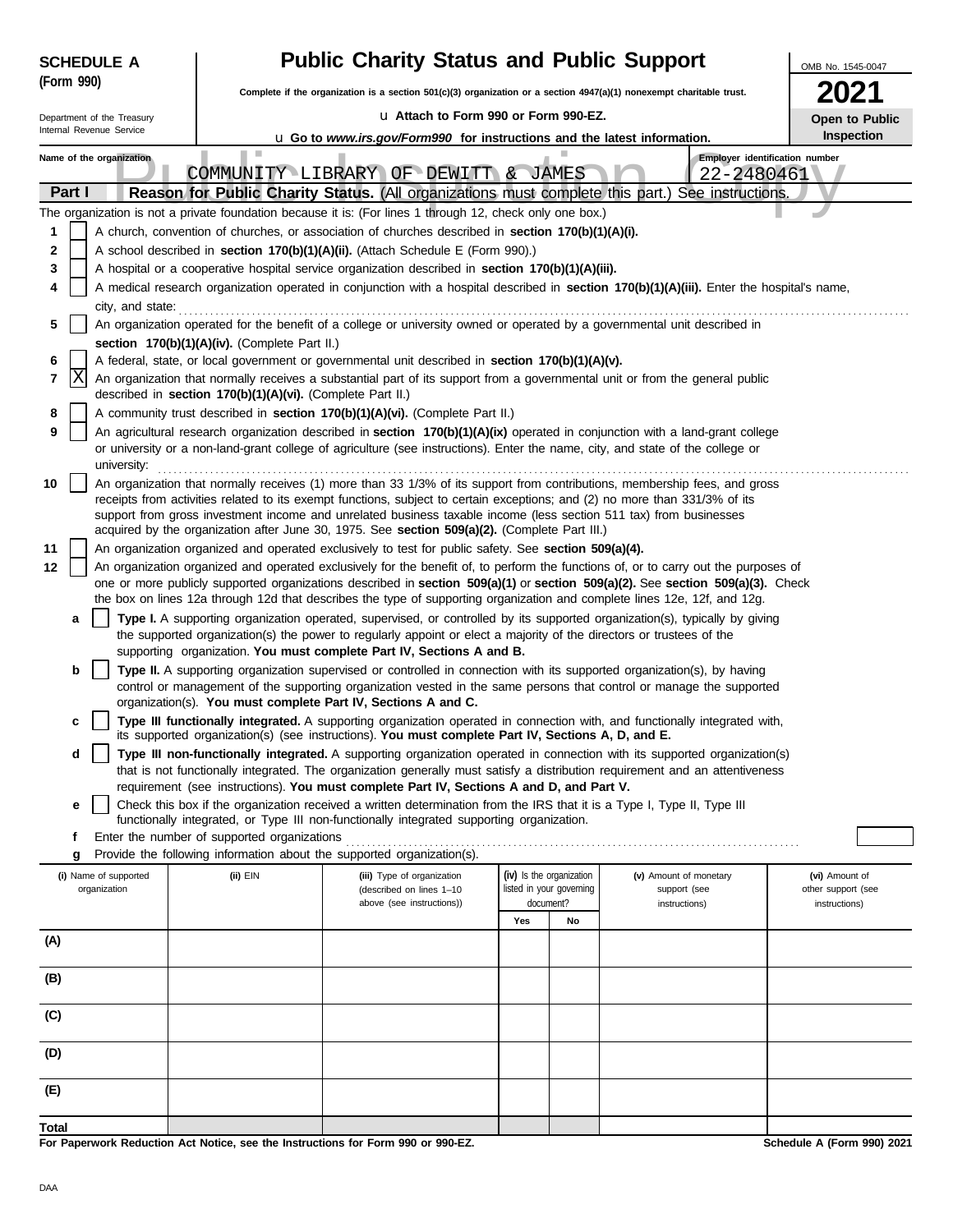(Complete only if you checked the box on line 5, 7, or 8 of Part I or if the organization failed to qualify under **Part II** Support Schedule for Organizations Described in Sections 170(b)(1)(A)(iv) and 170(b)(1)(A)(vi) Part III. If the organization fails to qualify under the tests listed below, please complete Part III.)

|              | <b>Section A. Public Support</b>                                                                                                                                                                                                                                 |           |           |            |            |           |                            |  |  |  |
|--------------|------------------------------------------------------------------------------------------------------------------------------------------------------------------------------------------------------------------------------------------------------------------|-----------|-----------|------------|------------|-----------|----------------------------|--|--|--|
|              | Calendar year (or fiscal year beginning in)<br>$\mathbf{u}$                                                                                                                                                                                                      | (a) 2017  | (b) 2018  | $(c)$ 2019 | $(d)$ 2020 | (e) 2021  | (f) Total                  |  |  |  |
| 1            | Gifts, grants, contributions, and<br>membership fees received. (Do not                                                                                                                                                                                           |           |           |            |            |           |                            |  |  |  |
|              | include any "unusual grants.")                                                                                                                                                                                                                                   | 1,133,358 | 39,572    | 25,368     | 10,144     | 13,874    | 1,222,316                  |  |  |  |
| $\mathbf{2}$ | Tax revenues levied for the<br>organization's benefit and either paid<br>to or expended on its behalf                                                                                                                                                            | 1,417,672 | 1,417,672 | 1,460,202  | 1,460,202  | 1,489,406 | 7,245,154                  |  |  |  |
| 3            | The value of services or facilities<br>furnished by a governmental unit to the<br>organization without charge                                                                                                                                                    |           |           |            |            |           |                            |  |  |  |
| 4            | Total. Add lines 1 through 3                                                                                                                                                                                                                                     | 2,551,030 | 1,457,244 | 1,485,570  | 1,470,346  | 1,503,280 | 8,467,470                  |  |  |  |
| 5            | The portion of total contributions by<br>each person (other than a<br>governmental unit or publicly<br>supported organization) included on<br>line 1 that exceeds 2% of the amount<br>shown on line 11, column (f)                                               |           |           |            |            |           |                            |  |  |  |
| - 6          | Public support. Subtract line 5 from line 4                                                                                                                                                                                                                      |           |           |            |            |           | 8,467,470                  |  |  |  |
|              | <b>Section B. Total Support</b>                                                                                                                                                                                                                                  |           |           |            |            |           |                            |  |  |  |
|              | Calendar year (or fiscal year beginning in)<br>$\mathbf{u}$                                                                                                                                                                                                      | (a) 2017  | (b) 2018  | $(c)$ 2019 | $(d)$ 2020 | (e) 2021  | (f) Total                  |  |  |  |
| 7            | Amounts from line 4                                                                                                                                                                                                                                              | 2,551,030 | 1,457,244 | 1,485,570  | 1,470,346  | 1,503,280 | 8,467,470                  |  |  |  |
| 8            | Gross income from interest, dividends,<br>payments received on securities loans,<br>rents, royalties, and income from<br>similar sources $\ldots, \ldots, \ldots, \ldots, \ldots, \ldots$                                                                        | 2,006     | 2,835     | 3,172      | 1,254      | 570       | 9,837                      |  |  |  |
| 9            | Net income from unrelated business<br>activities, whether or not the business<br>is regularly carried on                                                                                                                                                         |           |           |            |            |           |                            |  |  |  |
| 10           | Other income. Do not include gain or<br>loss from the sale of capital assets<br>(Explain in Part VI.)                                                                                                                                                            |           |           |            |            |           |                            |  |  |  |
| 11           | Total support. Add lines 7 through 10                                                                                                                                                                                                                            |           |           |            |            |           | 8,477,307                  |  |  |  |
| 12           | Gross receipts from related activities, etc. (see instructions)                                                                                                                                                                                                  |           |           |            |            | 12        | 321,910                    |  |  |  |
| 13           | First 5 years. If the Form 990 is for the organization's first, second, third, fourth, or fifth tax year as a section 501(c)(3)                                                                                                                                  |           |           |            |            |           |                            |  |  |  |
|              | organization, check this box and stop here<br>Section C. Computation of Public Support Percentage                                                                                                                                                                |           |           |            |            |           |                            |  |  |  |
| 14           |                                                                                                                                                                                                                                                                  |           |           |            |            | 14        | 99.88%                     |  |  |  |
| 15           |                                                                                                                                                                                                                                                                  |           |           |            |            | 15        | 99.82%                     |  |  |  |
| 16a          | 33 1/3% support test-2021. If the organization did not check the box on line 13, and line 14 is 33 1/3% or more, check this                                                                                                                                      |           |           |            |            |           |                            |  |  |  |
|              | box and stop here. The organization qualifies as a publicly supported organization                                                                                                                                                                               |           |           |            |            |           | $\vert X \vert$            |  |  |  |
| b            | 33 1/3% support test-2020. If the organization did not check a box on line 13 or 16a, and line 15 is 33 1/3% or more, check                                                                                                                                      |           |           |            |            |           |                            |  |  |  |
|              |                                                                                                                                                                                                                                                                  |           |           |            |            |           |                            |  |  |  |
|              | 17a 10%-facts-and-circumstances test-2021. If the organization did not check a box on line 13, 16a, or 16b, and line 14 is                                                                                                                                       |           |           |            |            |           |                            |  |  |  |
|              |                                                                                                                                                                                                                                                                  |           |           |            |            |           |                            |  |  |  |
|              | 10% or more, and if the organization meets the facts-and-circumstances test, check this box and stop here. Explain in<br>Part VI how the organization meets the facts-and-circumstances test. The organization qualifies as a publicly supported<br>organization |           |           |            |            |           |                            |  |  |  |
| b            | 10%-facts-and-circumstances test-2020. If the organization did not check a box on line 13, 16a, 16b, or 17a, and line                                                                                                                                            |           |           |            |            |           |                            |  |  |  |
|              | 15 is 10% or more, and if the organization meets the facts-and-circumstances test, check this box and stop here. Explain                                                                                                                                         |           |           |            |            |           |                            |  |  |  |
|              | in Part VI how the organization meets the facts-and-circumstances test. The organization qualifies as a publicly supported                                                                                                                                       |           |           |            |            |           |                            |  |  |  |
|              | organization                                                                                                                                                                                                                                                     |           |           |            |            |           |                            |  |  |  |
| 18           | Private foundation. If the organization did not check a box on line 13, 16a, 16b, 17a, or 17b, check this box and see                                                                                                                                            |           |           |            |            |           |                            |  |  |  |
|              | instructions                                                                                                                                                                                                                                                     |           |           |            |            |           |                            |  |  |  |
|              |                                                                                                                                                                                                                                                                  |           |           |            |            |           | Schedule A (Form 990) 2021 |  |  |  |
|              |                                                                                                                                                                                                                                                                  |           |           |            |            |           |                            |  |  |  |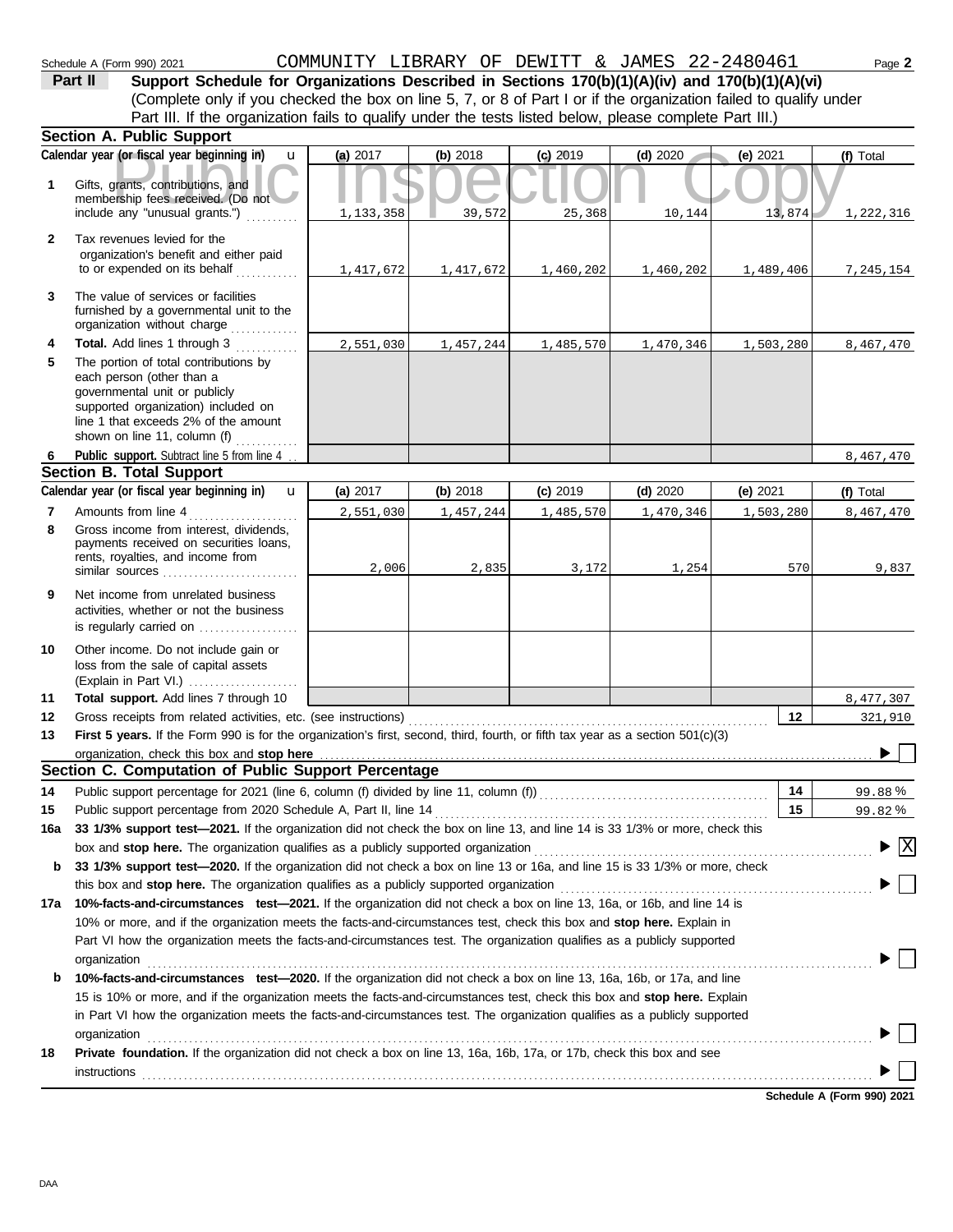| Schedule A (Form 990) 2021 | COMMUNITY LIBRARY OF DEWITT & JAMES 22-2480461                                                                     |  |  |  |  |
|----------------------------|--------------------------------------------------------------------------------------------------------------------|--|--|--|--|
| Part III                   | Support Schedule for Organizations Described in Section 509(a)(2)                                                  |  |  |  |  |
|                            | (Complete only if you checked the box on line 10 of Part I or if the organization failed to qualify under Part II. |  |  |  |  |
|                            | If the organization fails to qualify under the tests listed below, please complete Part II.)                       |  |  |  |  |

|              | <b>Section A. Public Support</b>                                                                                                                                                  |            |          |            |            |          |           |
|--------------|-----------------------------------------------------------------------------------------------------------------------------------------------------------------------------------|------------|----------|------------|------------|----------|-----------|
|              | Calendar year (or fiscal year beginning in)<br>$\mathbf u$                                                                                                                        | (a) 2017   | (b) 2018 | $(c)$ 2019 | $(d)$ 2020 | (e) 2021 | (f) Total |
| 1            | Gifts, grants, contributions, and membership fees<br>received. (Do not include any "unusual grants.")                                                                             |            |          |            |            |          |           |
| $\mathbf{2}$ | Gross receipts from admissions, merchandise<br>sold or services performed, or facilities<br>furnished in any activity that is related to the<br>organization's tax-exempt purpose |            |          |            |            |          |           |
| 3            | Gross receipts from activities that are not an<br>unrelated trade or business under section 513                                                                                   |            |          |            |            |          |           |
| 4            | Tax revenues levied for the<br>organization's benefit and either paid<br>to or expended on its behalf                                                                             |            |          |            |            |          |           |
| 5            | The value of services or facilities<br>furnished by a governmental unit to the<br>organization without charge                                                                     |            |          |            |            |          |           |
| 6            | Total. Add lines 1 through 5<br>.                                                                                                                                                 |            |          |            |            |          |           |
|              | <b>7a</b> Amounts included on lines 1, 2, and 3<br>received from disqualified persons                                                                                             |            |          |            |            |          |           |
| b            | Amounts included on lines 2 and 3<br>received from other than disqualified<br>persons that exceed the greater of \$5,000<br>or 1% of the amount on line 13 for the year           |            |          |            |            |          |           |
| c            | Add lines 7a and 7b                                                                                                                                                               |            |          |            |            |          |           |
| 8            | Public support. (Subtract line 7c from                                                                                                                                            |            |          |            |            |          |           |
|              | line 6.) $\ldots$ $\ldots$ $\ldots$ $\ldots$ $\ldots$ $\ldots$ $\ldots$ $\ldots$<br><b>Section B. Total Support</b>                                                               |            |          |            |            |          |           |
|              | Calendar year (or fiscal year beginning in)<br>u                                                                                                                                  | (a) $2017$ | (b) 2018 | $(c)$ 2019 | (d) $2020$ | (e) 2021 | (f) Total |
| 9            | Amounts from line 6                                                                                                                                                               |            |          |            |            |          |           |
| 10a          | Gross income from interest, dividends,<br>payments received on securities loans, rents,<br>royalties, and income from similar sources                                             |            |          |            |            |          |           |
|              | Unrelated business taxable income (less<br>section 511 taxes) from businesses<br>acquired after June 30, 1975                                                                     |            |          |            |            |          |           |
| c            | Add lines 10a and 10b                                                                                                                                                             |            |          |            |            |          |           |
| 11           | Net income from unrelated business<br>activities not included on line 10b, whether<br>or not the business is regularly carried on                                                 |            |          |            |            |          |           |
| 12           | Other income. Do not include gain or<br>loss from the sale of capital assets<br>(Explain in Part VI.)                                                                             |            |          |            |            |          |           |
| 13           | Total support. (Add lines 9, 10c, 11,                                                                                                                                             |            |          |            |            |          |           |
| 14           | and 12.) $\ldots$<br>First 5 years. If the Form 990 is for the organization's first, second, third, fourth, or fifth tax year as a section 501(c)(3)                              |            |          |            |            |          |           |
|              | organization, check this box and stop here                                                                                                                                        |            |          |            |            |          |           |
|              | Section C. Computation of Public Support Percentage                                                                                                                               |            |          |            |            |          |           |
| 15           |                                                                                                                                                                                   |            |          |            |            | 15       | %         |
| 16           |                                                                                                                                                                                   |            |          |            |            | 16       | %         |
|              | Section D. Computation of Investment Income Percentage                                                                                                                            |            |          |            |            |          |           |
| 17           | Investment income percentage for 2021 (line 10c, column (f), divided by line 13, column (f)) [[[[[[[[[[[[[[[[[                                                                    |            |          |            |            | 17       | %         |
| 18           |                                                                                                                                                                                   |            |          |            |            | 18       | %         |
| 19a          | 33 1/3% support tests-2021. If the organization did not check the box on line 14, and line 15 is more than 33 1/3%, and line                                                      |            |          |            |            |          |           |
|              | 17 is not more than 33 1/3%, check this box and <b>stop here.</b> The organization qualifies as a publicly supported organization                                                 |            |          |            |            |          |           |
| b            | 33 1/3% support tests-2020. If the organization did not check a box on line 14 or line 19a, and line 16 is more than 33 1/3%, and                                                 |            |          |            |            |          |           |
|              |                                                                                                                                                                                   |            |          |            |            |          |           |
| 20           |                                                                                                                                                                                   |            |          |            |            |          |           |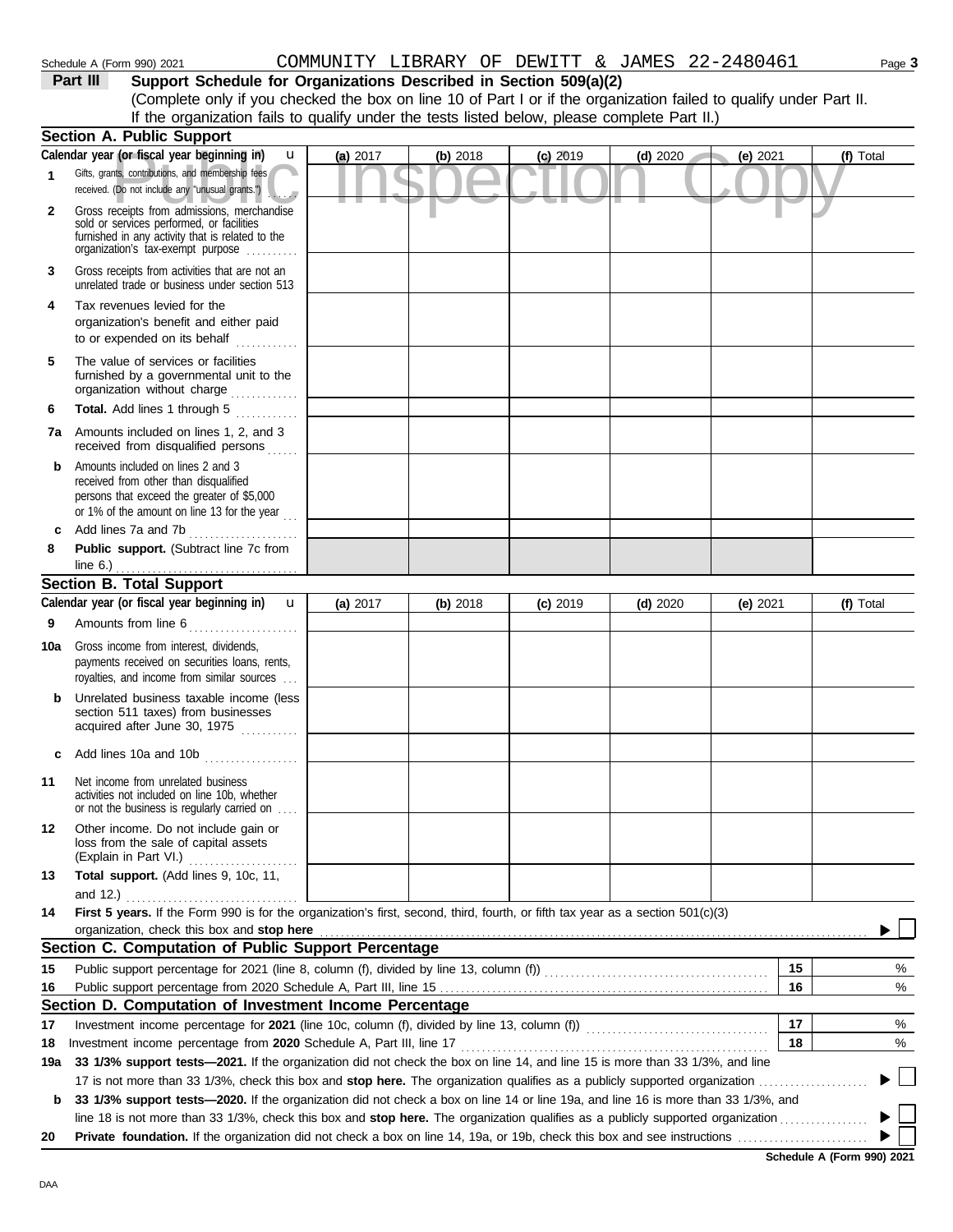| <b>FAIL IV</b> | Supporting Organizations                                                                                                                                                                                                  |                 |     |    |
|----------------|---------------------------------------------------------------------------------------------------------------------------------------------------------------------------------------------------------------------------|-----------------|-----|----|
|                | (Complete only if you checked a box in line 12 on Part I. If you checked box 12a, Part I, complete Sections A                                                                                                             |                 |     |    |
|                | and B. If you checked box 12b, Part I, complete Sections A and C. If you checked box 12c, Part I, complete                                                                                                                |                 |     |    |
|                | Sections A, D, and E. If you checked box 12d, Part I, complete Sections A and D, and complete Part V.)                                                                                                                    |                 |     |    |
|                | Section A. All Supporting Organizations                                                                                                                                                                                   |                 |     |    |
| 1              | Are all of the organization's supported organizations listed by name in the organization's governing                                                                                                                      |                 | Yes | No |
|                | documents? If "No," describe in Part VI how the supported organizations are designated. If designated by                                                                                                                  |                 |     |    |
|                | class or purpose, describe the designation. If historic and continuing relationship, explain.                                                                                                                             | 1               |     |    |
| 2              | Did the organization have any supported organization that does not have an IRS determination of status                                                                                                                    |                 |     |    |
|                | under section 509(a)(1) or (2)? If "Yes," explain in Part VI how the organization determined that the supported                                                                                                           |                 |     |    |
|                | organization was described in section 509(a)(1) or (2).                                                                                                                                                                   | $\mathbf{2}$    |     |    |
| За             | Did the organization have a supported organization described in section $501(c)(4)$ , (5), or (6)? If "Yes," answer                                                                                                       |                 |     |    |
|                | lines 3b and 3c below.                                                                                                                                                                                                    | 3a              |     |    |
| b              | Did the organization confirm that each supported organization qualified under section $501(c)(4)$ , $(5)$ , or $(6)$ and                                                                                                  |                 |     |    |
|                | satisfied the public support tests under section 509(a)(2)? If "Yes," describe in Part VI when and how the                                                                                                                |                 |     |    |
|                | organization made the determination.                                                                                                                                                                                      | 3 <sub>b</sub>  |     |    |
| c              | Did the organization ensure that all support to such organizations was used exclusively for section 170(c)(2)(B)                                                                                                          |                 |     |    |
|                | purposes? If "Yes," explain in Part VI what controls the organization put in place to ensure such use.                                                                                                                    | 3c              |     |    |
| 4a             | Was any supported organization not organized in the United States ("foreign supported organization")? If                                                                                                                  |                 |     |    |
|                | "Yes," and if you checked box 12a or 12b in Part I, answer lines 4b and 4c below.                                                                                                                                         | 4a              |     |    |
| b              | Did the organization have ultimate control and discretion in deciding whether to make grants to the foreign<br>supported organization? If "Yes," describe in Part VI how the organization had such control and discretion |                 |     |    |
|                | despite being controlled or supervised by or in connection with its supported organizations.                                                                                                                              | 4b              |     |    |
| c              | Did the organization support any foreign supported organization that does not have an IRS determination                                                                                                                   |                 |     |    |
|                | under sections $501(c)(3)$ and $509(a)(1)$ or (2)? If "Yes," explain in Part VI what controls the organization used                                                                                                       |                 |     |    |
|                | to ensure that all support to the foreign supported organization was used exclusively for section $170(c)(2)(B)$                                                                                                          |                 |     |    |
|                | purposes.                                                                                                                                                                                                                 | 4c              |     |    |
| 5a             | Did the organization add, substitute, or remove any supported organizations during the tax year? If "Yes,"                                                                                                                |                 |     |    |
|                | answer lines 5b and 5c below (if applicable). Also, provide detail in Part VI, including (i) the names and EIN                                                                                                            |                 |     |    |
|                | numbers of the supported organizations added, substituted, or removed; (ii) the reasons for each such action;                                                                                                             |                 |     |    |
|                | (iii) the authority under the organization's organizing document authorizing such action; and (iv) how the action                                                                                                         |                 |     |    |
|                | was accomplished (such as by amendment to the organizing document).                                                                                                                                                       | 5a              |     |    |
| b              | Type I or Type II only. Was any added or substituted supported organization part of a class already                                                                                                                       |                 |     |    |
|                | designated in the organization's organizing document?                                                                                                                                                                     | 5b              |     |    |
| c              | Substitutions only. Was the substitution the result of an event beyond the organization's control?                                                                                                                        | 5c              |     |    |
| 6              | Did the organization provide support (whether in the form of grants or the provision of services or facilities) to                                                                                                        |                 |     |    |
|                | anyone other than (i) its supported organizations, (ii) individuals that are part of the charitable class benefited                                                                                                       |                 |     |    |
|                | by one or more of its supported organizations, or (iii) other supporting organizations that also support or                                                                                                               |                 |     |    |
|                | benefit one or more of the filing organization's supported organizations? If "Yes," provide detail in Part VI.                                                                                                            | 6               |     |    |
| 7              | Did the organization provide a grant, loan, compensation, or other similar payment to a substantial contributor                                                                                                           |                 |     |    |
|                | (as defined in section $4958(c)(3)(C)$ ), a family member of a substantial contributor, or a 35% controlled entity                                                                                                        |                 |     |    |
|                | with regard to a substantial contributor? If "Yes," complete Part I of Schedule L (Form 990).                                                                                                                             | 7               |     |    |
| 8              | Did the organization make a loan to a disqualified person (as defined in section 4958) not described on line                                                                                                              |                 |     |    |
|                | 7? If "Yes," complete Part I of Schedule L (Form 990).                                                                                                                                                                    | 8               |     |    |
| 9а             | Was the organization controlled directly or indirectly at any time during the tax year by one or more                                                                                                                     |                 |     |    |
|                | disqualified persons, as defined in section 4946 (other than foundation managers and organizations                                                                                                                        |                 |     |    |
|                | described in section 509(a)(1) or (2))? If "Yes," provide detail in Part VI.                                                                                                                                              | 9a              |     |    |
| b              | Did one or more disqualified persons (as defined on line 9a) hold a controlling interest in any entity in which                                                                                                           |                 |     |    |
|                | the supporting organization had an interest? If "Yes," provide detail in Part VI.                                                                                                                                         | 9b              |     |    |
| c              | Did a disqualified person (as defined on line 9a) have an ownership interest in, or derive any personal benefit                                                                                                           |                 |     |    |
|                | from, assets in which the supporting organization also had an interest? If "Yes," provide detail in Part VI.                                                                                                              | 9c              |     |    |
| 10a            | Was the organization subject to the excess business holdings rules of section 4943 because of section                                                                                                                     |                 |     |    |
|                | 4943(f) (regarding certain Type II supporting organizations, and all Type III non-functionally integrated                                                                                                                 |                 |     |    |
| b              | supporting organizations)? If "Yes," answer line 10b below.<br>Did the organization have any excess business holdings in the tax year? (Use Schedule C, Form 4720, to                                                     | 10a             |     |    |
|                | determine whether the organization had excess business holdings.)                                                                                                                                                         | 10 <sub>b</sub> |     |    |
|                |                                                                                                                                                                                                                           |                 |     |    |

**Schedule A (Form 990) 2021**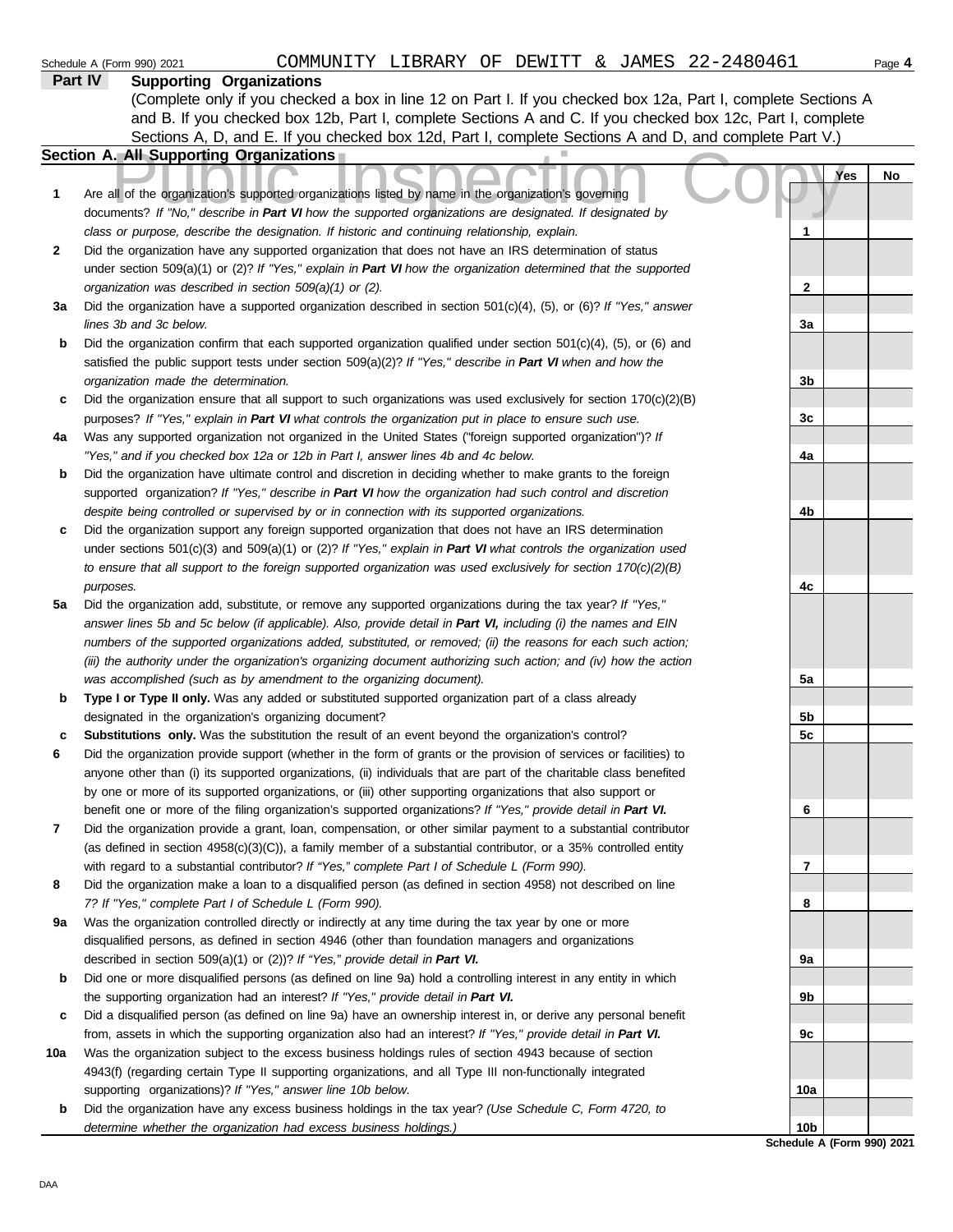|                | COMMUNITY LIBRARY OF DEWITT & JAMES 22-2480461<br>Schedule A (Form 990) 2021                                                      |                 |     | Page 5                     |
|----------------|-----------------------------------------------------------------------------------------------------------------------------------|-----------------|-----|----------------------------|
| <b>Part IV</b> | <b>Supporting Organizations (continued)</b>                                                                                       |                 |     |                            |
|                |                                                                                                                                   |                 | Yes | No                         |
| 11             | Has the organization accepted a gift or contribution from any of the following persons?                                           |                 |     |                            |
| а              | A person who directly or indirectly controls, either alone or together with persons described on lines 11b and                    |                 |     |                            |
|                | 11c below, the governing body of a supported organization?                                                                        | 11a             |     |                            |
| b              | A family member of a person described on line 11a above?                                                                          | 11 <sub>b</sub> |     |                            |
| с              | A 35% controlled entity of a person described on line 11a or 11b above? If "Yes" to line 11a, 11b, or 11c,                        |                 |     |                            |
|                | provide detail in Part VI.                                                                                                        | 11 <sub>c</sub> |     |                            |
|                | Section B. Type I Supporting Organizations                                                                                        |                 |     |                            |
|                |                                                                                                                                   |                 | Yes | No                         |
| 1              | Did the governing body, members of the governing body, officers acting in their official capacity, or membership of one or        |                 |     |                            |
|                | more supported organizations have the power to regularly appoint or elect at least a majority of the organization's officers,     |                 |     |                            |
|                | directors, or trustees at all times during the tax year? If "No," describe in Part VI how the supported organization(s)           |                 |     |                            |
|                | effectively operated, supervised, or controlled the organization's activities. If the organization had more than one supported    |                 |     |                            |
|                | organization, describe how the powers to appoint and/or remove officers, directors, or trustees were allocated among the          |                 |     |                            |
|                | supported organizations and what conditions or restrictions, if any, applied to such powers during the tax year.                  | 1               |     |                            |
| 2              | Did the organization operate for the benefit of any supported organization other than the supported                               |                 |     |                            |
|                | organization(s) that operated, supervised, or controlled the supporting organization? If "Yes," explain in Part                   |                 |     |                            |
|                | VI how providing such benefit carried out the purposes of the supported organization(s) that operated,                            |                 |     |                            |
|                | supervised, or controlled the supporting organization.                                                                            | $\mathbf{2}$    |     |                            |
|                | Section C. Type II Supporting Organizations                                                                                       |                 |     |                            |
|                |                                                                                                                                   |                 | Yes | No                         |
| 1              | Were a majority of the organization's directors or trustees during the tax year also a majority of the directors                  |                 |     |                            |
|                | or trustees of each of the organization's supported organization(s)? If "No," describe in Part VI how control                     |                 |     |                            |
|                | or management of the supporting organization was vested in the same persons that controlled or managed                            | 1               |     |                            |
|                | the supported organization(s).<br>Section D. All Type III Supporting Organizations                                                |                 |     |                            |
|                |                                                                                                                                   |                 | Yes | No                         |
| 1              | Did the organization provide to each of its supported organizations, by the last day of the fifth month of the                    |                 |     |                            |
|                | organization's tax year, (i) a written notice describing the type and amount of support provided during the prior tax             |                 |     |                            |
|                | year, (ii) a copy of the Form 990 that was most recently filed as of the date of notification, and (iii) copies of the            |                 |     |                            |
|                | organization's governing documents in effect on the date of notification, to the extent not previously provided?                  | 1               |     |                            |
| 2              | Were any of the organization's officers, directors, or trustees either (i) appointed or elected by the supported                  |                 |     |                            |
|                | organization(s) or (ii) serving on the governing body of a supported organization? If "No," explain in Part VI how                |                 |     |                            |
|                | the organization maintained a close and continuous working relationship with the supported organization(s).                       | 2               |     |                            |
| 3              | By reason of the relationship described on line 2, above, did the organization's supported organizations have                     |                 |     |                            |
|                | a significant voice in the organization's investment policies and in directing the use of the organization's                      |                 |     |                            |
|                | income or assets at all times during the tax year? If "Yes," describe in Part VI the role the organization's                      |                 |     |                            |
|                | supported organizations played in this regard.                                                                                    | 3               |     |                            |
|                | Section E. Type III Functionally Integrated Supporting Organizations                                                              |                 |     |                            |
| $\mathbf 1$    | Check the box next to the method that the organization used to satisfy the Integral Part Test during the year (see instructions). |                 |     |                            |
| a              | The organization satisfied the Activities Test. Complete line 2 below.                                                            |                 |     |                            |
| b              | The organization is the parent of each of its supported organizations. Complete line 3 below.                                     |                 |     |                            |
| c              | The organization supported a governmental entity. Describe in Part VI how you supported a governmental entity (see instructions). |                 |     |                            |
| 2              | Activities Test. Answer lines 2a and 2b below.                                                                                    |                 | Yes | No                         |
| а              | Did substantially all of the organization's activities during the tax year directly further the exempt purposes of                |                 |     |                            |
|                | the supported organization(s) to which the organization was responsive? If "Yes," then in Part VI identify                        |                 |     |                            |
|                | those supported organizations and explain how these activities directly furthered their exempt purposes,                          |                 |     |                            |
|                | how the organization was responsive to those supported organizations, and how the organization determined                         |                 |     |                            |
|                | that these activities constituted substantially all of its activities.                                                            | 2a              |     |                            |
| b              | Did the activities described on line 2a, above, constitute activities that, but for the organization's                            |                 |     |                            |
|                | involvement, one or more of the organization's supported organization(s) would have been engaged in? If                           |                 |     |                            |
|                | "Yes," explain in Part VI the reasons for the organization's position that its supported organization(s) would                    |                 |     |                            |
|                | have engaged in these activities but for the organization's involvement.                                                          | 2b              |     |                            |
| 3              | Parent of Supported Organizations. Answer lines 3a and 3b below.                                                                  |                 |     |                            |
| а              | Did the organization have the power to regularly appoint or elect a majority of the officers, directors, or                       |                 |     |                            |
|                | trustees of each of the supported organizations? If "Yes" or "No," provide details in Part VI.                                    | За              |     |                            |
| b              | Did the organization exercise a substantial degree of direction over the policies, programs, and activities of each               |                 |     |                            |
|                | of its supported organizations? If "Yes," describe in Part VI the role played by the organization in this regard.                 | 3b              |     |                            |
| DAA            |                                                                                                                                   |                 |     | Schedule A (Form 990) 2021 |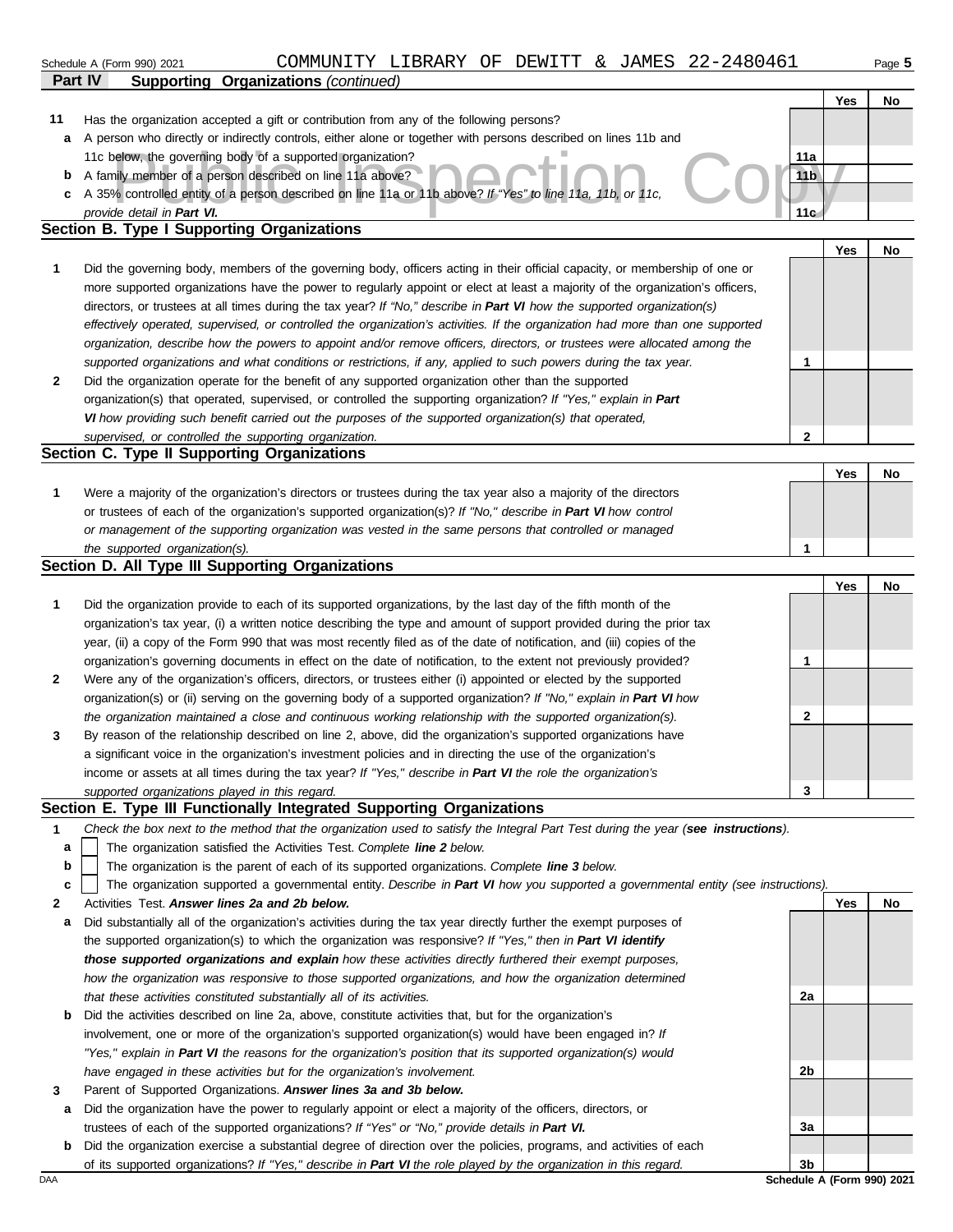|              | Part V<br>Type III Non-Functionally Integrated 509(a)(3) Supporting Organizations                                                |                |                |                                |  |  |  |
|--------------|----------------------------------------------------------------------------------------------------------------------------------|----------------|----------------|--------------------------------|--|--|--|
| $\mathbf{1}$ | Check here if the organization satisfied the Integral Part Test as a qualifying trust on Nov. 20, 1970 (explain in Part VI). See |                |                |                                |  |  |  |
|              | instructions. All other Type III non-functionally integrated supporting organizations must complete Sections A through E.        |                |                |                                |  |  |  |
|              | Section A - Adjusted Net Income                                                                                                  |                | (A) Prior Year | (B) Current Year               |  |  |  |
|              |                                                                                                                                  |                |                | (optional)                     |  |  |  |
| 1            | Net short-term capital gain                                                                                                      |                |                |                                |  |  |  |
| $\mathbf{2}$ | Recoveries of prior-year distributions                                                                                           | $\overline{2}$ |                |                                |  |  |  |
| 3            | Other gross income (see instructions)                                                                                            | 3              |                |                                |  |  |  |
| 4            | Add lines 1 through 3.                                                                                                           | 4              |                |                                |  |  |  |
| 5            | Depreciation and depletion                                                                                                       | 5              |                |                                |  |  |  |
| 6            | Portion of operating expenses paid or incurred for production or collection                                                      |                |                |                                |  |  |  |
|              | of gross income or for management, conservation, or maintenance of                                                               |                |                |                                |  |  |  |
|              | property held for production of income (see instructions)                                                                        | 6              |                |                                |  |  |  |
| 7            | Other expenses (see instructions)                                                                                                | $\overline{7}$ |                |                                |  |  |  |
| 8            | <b>Adjusted Net Income</b> (subtract lines 5, 6, and 7 from line 4)                                                              | 8              |                |                                |  |  |  |
|              | Section B - Minimum Asset Amount                                                                                                 |                | (A) Prior Year | (B) Current Year<br>(optional) |  |  |  |
| 1            | Aggregate fair market value of all non-exempt-use assets (see                                                                    |                |                |                                |  |  |  |
|              | instructions for short tax year or assets held for part of year):                                                                |                |                |                                |  |  |  |
|              | a Average monthly value of securities                                                                                            | 1a             |                |                                |  |  |  |
|              | <b>b</b> Average monthly cash balances                                                                                           | 1b             |                |                                |  |  |  |
|              | c Fair market value of other non-exempt-use assets                                                                               | 1c             |                |                                |  |  |  |
|              | <b>d Total</b> (add lines 1a, 1b, and 1c)                                                                                        | 1d             |                |                                |  |  |  |
|              | e Discount claimed for blockage or other factors                                                                                 |                |                |                                |  |  |  |
|              | (explain in detail in Part VI):                                                                                                  |                |                |                                |  |  |  |
| $\mathbf{2}$ | Acquisition indebtedness applicable to non-exempt-use assets                                                                     | $\mathbf{2}$   |                |                                |  |  |  |
| 3            | Subtract line 2 from line 1d.                                                                                                    | 3              |                |                                |  |  |  |
| 4            | Cash deemed held for exempt use. Enter 0.015 of line 3 (for greater amount,                                                      |                |                |                                |  |  |  |
|              | see instructions).                                                                                                               | 4              |                |                                |  |  |  |
| 5            | Net value of non-exempt-use assets (subtract line 4 from line 3)                                                                 | 5              |                |                                |  |  |  |
| 6            | Multiply line 5 by 0.035.                                                                                                        | 6              |                |                                |  |  |  |
| 7            | Recoveries of prior-year distributions                                                                                           | $\overline{7}$ |                |                                |  |  |  |
| 8            | Minimum Asset Amount (add line 7 to line 6)                                                                                      | 8              |                |                                |  |  |  |
|              | Section C - Distributable Amount                                                                                                 |                |                | <b>Current Year</b>            |  |  |  |
| 1            | Adjusted net income for prior year (from Section A, line 8, column A)                                                            | 1              |                |                                |  |  |  |
| $\mathbf{2}$ | Enter 0.85 of line 1.                                                                                                            | $\mathbf 2$    |                |                                |  |  |  |
| 3            | Minimum asset amount for prior year (from Section B, line 8, column A)                                                           | 3              |                |                                |  |  |  |
| 4            | Enter greater of line 2 or line 3.                                                                                               | 4              |                |                                |  |  |  |
| 5            | Income tax imposed in prior year                                                                                                 | 5              |                |                                |  |  |  |
| 6            | <b>Distributable Amount.</b> Subtract line 5 from line 4, unless subject to                                                      |                |                |                                |  |  |  |
|              | emergency temporary reduction (see instructions).                                                                                | 6              |                |                                |  |  |  |
|              |                                                                                                                                  |                |                |                                |  |  |  |

**7** | Check here if the current year is the organization's first as a non-functionally integrated Type III supporting organization (see instructions).

**Schedule A (Form 990) 2021**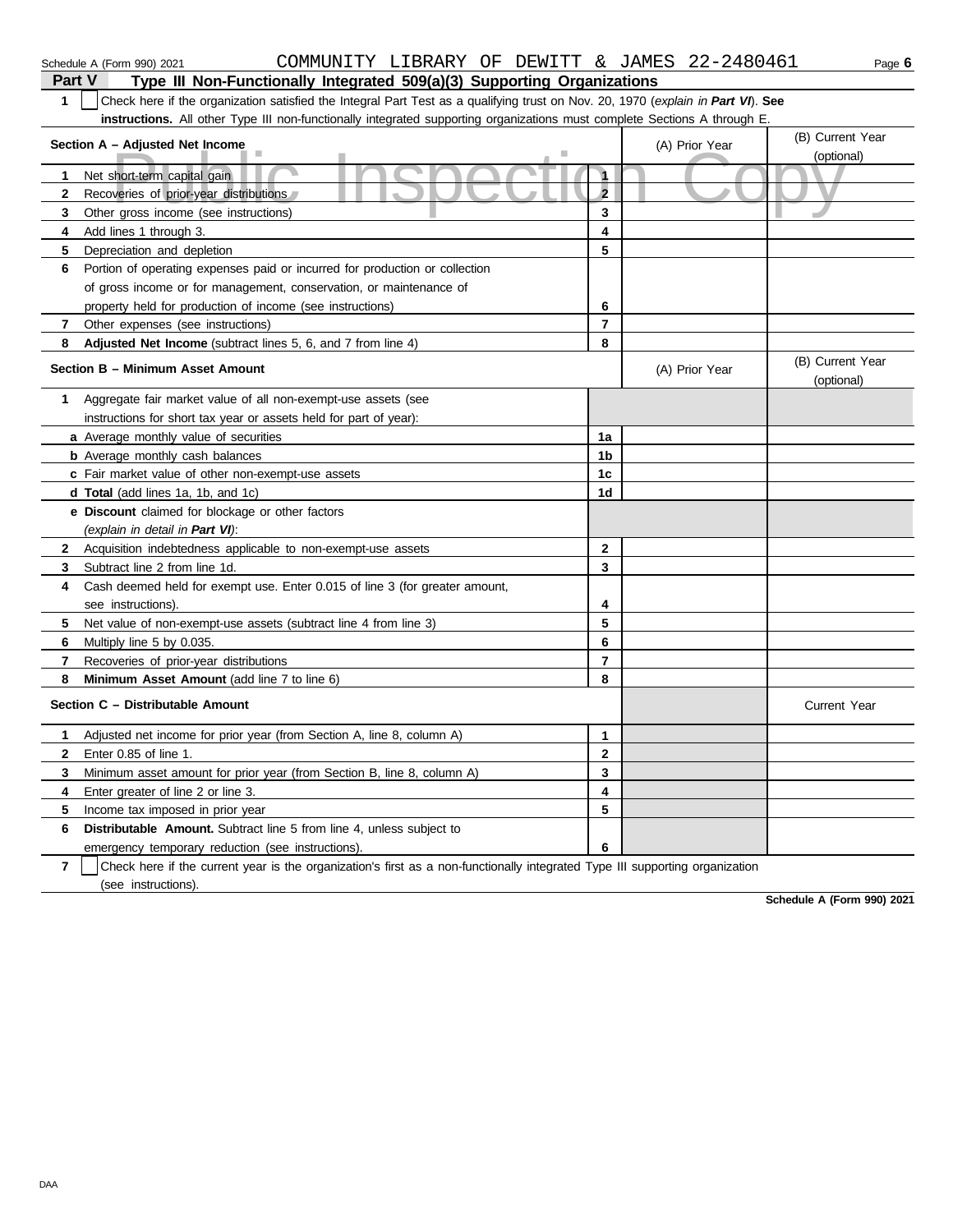#### Schedule A (Form 990) 2021 COMMUNITY LIBRARY OF DEWITT & JAMES 2.2-2.48.0.4.6.1 <sub>Page</sub> 7 COMMUNITY LIBRARY OF DEWITT & JAMES 22-2480461

| Part V       | Type III Non-Functionally Integrated 509(a)(3) Supporting Organizations (continued)                 |                                    |                                   |                               |
|--------------|-----------------------------------------------------------------------------------------------------|------------------------------------|-----------------------------------|-------------------------------|
|              | Section D - Distributions                                                                           |                                    |                                   | <b>Current Year</b>           |
| 1.           | Amounts paid to supported organizations to accomplish exempt purposes                               |                                    |                                   |                               |
| $\mathbf{2}$ | Amounts paid to perform activity that directly furthers exempt purposes of supported                |                                    |                                   |                               |
|              | organizations, in excess of income from activity                                                    |                                    |                                   |                               |
| 3            | Administrative expenses paid to accomplish exempt purposes of supported organizations               |                                    |                                   |                               |
| 4            | Amounts paid to acquire exempt-use assets                                                           |                                    |                                   |                               |
| 5            | Qualified set-aside amounts (prior IRS approval required—provide details in Part VI)                |                                    |                                   |                               |
| 6            | Other distributions (describe in Part VI). See instructions.                                        |                                    |                                   |                               |
| 7            | Total annual distributions. Add lines 1 through 6.                                                  |                                    |                                   |                               |
| 8            | Distributions to attentive supported organizations to which the organization is responsive          |                                    |                                   |                               |
|              | (provide details in Part VI). See instructions.                                                     |                                    |                                   |                               |
| 9            | Distributable amount for 2021 from Section C, line 6                                                |                                    |                                   |                               |
| 10           | Line 8 amount divided by line 9 amount                                                              |                                    |                                   |                               |
|              | <b>Section E - Distribution Allocations (see instructions)</b>                                      | (i)<br><b>Excess Distributions</b> | (ii)<br><b>Underdistributions</b> | (iii)<br><b>Distributable</b> |
|              |                                                                                                     |                                    | Pre-2021                          | Amount for 2021               |
| 1.           | Distributable amount for 2021 from Section C, line 6                                                |                                    |                                   |                               |
| $\mathbf{2}$ | Underdistributions, if any, for years prior to 2021                                                 |                                    |                                   |                               |
|              | (reasonable cause required-explain in Part VI). See                                                 |                                    |                                   |                               |
|              | instructions.                                                                                       |                                    |                                   |                               |
| 3            | Excess distributions carryover, if any, to 2021                                                     |                                    |                                   |                               |
|              |                                                                                                     |                                    |                                   |                               |
|              |                                                                                                     |                                    |                                   |                               |
|              |                                                                                                     |                                    |                                   |                               |
|              |                                                                                                     |                                    |                                   |                               |
|              |                                                                                                     |                                    |                                   |                               |
|              | f Total of lines 3a through 3e                                                                      |                                    |                                   |                               |
|              | <b>g</b> Applied to underdistributions of prior years                                               |                                    |                                   |                               |
|              | <b>h</b> Applied to 2021 distributable amount                                                       |                                    |                                   |                               |
|              | <b>i</b> Carryover from 2016 not applied (see instructions)                                         |                                    |                                   |                               |
|              | Remainder. Subtract lines 3g, 3h, and 3i from line 3f.                                              |                                    |                                   |                               |
| 4            | Distributions for 2021 from                                                                         |                                    |                                   |                               |
|              | \$<br>Section D, line 7:                                                                            |                                    |                                   |                               |
|              | <b>a</b> Applied to underdistributions of prior years                                               |                                    |                                   |                               |
|              | <b>b</b> Applied to 2021 distributable amount<br>c Remainder. Subtract lines 4a and 4b from line 4. |                                    |                                   |                               |
| 5            | Remaining underdistributions for years prior to 2021, if                                            |                                    |                                   |                               |
|              | any. Subtract lines 3g and 4a from line 2. For result                                               |                                    |                                   |                               |
|              | greater than zero, explain in Part VI. See instructions.                                            |                                    |                                   |                               |
| 6            | Remaining underdistributions for 2021 Subtract lines 3h                                             |                                    |                                   |                               |
|              | and 4b from line 1. For result greater than zero, explain in                                        |                                    |                                   |                               |
|              | Part VI. See instructions.                                                                          |                                    |                                   |                               |
| 7            | Excess distributions carryover to 2022. Add lines 3j                                                |                                    |                                   |                               |
|              | and 4c.                                                                                             |                                    |                                   |                               |
| 8            | Breakdown of line 7:                                                                                |                                    |                                   |                               |
|              |                                                                                                     |                                    |                                   |                               |
|              |                                                                                                     |                                    |                                   |                               |
|              |                                                                                                     |                                    |                                   |                               |
|              |                                                                                                     |                                    |                                   |                               |
|              |                                                                                                     |                                    |                                   |                               |

**Schedule A (Form 990) 2021**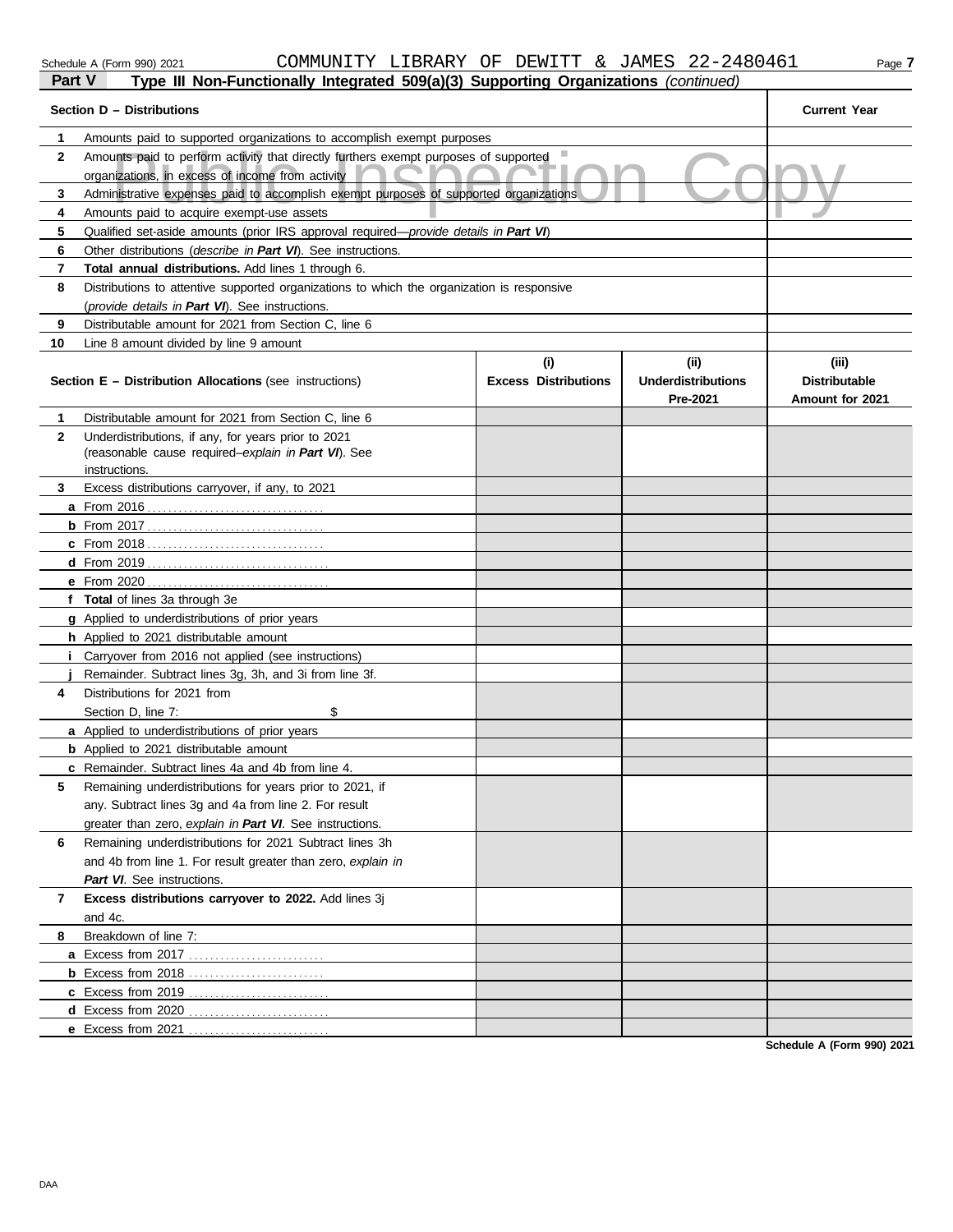| Schedule A (Form 990) 2021 |                                                                                                |  |  | COMMUNITY LIBRARY OF DEWITT & JAMES 22-2480461                                                                                                                                                                                                                                                                                                                    | Page 8 |
|----------------------------|------------------------------------------------------------------------------------------------|--|--|-------------------------------------------------------------------------------------------------------------------------------------------------------------------------------------------------------------------------------------------------------------------------------------------------------------------------------------------------------------------|--------|
| Part VI                    |                                                                                                |  |  | Supplemental Information. Provide the explanations required by Part II, line 10; Part II, line 17a or 17b; Part<br>III, line 12; Part IV, Section A, lines 1, 2, 3b, 3c, 4b, 4c, 5a, 6, 9a, 9b, 9c, 11a, 11b, and 11c; Part IV, Section<br>B, lines 1 and 2; Part IV, Section C, line 1; Part IV, Section D, lines 2 and 3; Part IV, Section E, lines 1c, 2a, 2b, |        |
|                            | lines 2, 5, and 6. Also complete this part for any additional information. (See instructions.) |  |  | 3a, and 3b; Part V, line 1; Part V, Section B, line 1e; Part V, Section D, lines 5, 6, and 8; and Part V, Section E,                                                                                                                                                                                                                                              |        |
|                            |                                                                                                |  |  |                                                                                                                                                                                                                                                                                                                                                                   |        |
|                            |                                                                                                |  |  |                                                                                                                                                                                                                                                                                                                                                                   |        |
|                            |                                                                                                |  |  |                                                                                                                                                                                                                                                                                                                                                                   |        |
|                            |                                                                                                |  |  |                                                                                                                                                                                                                                                                                                                                                                   |        |
|                            |                                                                                                |  |  |                                                                                                                                                                                                                                                                                                                                                                   |        |
|                            |                                                                                                |  |  |                                                                                                                                                                                                                                                                                                                                                                   |        |
|                            |                                                                                                |  |  |                                                                                                                                                                                                                                                                                                                                                                   |        |
|                            |                                                                                                |  |  |                                                                                                                                                                                                                                                                                                                                                                   |        |
|                            |                                                                                                |  |  |                                                                                                                                                                                                                                                                                                                                                                   |        |
|                            |                                                                                                |  |  |                                                                                                                                                                                                                                                                                                                                                                   |        |
|                            |                                                                                                |  |  |                                                                                                                                                                                                                                                                                                                                                                   |        |
|                            |                                                                                                |  |  |                                                                                                                                                                                                                                                                                                                                                                   |        |
|                            |                                                                                                |  |  |                                                                                                                                                                                                                                                                                                                                                                   |        |
|                            |                                                                                                |  |  |                                                                                                                                                                                                                                                                                                                                                                   |        |
|                            |                                                                                                |  |  |                                                                                                                                                                                                                                                                                                                                                                   |        |
|                            |                                                                                                |  |  |                                                                                                                                                                                                                                                                                                                                                                   |        |
|                            |                                                                                                |  |  |                                                                                                                                                                                                                                                                                                                                                                   |        |
|                            |                                                                                                |  |  |                                                                                                                                                                                                                                                                                                                                                                   |        |
|                            |                                                                                                |  |  |                                                                                                                                                                                                                                                                                                                                                                   |        |
|                            |                                                                                                |  |  |                                                                                                                                                                                                                                                                                                                                                                   |        |
|                            |                                                                                                |  |  |                                                                                                                                                                                                                                                                                                                                                                   |        |
|                            |                                                                                                |  |  |                                                                                                                                                                                                                                                                                                                                                                   |        |
|                            |                                                                                                |  |  |                                                                                                                                                                                                                                                                                                                                                                   |        |
|                            |                                                                                                |  |  |                                                                                                                                                                                                                                                                                                                                                                   |        |
|                            |                                                                                                |  |  |                                                                                                                                                                                                                                                                                                                                                                   |        |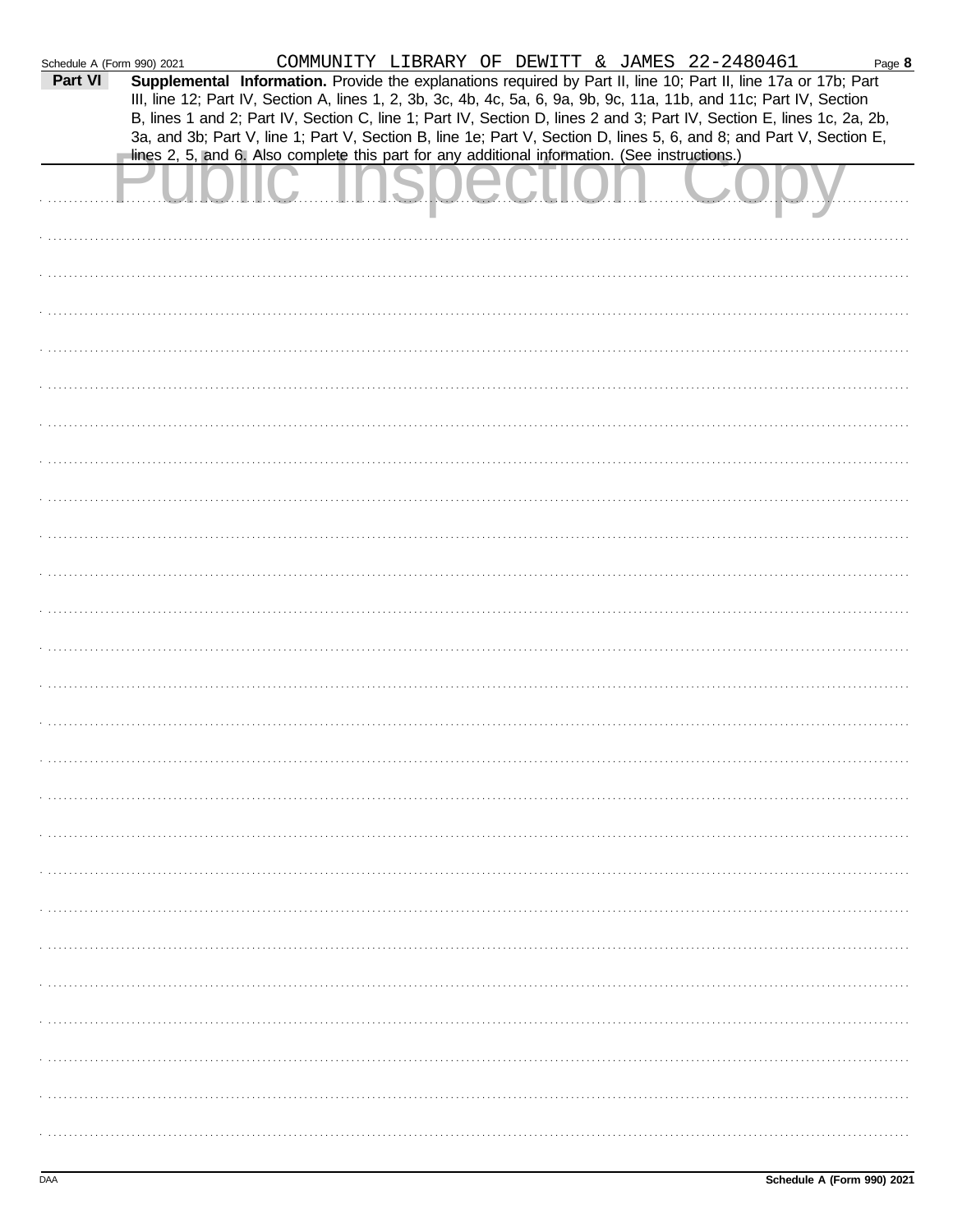|   | <b>SCHEDULE D</b>                         |                                                                                                                |                       | Supplemental Financial Statements                                                                                                         |                | OMB No. 1545-0047               |
|---|-------------------------------------------|----------------------------------------------------------------------------------------------------------------|-----------------------|-------------------------------------------------------------------------------------------------------------------------------------------|----------------|---------------------------------|
|   | (Form 990)                                |                                                                                                                |                       | u Complete if the organization answered "Yes" on Form 990,<br>Part IV, line 6, 7, 8, 9, 10, 11a, 11b, 11c, 11d, 11e, 11f, 12a, or 12b.    |                |                                 |
|   | Department of the Treasury                |                                                                                                                | u Attach to Form 990. |                                                                                                                                           |                | Open to Public                  |
|   | Internal Revenue Service                  |                                                                                                                |                       | <b>u</b> Go to www.irs.gov/Form990 for instructions and the latest information.                                                           |                | Inspection                      |
|   | Name of the organization                  |                                                                                                                |                       |                                                                                                                                           |                | Employer identification number  |
|   |                                           | COMMUNITY LIBRARY OF DEWITT & JAMES                                                                            |                       |                                                                                                                                           |                | 22-2480461                      |
|   | Part I                                    |                                                                                                                |                       | Organizations Maintaining Donor Advised Funds or Other Similar Funds or Accounts.                                                         |                |                                 |
|   |                                           | Complete if the organization answered "Yes" on Form 990, Part IV, line 6.                                      |                       |                                                                                                                                           |                |                                 |
|   |                                           |                                                                                                                |                       | (a) Donor advised funds                                                                                                                   |                | (b) Funds and other accounts    |
| 1 | Total number at end of year               |                                                                                                                |                       |                                                                                                                                           |                |                                 |
| 2 |                                           |                                                                                                                |                       |                                                                                                                                           |                |                                 |
| 3 |                                           |                                                                                                                |                       |                                                                                                                                           |                |                                 |
| 4 |                                           |                                                                                                                |                       |                                                                                                                                           |                |                                 |
| 5 |                                           | Did the organization inform all donors and donor advisors in writing that the assets held in donor advised     |                       |                                                                                                                                           |                |                                 |
|   |                                           |                                                                                                                |                       |                                                                                                                                           |                | Yes<br>No                       |
| 6 |                                           | Did the organization inform all grantees, donors, and donor advisors in writing that grant funds can be used   |                       |                                                                                                                                           |                |                                 |
|   |                                           | only for charitable purposes and not for the benefit of the donor or donor advisor, or for any other purpose   |                       |                                                                                                                                           |                |                                 |
|   | conferring impermissible private benefit? |                                                                                                                |                       |                                                                                                                                           |                | <b>Yes</b><br>No                |
|   | Part II                                   | <b>Conservation Easements.</b><br>Complete if the organization answered "Yes" on Form 990, Part IV, line 7.    |                       |                                                                                                                                           |                |                                 |
|   |                                           | Purpose(s) of conservation easements held by the organization (check all that apply).                          |                       |                                                                                                                                           |                |                                 |
|   |                                           | Preservation of land for public use (for example, recreation or education)                                     |                       | Preservation of a historically important land area                                                                                        |                |                                 |
|   | Protection of natural habitat             |                                                                                                                |                       | Preservation of a certified historic structure                                                                                            |                |                                 |
|   | Preservation of open space                |                                                                                                                |                       |                                                                                                                                           |                |                                 |
| 2 |                                           |                                                                                                                |                       | Complete lines 2a through 2d if the organization held a qualified conservation contribution in the form of a conservation                 |                |                                 |
|   | easement on the last day of the tax year. |                                                                                                                |                       |                                                                                                                                           |                | Held at the End of the Tax Year |
| a |                                           |                                                                                                                |                       |                                                                                                                                           | 2a             |                                 |
|   |                                           |                                                                                                                |                       |                                                                                                                                           | 2 <sub>b</sub> |                                 |
|   |                                           |                                                                                                                |                       |                                                                                                                                           | 2c             |                                 |
|   |                                           | d Number of conservation easements included in (c) acquired after 7/25/06, and not on a                        |                       |                                                                                                                                           |                |                                 |
|   |                                           | historic structure listed in the National Register                                                             |                       |                                                                                                                                           | 2d             |                                 |
| 3 |                                           |                                                                                                                |                       | Number of conservation easements modified, transferred, released, extinguished, or terminated by the organization during the              |                |                                 |
|   | tax year <b>u</b><br><u>.</u>             |                                                                                                                |                       |                                                                                                                                           |                |                                 |
| 4 |                                           | Number of states where property subject to conservation easement is located u                                  |                       |                                                                                                                                           |                |                                 |
| 5 |                                           | Does the organization have a written policy regarding the periodic monitoring, inspection, handling of         |                       |                                                                                                                                           |                |                                 |
|   |                                           |                                                                                                                |                       | Staff and volunteer hours devoted to monitoring, inspecting, handling of violations, and enforcing conservation easements during the year |                | No<br>Yes                       |
|   |                                           |                                                                                                                |                       |                                                                                                                                           |                |                                 |
| 7 | $\mathbf{u}$                              |                                                                                                                |                       | Amount of expenses incurred in monitoring, inspecting, handling of violations, and enforcing conservation easements during the year       |                |                                 |
|   | $\mathbf{u}$ \$                           |                                                                                                                |                       |                                                                                                                                           |                |                                 |
| 8 |                                           |                                                                                                                |                       | Does each conservation easement reported on line 2(d) above satisfy the requirements of section 170(h)(4)(B)(i)                           |                |                                 |
|   |                                           |                                                                                                                |                       |                                                                                                                                           |                | Yes<br>No                       |
| 9 |                                           |                                                                                                                |                       | In Part XIII, describe how the organization reports conservation easements in its revenue and expense statement and                       |                |                                 |
|   |                                           |                                                                                                                |                       | balance sheet, and include, if applicable, the text of the footnote to the organization's financial statements that describes the         |                |                                 |
|   |                                           | organization's accounting for conservation easements.                                                          |                       |                                                                                                                                           |                |                                 |
|   | Part III                                  | Complete if the organization answered "Yes" on Form 990, Part IV, line 8.                                      |                       | Organizations Maintaining Collections of Art, Historical Treasures, or Other Similar Assets.                                              |                |                                 |
|   |                                           |                                                                                                                |                       | 1a If the organization elected, as permitted under FASB ASC 958, not to report in its revenue statement and balance sheet works           |                |                                 |
|   |                                           |                                                                                                                |                       | of art, historical treasures, or other similar assets held for public exhibition, education, or research in furtherance of public         |                |                                 |
|   |                                           | service, provide in Part XIII the text of the footnote to its financial statements that describes these items. |                       |                                                                                                                                           |                |                                 |
| b |                                           |                                                                                                                |                       | If the organization elected, as permitted under FASB ASC 958, to report in its revenue statement and balance sheet works of               |                |                                 |
|   |                                           |                                                                                                                |                       | art, historical treasures, or other similar assets held for public exhibition, education, or research in furtherance of public service,   |                |                                 |
|   |                                           | provide the following amounts relating to these items:                                                         |                       |                                                                                                                                           |                |                                 |
|   |                                           |                                                                                                                |                       |                                                                                                                                           |                |                                 |
|   |                                           |                                                                                                                |                       |                                                                                                                                           |                |                                 |
| 2 |                                           |                                                                                                                |                       | If the organization received or held works of art, historical treasures, or other similar assets for financial gain, provide the          |                |                                 |
|   |                                           | following amounts required to be reported under FASB ASC 958 relating to these items:                          |                       |                                                                                                                                           |                |                                 |
| a |                                           |                                                                                                                |                       |                                                                                                                                           |                |                                 |
|   |                                           |                                                                                                                |                       |                                                                                                                                           |                |                                 |

|     |  |  |  | For Paperwork Reduction Act Notice, see the Instructions for Form 990. |  |  |
|-----|--|--|--|------------------------------------------------------------------------|--|--|
| DAA |  |  |  |                                                                        |  |  |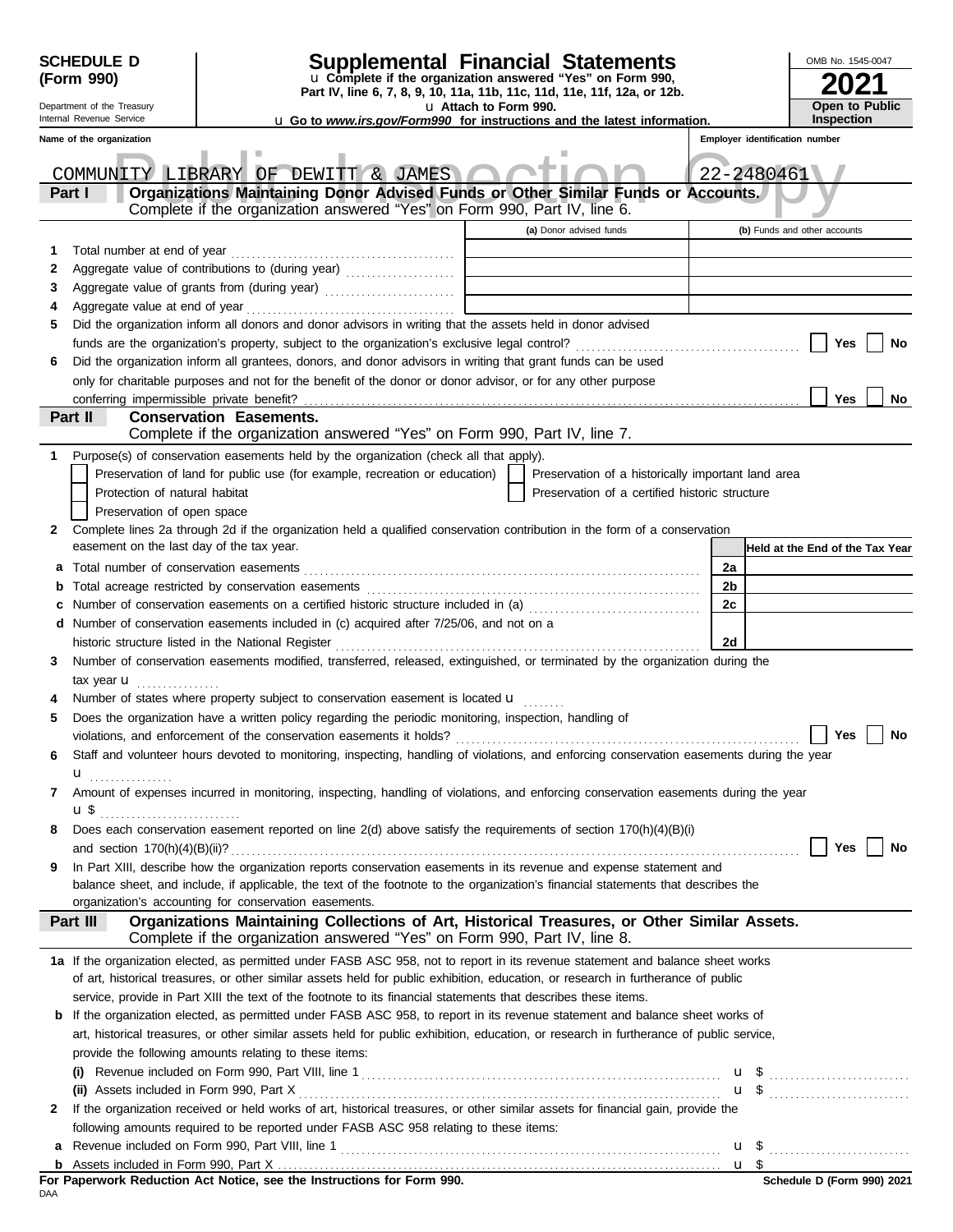|    | Schedule D (Form 990) 2021  COMMUNITY LIBRARY OF DEWITT & JAMES 22-2480461                                                                                                                                                           |                         |                         |                    |                      |              |                     |           | Page 2  |
|----|--------------------------------------------------------------------------------------------------------------------------------------------------------------------------------------------------------------------------------------|-------------------------|-------------------------|--------------------|----------------------|--------------|---------------------|-----------|---------|
|    | Organizations Maintaining Collections of Art, Historical Treasures, or Other Similar Assets (continued)<br>Part III                                                                                                                  |                         |                         |                    |                      |              |                     |           |         |
|    | 3 Using the organization's acquisition, accession, and other records, check any of the following that make significant use of its<br>collection items (check all that apply):                                                        |                         |                         |                    |                      |              |                     |           |         |
| a  | Public exhibition<br>Loan or exchange program<br>d                                                                                                                                                                                   |                         |                         |                    |                      |              |                     |           |         |
| b  | Scholarly research                                                                                                                                                                                                                   | e                       | Other                   |                    |                      |              |                     |           |         |
| c  | Preservation for future generations                                                                                                                                                                                                  |                         |                         |                    |                      |              |                     |           |         |
|    | Provide a description of the organization's collections and explain how they further the organization's exempt purpose in Part                                                                                                       |                         |                         |                    |                      |              |                     |           |         |
|    | XIII.                                                                                                                                                                                                                                |                         |                         |                    |                      |              |                     |           |         |
| 5. | During the year, did the organization solicit or receive donations of art, historical treasures, or other similar                                                                                                                    |                         |                         |                    |                      |              |                     |           |         |
|    |                                                                                                                                                                                                                                      |                         |                         |                    |                      |              | <b>Yes</b>          |           | No      |
|    | Part IV<br><b>Escrow and Custodial Arrangements.</b>                                                                                                                                                                                 |                         |                         |                    |                      |              |                     |           |         |
|    | Complete if the organization answered "Yes" on Form 990, Part IV, line 9, or reported an amount on Form<br>990, Part X, line 21.                                                                                                     |                         |                         |                    |                      |              |                     |           |         |
|    | 1a Is the organization an agent, trustee, custodian or other intermediary for contributions or other assets not                                                                                                                      |                         |                         |                    |                      |              |                     |           |         |
|    | included on Form 990, Part X?                                                                                                                                                                                                        |                         |                         |                    |                      |              | Yes                 |           | No      |
|    | <b>b</b> If "Yes," explain the arrangement in Part XIII and complete the following table:                                                                                                                                            |                         |                         |                    |                      |              |                     |           |         |
|    |                                                                                                                                                                                                                                      |                         |                         |                    |                      |              | Amount              |           |         |
|    | c Beginning balance <b>contract to the contract of the contract of the contract of the contract of the contract of the contract of the contract of the contract of the contract of the contract of the contract of the contract </b> |                         |                         |                    | 1c                   |              |                     |           |         |
|    | Additions during the year manufactured and contact the year manufactured and year and a set of the year manufactured and a set of the year manufactured and set of the year manufactured and set of the year and set of the ye       |                         |                         |                    | 1d                   |              |                     |           |         |
|    |                                                                                                                                                                                                                                      |                         |                         |                    | 1e                   |              |                     |           |         |
|    |                                                                                                                                                                                                                                      |                         |                         |                    | 1f                   |              |                     |           |         |
|    | 2a Did the organization include an amount on Form 990, Part X, line 21, for escrow or custodial account liability?                                                                                                                   |                         |                         |                    |                      |              | <b>Yes</b>          |           | No      |
|    |                                                                                                                                                                                                                                      |                         |                         |                    |                      |              |                     |           |         |
|    | Part V<br><b>Endowment Funds.</b>                                                                                                                                                                                                    |                         |                         |                    |                      |              |                     |           |         |
|    | Complete if the organization answered "Yes" on Form 990, Part IV, line 10.                                                                                                                                                           |                         |                         |                    |                      |              |                     |           |         |
|    |                                                                                                                                                                                                                                      | (a) Current year        | (b) Prior year          | (c) Two years back | (d) Three years back |              | (e) Four years back |           |         |
|    | 1a Beginning of year balance                                                                                                                                                                                                         |                         | 125,700                 | 273,414            |                      | 674,761      |                     |           | 42,991  |
|    | Contributions <b>CONSIDER CONSIDERING CONSIDER</b>                                                                                                                                                                                   |                         |                         |                    |                      | 6,373        |                     | 1,123,796 |         |
|    | c Net investment earnings, gains, and                                                                                                                                                                                                |                         |                         |                    |                      |              |                     |           |         |
|    |                                                                                                                                                                                                                                      |                         |                         |                    |                      |              |                     |           |         |
|    | Grants or scholarships                                                                                                                                                                                                               |                         |                         |                    |                      |              |                     |           |         |
|    | Other expenditures for facilities and                                                                                                                                                                                                |                         |                         |                    |                      |              |                     |           |         |
|    | programs                                                                                                                                                                                                                             |                         | 125,700                 | 147,714            |                      | 407,720      |                     |           | 492,026 |
|    | f Administrative expenses                                                                                                                                                                                                            |                         |                         |                    |                      |              |                     |           |         |
|    | End of year balance                                                                                                                                                                                                                  |                         |                         | 125,700            |                      | 273,414      |                     |           | 674,761 |
| 2  | Provide the estimated percentage of the current year end balance (line 1g, column (a)) held as:                                                                                                                                      |                         |                         |                    |                      |              |                     |           |         |
|    | a Board designated or quasi-endowment <b>u</b>                                                                                                                                                                                       | $\%$                    |                         |                    |                      |              |                     |           |         |
|    | <b>b</b> Permanent endowment <b>u</b> %                                                                                                                                                                                              |                         |                         |                    |                      |              |                     |           |         |
| c  | Term endowment <b>u</b> %                                                                                                                                                                                                            |                         |                         |                    |                      |              |                     |           |         |
|    | The percentages on lines 2a, 2b, and 2c should equal 100%.                                                                                                                                                                           |                         |                         |                    |                      |              |                     |           |         |
|    | 3a Are there endowment funds not in the possession of the organization that are held and administered for the                                                                                                                        |                         |                         |                    |                      |              |                     |           |         |
|    | organization by:                                                                                                                                                                                                                     |                         |                         |                    |                      |              |                     | Yes       | No<br>Χ |
|    |                                                                                                                                                                                                                                      |                         |                         |                    |                      |              | 3a(i)               |           | Χ       |
|    |                                                                                                                                                                                                                                      |                         |                         |                    |                      |              | 3a(ii)<br>3b        |           |         |
|    | Describe in Part XIII the intended uses of the organization's endowment funds.                                                                                                                                                       |                         |                         |                    |                      |              |                     |           |         |
|    | Land, Buildings, and Equipment.<br>Part VI                                                                                                                                                                                           |                         |                         |                    |                      |              |                     |           |         |
|    | Complete if the organization answered "Yes" on Form 990, Part IV, line 11a. See Form 990, Part X, line 10.                                                                                                                           |                         |                         |                    |                      |              |                     |           |         |
|    | Description of property                                                                                                                                                                                                              | (a) Cost or other basis | (b) Cost or other basis |                    | (c) Accumulated      |              | (d) Book value      |           |         |
|    |                                                                                                                                                                                                                                      | (investment)            | (other)                 |                    | depreciation         |              |                     |           |         |
|    |                                                                                                                                                                                                                                      |                         |                         | 831,850            |                      |              |                     | 831,850   |         |
|    |                                                                                                                                                                                                                                      |                         |                         | 6,137,479          | 702,206              |              | 5,435,273           |           |         |
|    | c Leasehold improvements                                                                                                                                                                                                             |                         |                         | 184,358            | 52,767               |              |                     | 131,591   |         |
|    | d Equipment                                                                                                                                                                                                                          |                         |                         | 883,639            | 464,340              |              |                     | 419,299   |         |
|    |                                                                                                                                                                                                                                      |                         |                         | 0                  |                      | 0            |                     |           |         |
|    |                                                                                                                                                                                                                                      |                         |                         |                    |                      | $\mathbf{u}$ | 6,818,013           |           |         |

**Schedule D (Form 990) 2021**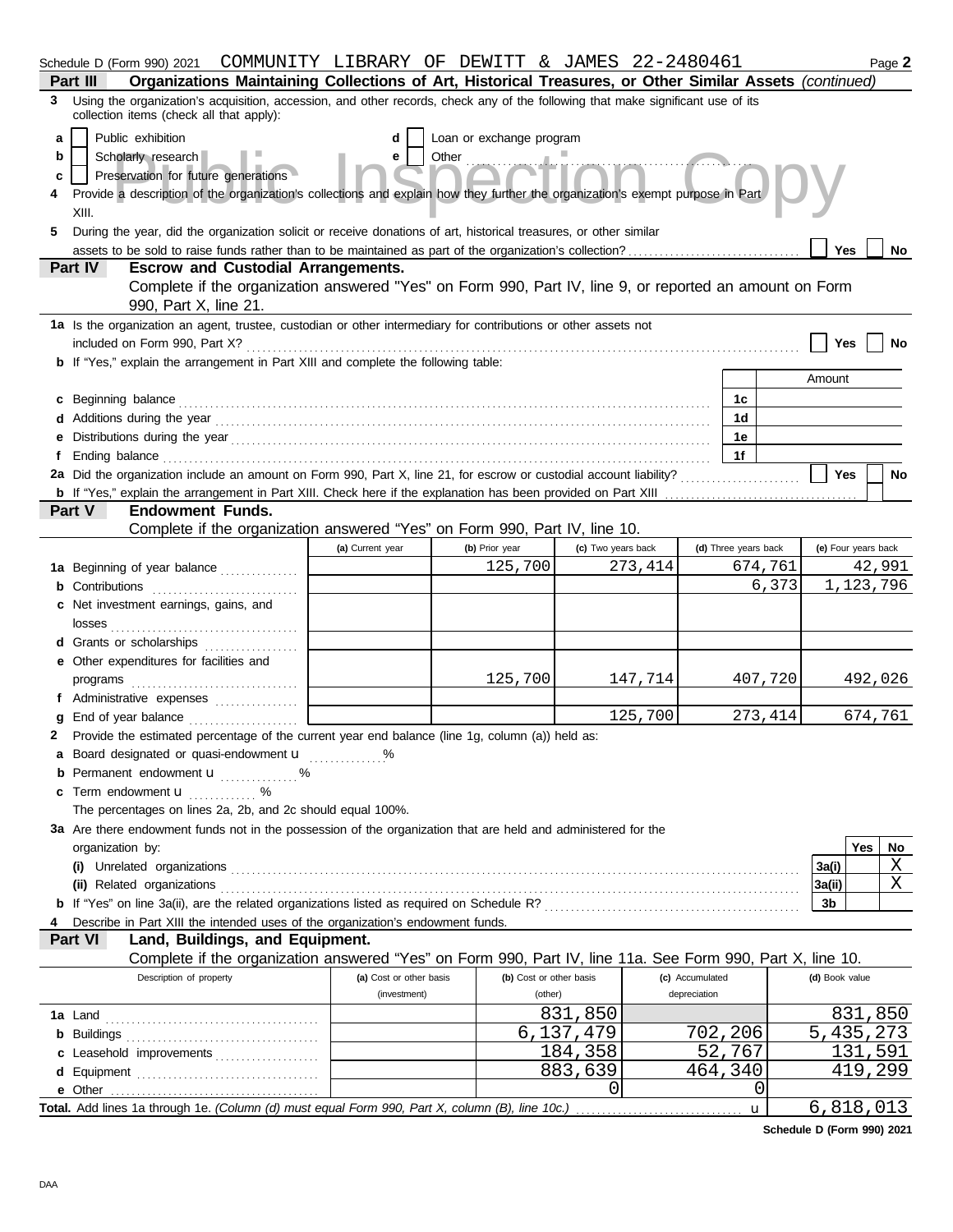|                           | Complete if the organization answered "Yes" on Form 990, Part IV, line 11b. See Form 990, Part X, line 12.                                           |                |                                  |                |
|---------------------------|------------------------------------------------------------------------------------------------------------------------------------------------------|----------------|----------------------------------|----------------|
|                           | (a) Description of security or category                                                                                                              | (b) Book value | (c) Method of valuation:         |                |
|                           | (including name of security)                                                                                                                         |                | Cost or end-of-year market value |                |
| (1) Financial derivatives |                                                                                                                                                      | п              |                                  |                |
| $(3)$ Other $\Box$        | (2) Closely held equity interests                                                                                                                    |                |                                  |                |
| $(A)$ .                   |                                                                                                                                                      |                |                                  |                |
| (B)                       |                                                                                                                                                      |                |                                  |                |
| (C)                       |                                                                                                                                                      |                |                                  |                |
| (D)                       |                                                                                                                                                      |                |                                  |                |
| (E)                       |                                                                                                                                                      |                |                                  |                |
| (F)                       |                                                                                                                                                      |                |                                  |                |
| (G)                       |                                                                                                                                                      |                |                                  |                |
| (H)                       |                                                                                                                                                      |                |                                  |                |
|                           | Total. (Column (b) must equal Form 990, Part X, col. (B) line 12.)<br>u                                                                              |                |                                  |                |
| Part VIII                 | Investments - Program Related.<br>Complete if the organization answered "Yes" on Form 990, Part IV, line 11c. See Form 990, Part X, line 13.         |                |                                  |                |
|                           | (a) Description of investment                                                                                                                        | (b) Book value | (c) Method of valuation:         |                |
|                           |                                                                                                                                                      |                | Cost or end-of-year market value |                |
| (1)                       |                                                                                                                                                      |                |                                  |                |
| (2)                       |                                                                                                                                                      |                |                                  |                |
| (3)                       |                                                                                                                                                      |                |                                  |                |
| (4)                       |                                                                                                                                                      |                |                                  |                |
| (5)                       |                                                                                                                                                      |                |                                  |                |
| (6)                       |                                                                                                                                                      |                |                                  |                |
| (7)                       |                                                                                                                                                      |                |                                  |                |
| (8)                       |                                                                                                                                                      |                |                                  |                |
| (9)                       | Total. (Column (b) must equal Form 990, Part X, col. (B) line 13.)                                                                                   |                |                                  |                |
| Part IX                   | . <b>u</b><br>Other Assets.                                                                                                                          |                |                                  |                |
|                           | Complete if the organization answered "Yes" on Form 990, Part IV, line 11d. See Form 990, Part X, line 15.                                           |                |                                  |                |
|                           | (a) Description                                                                                                                                      |                |                                  | (b) Book value |
| (1)                       |                                                                                                                                                      |                |                                  |                |
| (2)                       |                                                                                                                                                      |                |                                  |                |
| (3)                       |                                                                                                                                                      |                |                                  |                |
| (4)                       |                                                                                                                                                      |                |                                  |                |
| (5)                       |                                                                                                                                                      |                |                                  |                |
| (6)                       |                                                                                                                                                      |                |                                  |                |
| (7)<br>(8)                |                                                                                                                                                      |                |                                  |                |
| (9)                       |                                                                                                                                                      |                |                                  |                |
|                           |                                                                                                                                                      |                | u                                |                |
| Part X                    | Other Liabilities.                                                                                                                                   |                |                                  |                |
|                           | Complete if the organization answered "Yes" on Form 990, Part IV, line 11e or 11f. See Form 990, Part X,                                             |                |                                  |                |
|                           | line $25$ .                                                                                                                                          |                |                                  |                |
| 1.                        | (a) Description of liability                                                                                                                         |                |                                  | (b) Book value |
| (1)                       | Federal income taxes                                                                                                                                 |                |                                  |                |
| (2)                       |                                                                                                                                                      |                |                                  |                |
| (3)                       |                                                                                                                                                      |                |                                  |                |
| (4)<br>(5)                |                                                                                                                                                      |                |                                  |                |
| (6)                       |                                                                                                                                                      |                |                                  |                |
| (7)                       |                                                                                                                                                      |                |                                  |                |
| (8)                       |                                                                                                                                                      |                |                                  |                |
| (9)                       |                                                                                                                                                      |                |                                  |                |
|                           | Total. (Column (b) must equal Form 990, Part X, col. (B) line 25.)                                                                                   |                | u                                |                |
|                           | 2. Lighility for uncertain tay nositions, In Part XIII, provide the text of the footpote to the organization's financial statements that reports the |                |                                  |                |

lity for uncertain tax positions. In Part XIII, provide the text of the footnote to the organization's financial statements that reports the organization's liability for uncertain tax positions under FASB ASC 740. Check here if the text of the footnote has been provided in Part XIII ... **2.**

X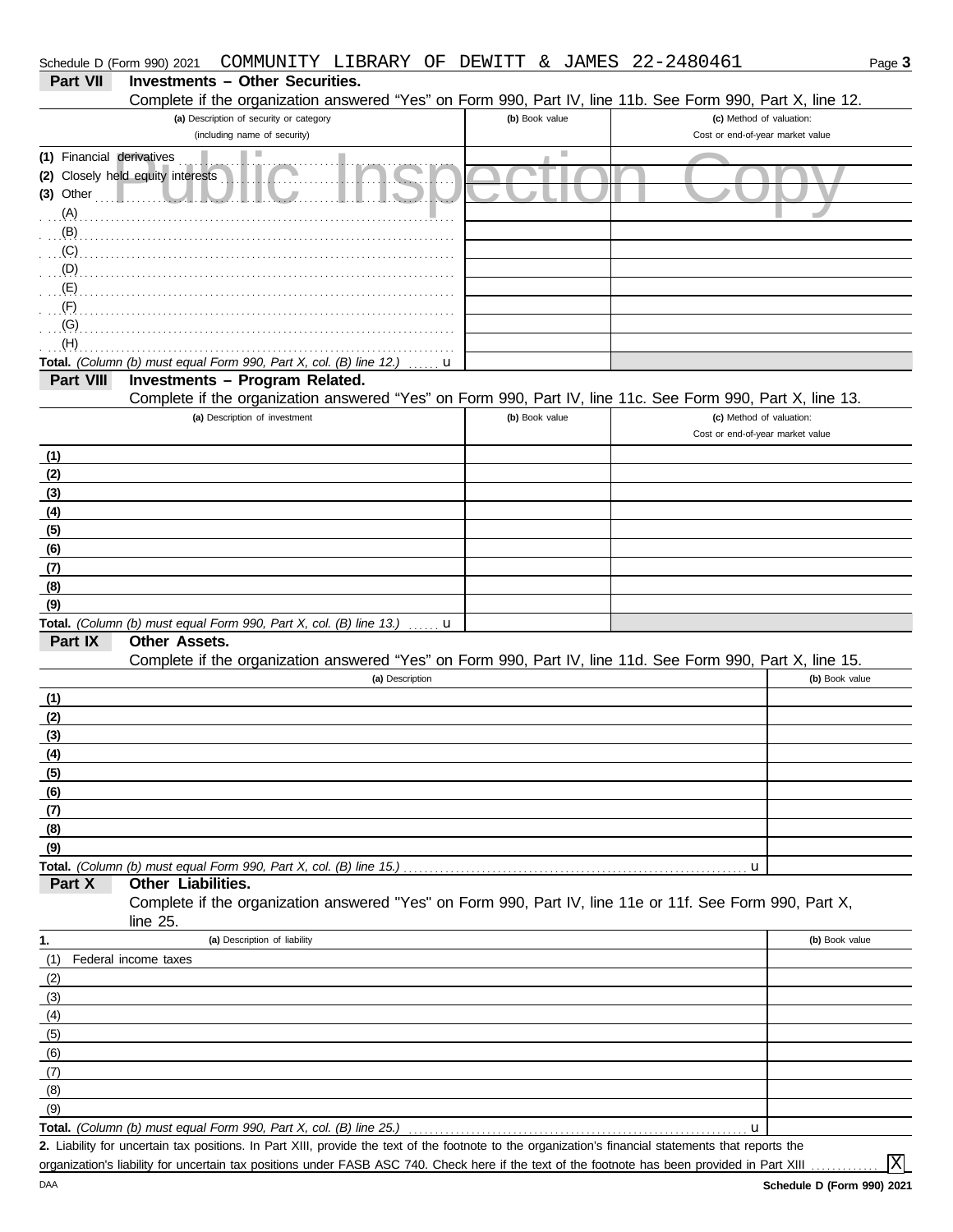|                                                                                                | Schedule D (Form 990) 2021 COMMUNITY LIBRARY OF DEWITT & JAMES 22-2480461                                                                                                                                                                                                        |                      |    | Page 4    |  |
|------------------------------------------------------------------------------------------------|----------------------------------------------------------------------------------------------------------------------------------------------------------------------------------------------------------------------------------------------------------------------------------|----------------------|----|-----------|--|
| Reconciliation of Revenue per Audited Financial Statements With Revenue per Return.<br>Part XI |                                                                                                                                                                                                                                                                                  |                      |    |           |  |
|                                                                                                | Complete if the organization answered "Yes" on Form 990, Part IV, line 12a.                                                                                                                                                                                                      |                      |    |           |  |
| 1.                                                                                             | Total revenue, gains, and other support per audited financial statements                                                                                                                                                                                                         |                      |    | 1,526,369 |  |
| 2                                                                                              | Amounts included on line 1 but not on Form 990, Part VIII, line 12:                                                                                                                                                                                                              |                      |    |           |  |
| а                                                                                              | Net unrealized gains (losses) on investments<br>Donated services and use of facilities                                                                                                                                                                                           | 2a<br>2 <sub>b</sub> |    |           |  |
| b                                                                                              |                                                                                                                                                                                                                                                                                  | 2c                   |    |           |  |
| d                                                                                              |                                                                                                                                                                                                                                                                                  | 2d                   |    |           |  |
| е                                                                                              |                                                                                                                                                                                                                                                                                  |                      | 2e |           |  |
| З                                                                                              |                                                                                                                                                                                                                                                                                  |                      | 3  | 1,526,369 |  |
| 4                                                                                              | Amounts included on Form 990, Part VIII, line 12, but not on line 1:                                                                                                                                                                                                             |                      |    |           |  |
| a                                                                                              | Investment expenses not included on Form 990, Part VIII, line 7b [100] [100] [100] [100] [100] [100] [100] [100] [100] [100] [100] [100] [100] [100] [100] [100] [100] [100] [100] [100] [100] [100] [100] [100] [100] [100] [                                                   | 4a                   |    |           |  |
| b                                                                                              |                                                                                                                                                                                                                                                                                  | 4b                   |    |           |  |
|                                                                                                | Add lines 4a and 4b                                                                                                                                                                                                                                                              |                      | 4c |           |  |
| 5                                                                                              |                                                                                                                                                                                                                                                                                  |                      | 5  | 1,526,369 |  |
|                                                                                                | Reconciliation of Expenses per Audited Financial Statements With Expenses per Return.<br>Part XII                                                                                                                                                                                |                      |    |           |  |
|                                                                                                | Complete if the organization answered "Yes" on Form 990, Part IV, line 12a.                                                                                                                                                                                                      |                      |    |           |  |
| 1.                                                                                             | Amounts included on line 1 but not on Form 990, Part IX, line 25:                                                                                                                                                                                                                |                      | 1  | 1,817,710 |  |
| 2<br>a                                                                                         |                                                                                                                                                                                                                                                                                  | 2a                   |    |           |  |
| b                                                                                              |                                                                                                                                                                                                                                                                                  | 2 <sub>b</sub>       |    |           |  |
| с                                                                                              |                                                                                                                                                                                                                                                                                  | 2c                   |    |           |  |
| d                                                                                              |                                                                                                                                                                                                                                                                                  | 2d                   |    |           |  |
| е                                                                                              | Add lines 2a through 2d [11] Additional Property and Property and Property and Property and Property and Property and Property and Property and Property and Property and Property and Property and Property and Property and                                                    |                      | 2e |           |  |
| 3                                                                                              |                                                                                                                                                                                                                                                                                  |                      | 3  | 1,817,710 |  |
| 4                                                                                              | Amounts included on Form 990, Part IX, line 25, but not on line 1:                                                                                                                                                                                                               |                      |    |           |  |
| a                                                                                              | Investment expenses not included on Form 990, Part VIII, line 7b [                                                                                                                                                                                                               | 4a                   |    |           |  |
| b                                                                                              |                                                                                                                                                                                                                                                                                  | 4b                   |    |           |  |
|                                                                                                | c Add lines 4a and 4b                                                                                                                                                                                                                                                            |                      | 4с |           |  |
| 5                                                                                              |                                                                                                                                                                                                                                                                                  |                      | 5  | 1,817,710 |  |
|                                                                                                | Part XIII Supplemental Information.                                                                                                                                                                                                                                              |                      |    |           |  |
|                                                                                                | Provide the descriptions required for Part II, lines 3, 5, and 9; Part III, lines 1a and 4; Part IV, lines 1b and 2b; Part V, line 4; Part X, line<br>2; Part XI, lines 2d and 4b; and Part XII, lines 2d and 4b. Also complete this part to provide any additional information. |                      |    |           |  |
|                                                                                                | Part X - FIN 48 Footnote                                                                                                                                                                                                                                                         |                      |    |           |  |
|                                                                                                |                                                                                                                                                                                                                                                                                  |                      |    |           |  |
|                                                                                                | THE LIBRARY IS OBLIGATED TO PAY INCOME TAX ON ITS UNRELATED BUSINESS                                                                                                                                                                                                             |                      |    |           |  |
|                                                                                                |                                                                                                                                                                                                                                                                                  |                      |    |           |  |
|                                                                                                | INCOME(AS DEFINED), IF ANY. THE LIBRARY HAS NO UNRELATED BUSINESS INCOME                                                                                                                                                                                                         |                      |    |           |  |
|                                                                                                |                                                                                                                                                                                                                                                                                  |                      |    |           |  |
|                                                                                                | FOR THE YEARS ENDED DECEMBER 31, 2021 OR 2020. AS A NOT-FOR-PROFIT                                                                                                                                                                                                               |                      |    |           |  |
|                                                                                                |                                                                                                                                                                                                                                                                                  |                      |    |           |  |
|                                                                                                | ORGANIZATION, THE LIBRARY IS REQUIRED TO FILE FEDERAL TAX RETURNS ANNUALLY.                                                                                                                                                                                                      |                      |    |           |  |
|                                                                                                |                                                                                                                                                                                                                                                                                  |                      |    |           |  |
|                                                                                                | THESE RETURNS MAY BE SELECTED FOR EXAMINATION BY THE INTERNAL REVENUE                                                                                                                                                                                                            |                      |    |           |  |
|                                                                                                |                                                                                                                                                                                                                                                                                  |                      |    |           |  |
|                                                                                                | SERVICE, SUBJECT TO A STATUTE OF LIMITATIONS, TO DETERMINE WHETHER OR NOT                                                                                                                                                                                                        |                      |    |           |  |
|                                                                                                | THE LIBRARY HAS PROPERLY MAINTAINED ITS TAX-EXEMPT STATUS. THE LIBRARY'S                                                                                                                                                                                                         |                      |    |           |  |
|                                                                                                |                                                                                                                                                                                                                                                                                  |                      |    |           |  |
|                                                                                                | TAX RETURN FOR THE YEARS 2018 AND BEYOND REMAIN SUBJECT TO EXAMINATION BY                                                                                                                                                                                                        |                      |    |           |  |
|                                                                                                |                                                                                                                                                                                                                                                                                  |                      |    |           |  |
|                                                                                                | THE INTERNAL REVENUE SERVICE.                                                                                                                                                                                                                                                    |                      |    |           |  |
|                                                                                                |                                                                                                                                                                                                                                                                                  |                      |    |           |  |
|                                                                                                |                                                                                                                                                                                                                                                                                  |                      |    |           |  |
|                                                                                                |                                                                                                                                                                                                                                                                                  |                      |    |           |  |
|                                                                                                |                                                                                                                                                                                                                                                                                  |                      |    |           |  |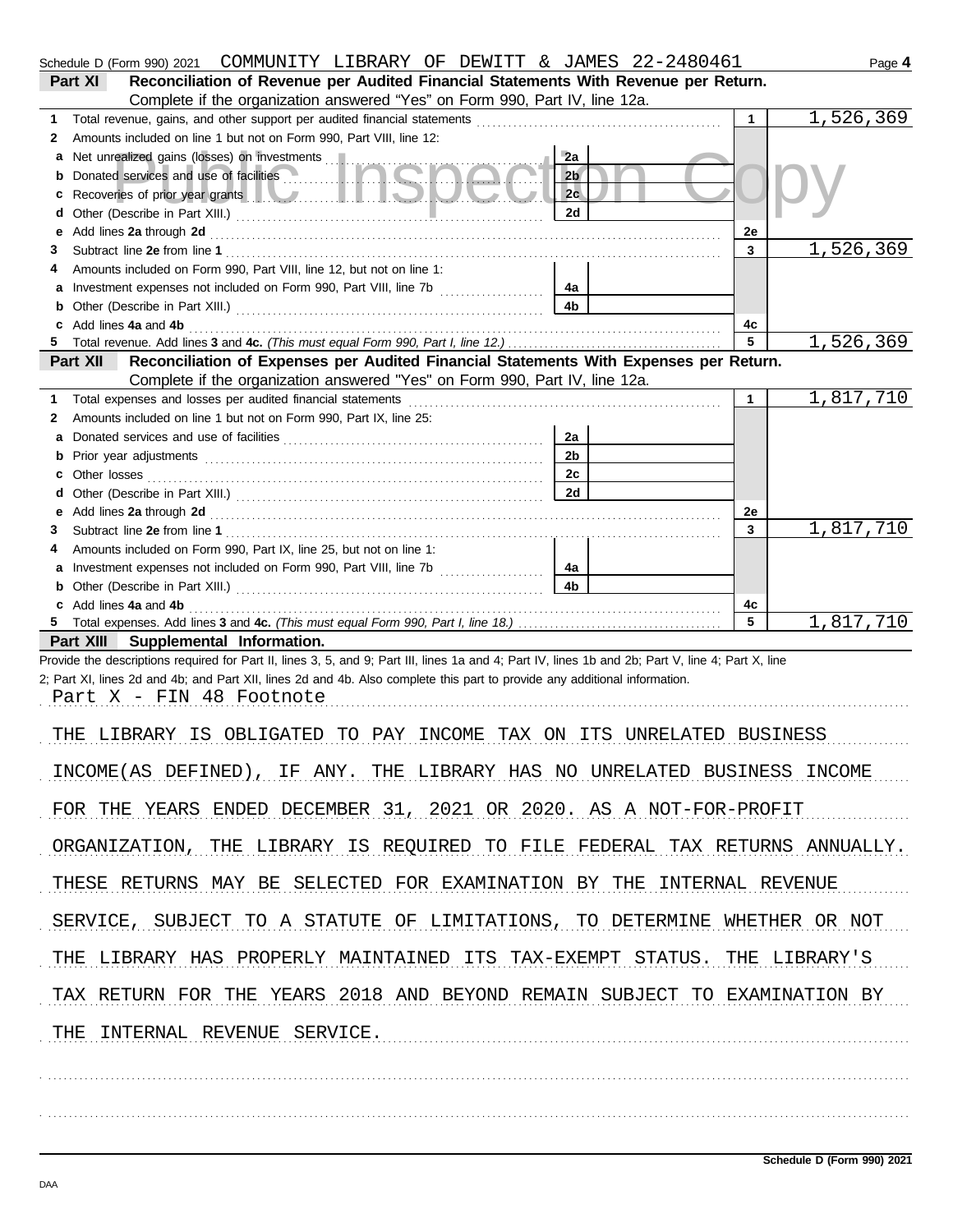| Schedule D (Form 990) 2021 COMMUNITY LIBRARY OF DEWITT & JAMES 22-2480461<br>Supplemental Information (continued)<br>Part XIII | Page 5 |
|--------------------------------------------------------------------------------------------------------------------------------|--------|
| <b>Public Inspection Copy</b>                                                                                                  |        |
|                                                                                                                                |        |
|                                                                                                                                |        |
|                                                                                                                                |        |
|                                                                                                                                |        |
|                                                                                                                                |        |
|                                                                                                                                |        |
|                                                                                                                                |        |
|                                                                                                                                |        |
|                                                                                                                                |        |
|                                                                                                                                |        |
|                                                                                                                                |        |
|                                                                                                                                |        |
|                                                                                                                                |        |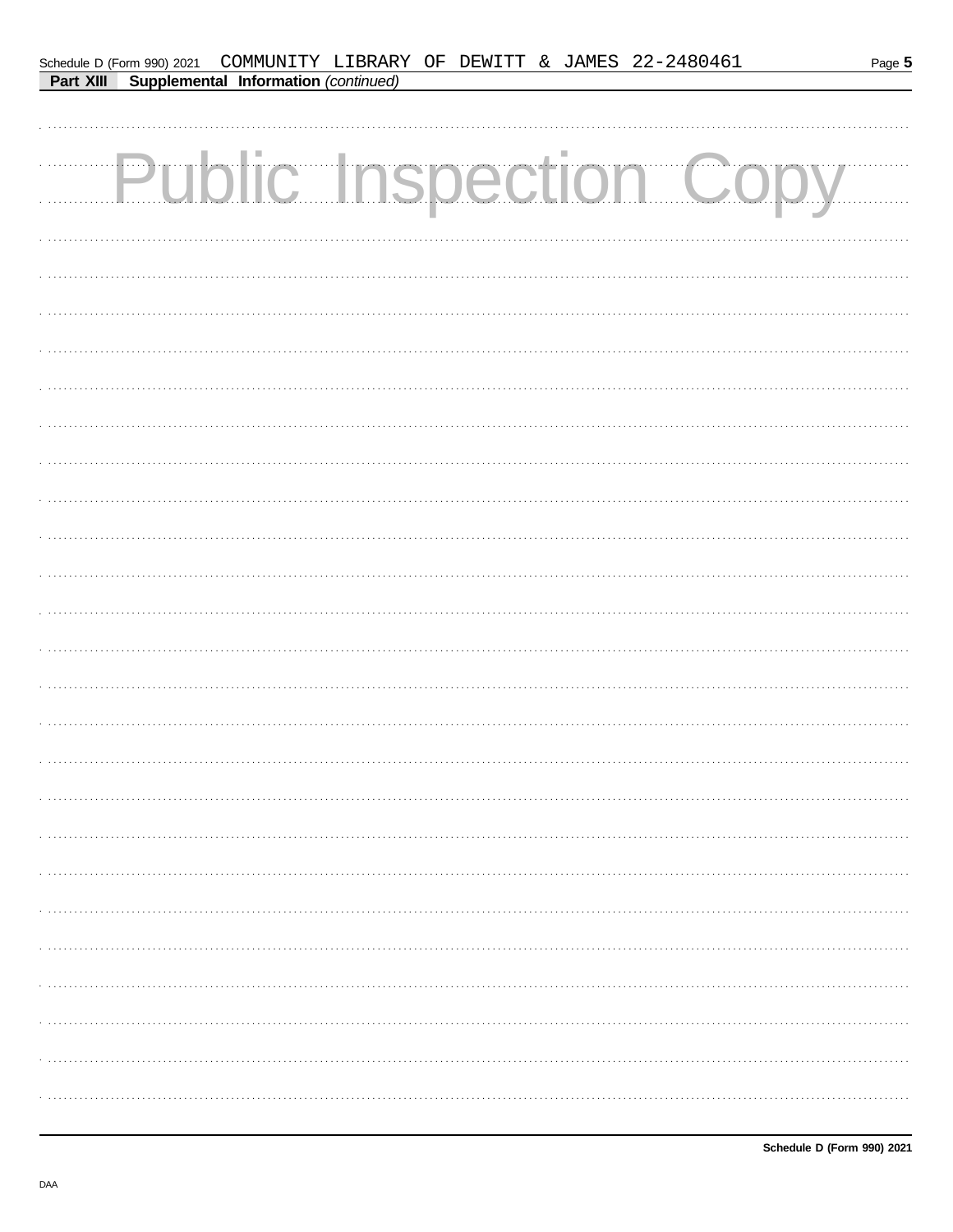

DOCUMENTS AND POLICIES ARE DISCUSSED AT THE BOARD MEETINGS AND INSTRUCTION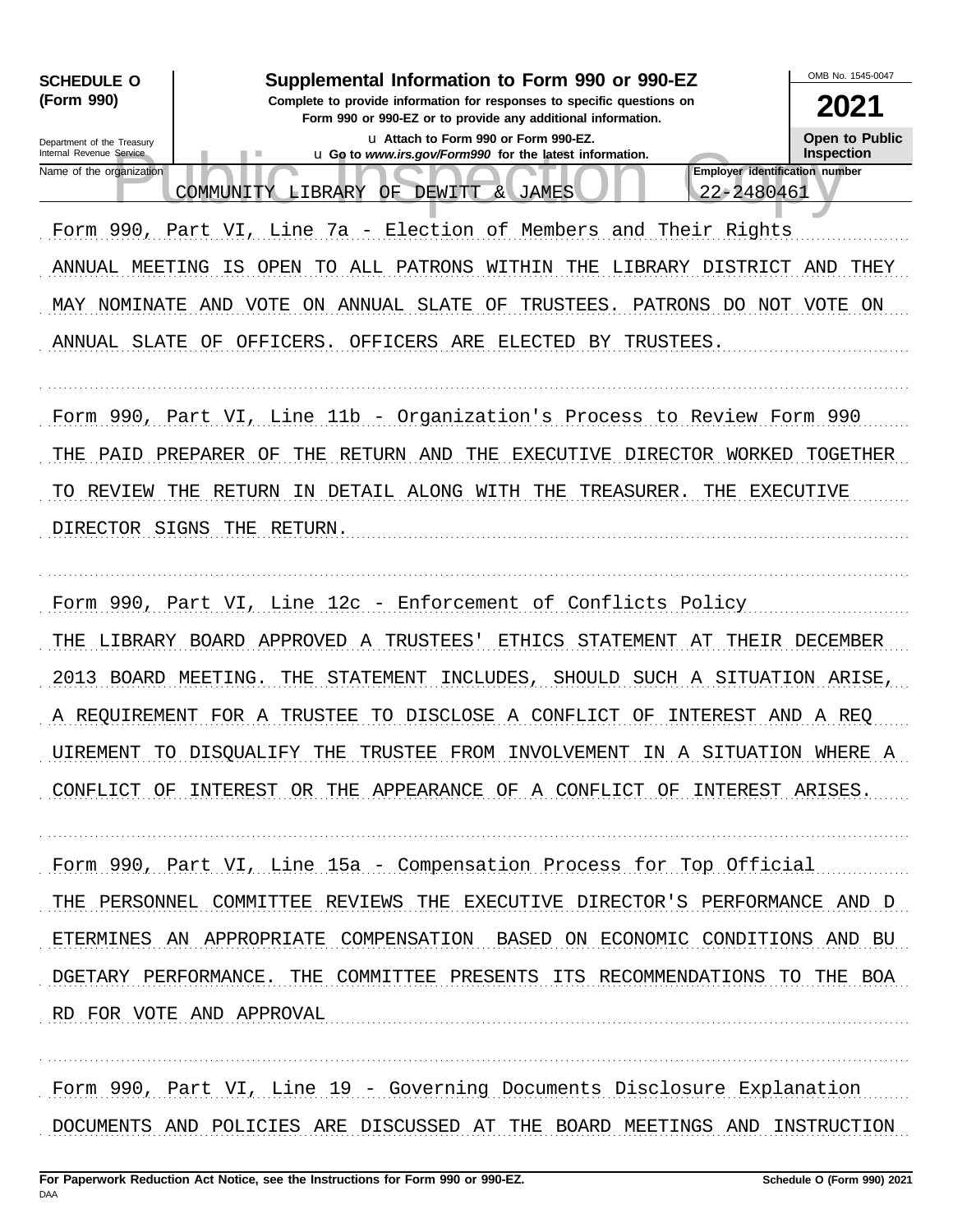| Schedule O (Form 990) 2021<br>Name of the organization                     | Page 2                                |
|----------------------------------------------------------------------------|---------------------------------------|
| COMMUNITY LIBRARY OF DEWITT & JAMES                                        | <b>Employer identification number</b> |
|                                                                            | 22-2480461                            |
| S ON HOW TO GET COPIES ARE COMMUNICATED. MANY ARE AVAILABLE ON THE LIBRARY |                                       |
| THE BOARD MEETINGS ARE OPEN TO THE PUBLIC.<br>WEBSITE.                     |                                       |
|                                                                            |                                       |
|                                                                            |                                       |
|                                                                            |                                       |
|                                                                            |                                       |
|                                                                            |                                       |
|                                                                            |                                       |
|                                                                            |                                       |
|                                                                            |                                       |
|                                                                            |                                       |
|                                                                            |                                       |
|                                                                            |                                       |
|                                                                            |                                       |
|                                                                            |                                       |
|                                                                            |                                       |
|                                                                            |                                       |
|                                                                            |                                       |
|                                                                            |                                       |
|                                                                            |                                       |
|                                                                            |                                       |
|                                                                            |                                       |
|                                                                            |                                       |
|                                                                            |                                       |
|                                                                            |                                       |
|                                                                            |                                       |
|                                                                            |                                       |
|                                                                            |                                       |
|                                                                            |                                       |
|                                                                            |                                       |
|                                                                            |                                       |
|                                                                            |                                       |
|                                                                            |                                       |
|                                                                            |                                       |
|                                                                            |                                       |
|                                                                            | Page 1 of 1                           |